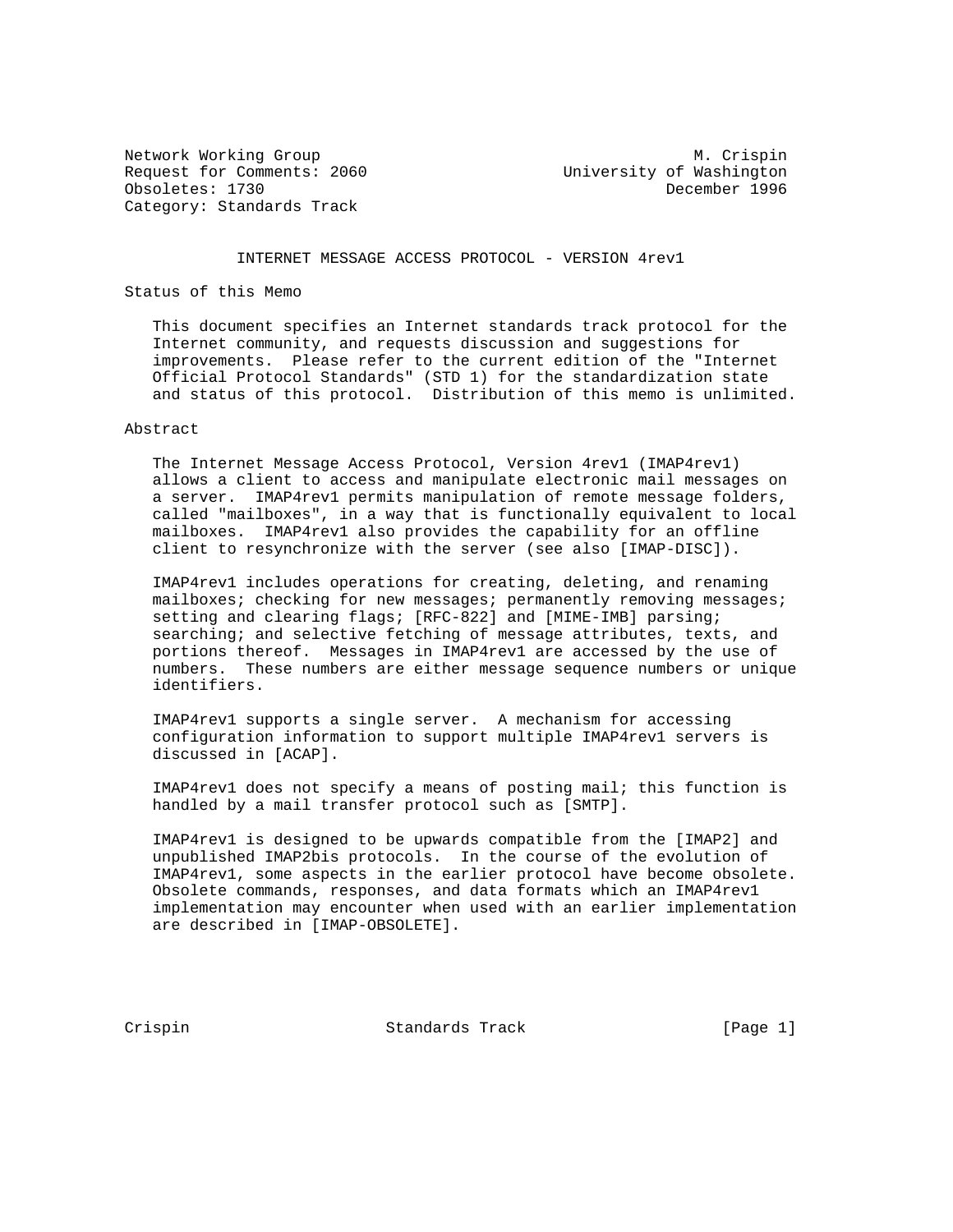Other compatibility issues with IMAP2bis, the most common variant of the earlier protocol, are discussed in [IMAP-COMPAT]. A full discussion of compatibility issues with rare (and presumed extinct) variants of [IMAP2] is in [IMAP-HISTORICAL]; this document is primarily of historical interest.

# Table of Contents

|                               | $\overline{4}$                                                                                                                                                                                                                                                                                                                                                                                                                                                                                                                                                                                                                                                                           |
|-------------------------------|------------------------------------------------------------------------------------------------------------------------------------------------------------------------------------------------------------------------------------------------------------------------------------------------------------------------------------------------------------------------------------------------------------------------------------------------------------------------------------------------------------------------------------------------------------------------------------------------------------------------------------------------------------------------------------------|
| How to Read This Document     | 4                                                                                                                                                                                                                                                                                                                                                                                                                                                                                                                                                                                                                                                                                        |
| Organization of This Document | $\overline{4}$                                                                                                                                                                                                                                                                                                                                                                                                                                                                                                                                                                                                                                                                           |
|                               | 4                                                                                                                                                                                                                                                                                                                                                                                                                                                                                                                                                                                                                                                                                        |
|                               | 5                                                                                                                                                                                                                                                                                                                                                                                                                                                                                                                                                                                                                                                                                        |
|                               | 5                                                                                                                                                                                                                                                                                                                                                                                                                                                                                                                                                                                                                                                                                        |
|                               | 6                                                                                                                                                                                                                                                                                                                                                                                                                                                                                                                                                                                                                                                                                        |
|                               | 6                                                                                                                                                                                                                                                                                                                                                                                                                                                                                                                                                                                                                                                                                        |
|                               | 7                                                                                                                                                                                                                                                                                                                                                                                                                                                                                                                                                                                                                                                                                        |
|                               | 7                                                                                                                                                                                                                                                                                                                                                                                                                                                                                                                                                                                                                                                                                        |
|                               | 7                                                                                                                                                                                                                                                                                                                                                                                                                                                                                                                                                                                                                                                                                        |
| 2.3.1.1.                      | 7                                                                                                                                                                                                                                                                                                                                                                                                                                                                                                                                                                                                                                                                                        |
| 2.3.1.2.                      | 9                                                                                                                                                                                                                                                                                                                                                                                                                                                                                                                                                                                                                                                                                        |
|                               | 9                                                                                                                                                                                                                                                                                                                                                                                                                                                                                                                                                                                                                                                                                        |
|                               | 10                                                                                                                                                                                                                                                                                                                                                                                                                                                                                                                                                                                                                                                                                       |
|                               | 11                                                                                                                                                                                                                                                                                                                                                                                                                                                                                                                                                                                                                                                                                       |
|                               | 11                                                                                                                                                                                                                                                                                                                                                                                                                                                                                                                                                                                                                                                                                       |
|                               | 11                                                                                                                                                                                                                                                                                                                                                                                                                                                                                                                                                                                                                                                                                       |
|                               | 11                                                                                                                                                                                                                                                                                                                                                                                                                                                                                                                                                                                                                                                                                       |
|                               | 11                                                                                                                                                                                                                                                                                                                                                                                                                                                                                                                                                                                                                                                                                       |
|                               | 11                                                                                                                                                                                                                                                                                                                                                                                                                                                                                                                                                                                                                                                                                       |
|                               | 11                                                                                                                                                                                                                                                                                                                                                                                                                                                                                                                                                                                                                                                                                       |
|                               | 12                                                                                                                                                                                                                                                                                                                                                                                                                                                                                                                                                                                                                                                                                       |
|                               | 12                                                                                                                                                                                                                                                                                                                                                                                                                                                                                                                                                                                                                                                                                       |
|                               | 12                                                                                                                                                                                                                                                                                                                                                                                                                                                                                                                                                                                                                                                                                       |
|                               | 13                                                                                                                                                                                                                                                                                                                                                                                                                                                                                                                                                                                                                                                                                       |
|                               | 13                                                                                                                                                                                                                                                                                                                                                                                                                                                                                                                                                                                                                                                                                       |
|                               | 13                                                                                                                                                                                                                                                                                                                                                                                                                                                                                                                                                                                                                                                                                       |
|                               | 13                                                                                                                                                                                                                                                                                                                                                                                                                                                                                                                                                                                                                                                                                       |
|                               | 14                                                                                                                                                                                                                                                                                                                                                                                                                                                                                                                                                                                                                                                                                       |
|                               | 14                                                                                                                                                                                                                                                                                                                                                                                                                                                                                                                                                                                                                                                                                       |
|                               |                                                                                                                                                                                                                                                                                                                                                                                                                                                                                                                                                                                                                                                                                          |
|                               | 14<br>14                                                                                                                                                                                                                                                                                                                                                                                                                                                                                                                                                                                                                                                                                 |
|                               |                                                                                                                                                                                                                                                                                                                                                                                                                                                                                                                                                                                                                                                                                          |
|                               | 14                                                                                                                                                                                                                                                                                                                                                                                                                                                                                                                                                                                                                                                                                       |
|                               | 14                                                                                                                                                                                                                                                                                                                                                                                                                                                                                                                                                                                                                                                                                       |
|                               | 15                                                                                                                                                                                                                                                                                                                                                                                                                                                                                                                                                                                                                                                                                       |
|                               | 16                                                                                                                                                                                                                                                                                                                                                                                                                                                                                                                                                                                                                                                                                       |
|                               | 16                                                                                                                                                                                                                                                                                                                                                                                                                                                                                                                                                                                                                                                                                       |
|                               | 16                                                                                                                                                                                                                                                                                                                                                                                                                                                                                                                                                                                                                                                                                       |
|                               | 17                                                                                                                                                                                                                                                                                                                                                                                                                                                                                                                                                                                                                                                                                       |
|                               | Conventions Used in This Document<br>Client Protocol Sender and Server Protocol Receiver<br>Server Protocol Sender and Client Protocol Receiver<br>Unique Identifier (UID) Message Attribute<br>Message Sequence Number Message Attribute<br>Internal Date Message Attribute<br>[RFC-822] Size Message Attribute<br>Envelope Structure Message Attribute<br>Body Structure Message Attribute<br>8-bit and Binary Strings<br>Operational Considerations<br>Mailbox Hierarchy Naming<br>Mailbox Namespace Naming Convention<br>Mailbox International Naming Convention<br>Mailbox Size and Message Status Updates<br>Response when no Command in Progress<br>Multiple Commands in Progress |

Crispin Standards Track [Page 2]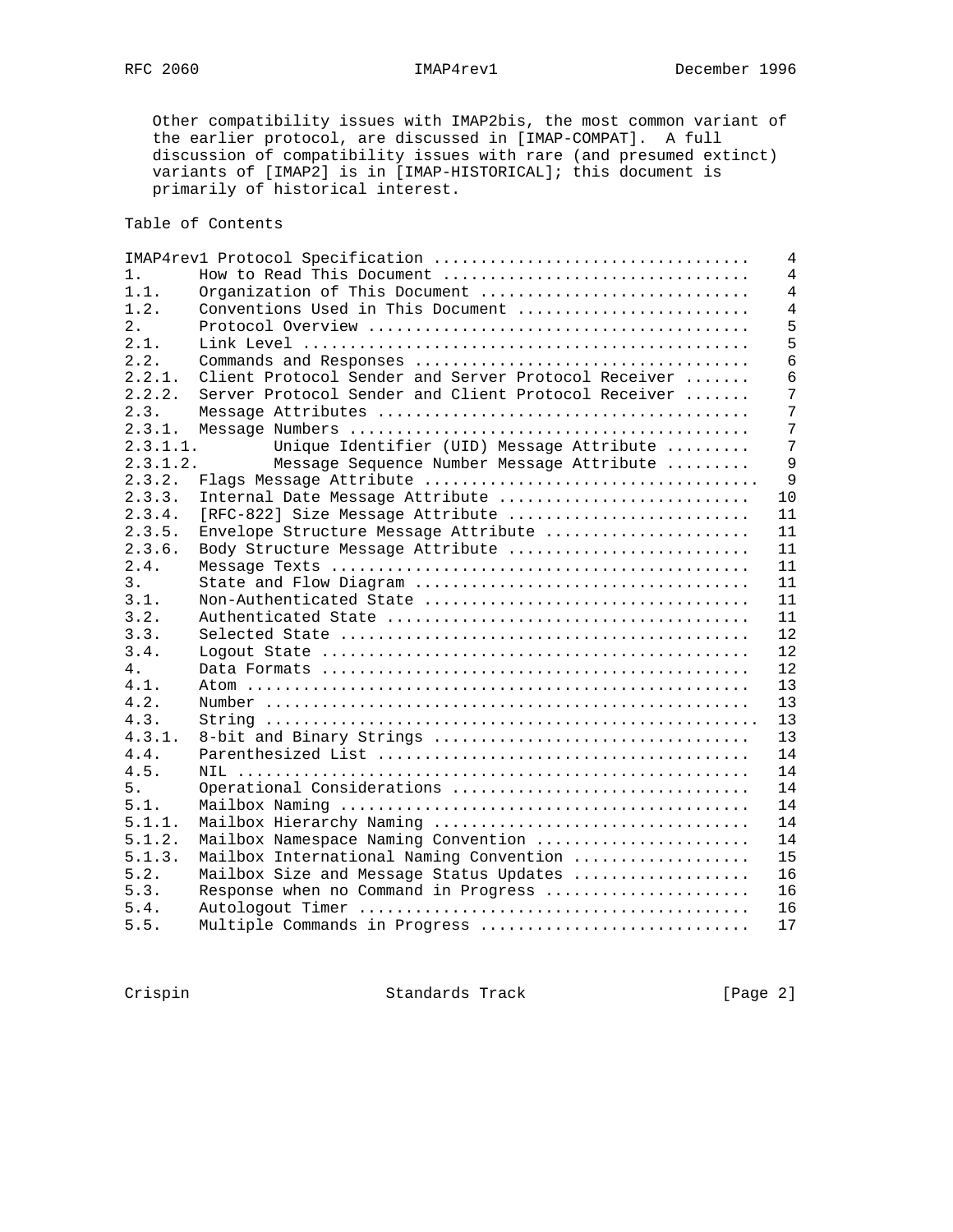| б.      |                                              | 17 |
|---------|----------------------------------------------|----|
| 6.1.    | Client Commands - Any State                  | 18 |
| 6.1.1.  |                                              | 18 |
| 6.1.2.  |                                              | 19 |
| 6.1.3.  |                                              | 20 |
| 6.2.    | Client Commands - Non-Authenticated State    | 20 |
| 6.2.1.  |                                              | 21 |
| 6.2.2.  |                                              | 22 |
| 6.3.    | Client Commands - Authenticated State        | 22 |
| 6.3.1.  |                                              | 23 |
| 6.3.2.  |                                              | 24 |
| 6.3.3.  |                                              | 25 |
| 6.3.4.  |                                              | 26 |
| 6.3.5.  |                                              | 27 |
| 6.3.6.  |                                              | 29 |
| 6.3.7.  |                                              | 30 |
| 6.3.8.  |                                              | 30 |
| 6.3.9.  |                                              | 32 |
| 6.3.10. |                                              | 33 |
| 6.3.11. |                                              | 34 |
| 6.4.    | Client Commands - Selected State             | 35 |
| 6.4.1.  |                                              | 36 |
| 6.4.2.  |                                              | 36 |
| 6.4.3.  |                                              | 37 |
| 6.4.4.  |                                              | 37 |
| 6.4.5.  |                                              | 41 |
| 6.4.6.  |                                              | 45 |
| 6.4.7.  |                                              | 46 |
| 6.4.8.  |                                              | 47 |
| 6.5.    | Client Commands - Experimental/Expansion     | 48 |
| 6.5.1.  |                                              | 48 |
| 7.      |                                              | 48 |
| 7.1.    | Server Responses - Status Responses          | 49 |
| 7.1.1.  |                                              | 51 |
| 7.1.2.  |                                              | 51 |
| 7.1.3.  |                                              | 52 |
| 7.1.4.  |                                              | 52 |
| 7.1.5.  |                                              | 52 |
| 7.2.    | Server Responses - Server and Mailbox Status | 53 |
| 7.2.1.  |                                              | 53 |
| 7 2 2   |                                              | 54 |
| 7.2.3.  |                                              | 55 |
| 7.2.4   |                                              | 55 |
| 7.2.5.  |                                              | 55 |
| 7.2.6.  |                                              | 56 |
| 7.3.    | Server Responses - Mailbox Size              | 56 |
| 7.3.1.  |                                              | 56 |
| 7.3.2.  |                                              | 57 |

Crispin Standards Track [Page 3]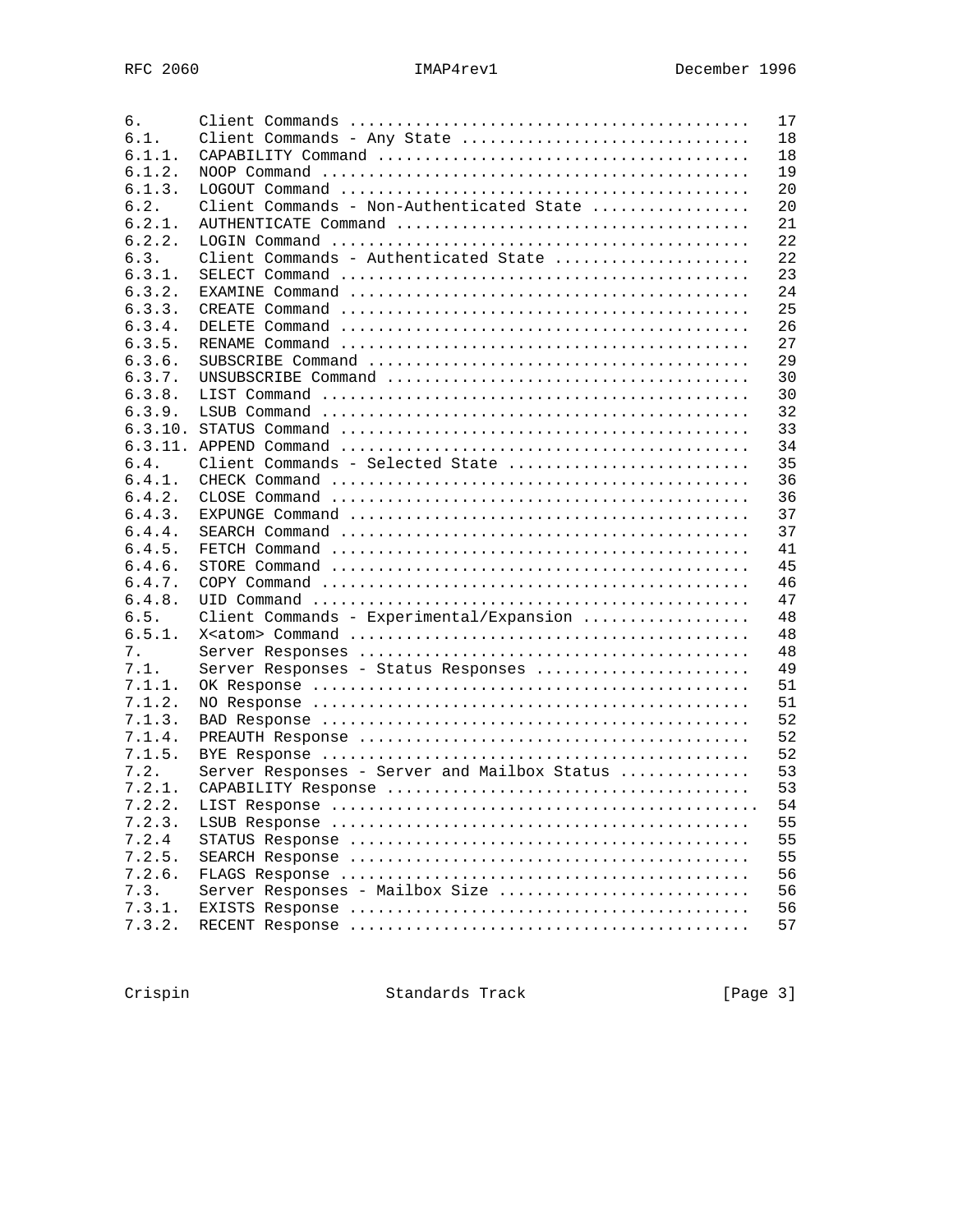| 7.4.   | Server Responses - Message Status               | 57 |
|--------|-------------------------------------------------|----|
| 7.4.1. |                                                 | 57 |
| 7.4.2. |                                                 | 58 |
| 7.5.   | Server Responses - Command Continuation Request | 63 |
| 8.     | Sample IMAP4rev1 connection                     | 63 |
| 9.     |                                                 | 64 |
| 10.    |                                                 | 74 |
| 11.    |                                                 | 74 |
| 12.    |                                                 | 75 |
|        |                                                 | 76 |
| Α.     |                                                 | 76 |
| B.     |                                                 | 77 |
| $C$ .  |                                                 | 79 |

IMAP4rev1 Protocol Specification

- 1. How to Read This Document
- 1.1. Organization of This Document

 This document is written from the point of view of the implementor of an IMAP4rev1 client or server. Beyond the protocol overview in section 2, it is not optimized for someone trying to understand the operation of the protocol. The material in sections 3 through 5 provides the general context and definitions with which IMAP4rev1 operates.

 Sections 6, 7, and 9 describe the IMAP commands, responses, and syntax, respectively. The relationships among these are such that it is almost impossible to understand any of them separately. In particular, do not attempt to deduce command syntax from the command section alone; instead refer to the Formal Syntax section.

1.2. Conventions Used in This Document

 In examples, "C:" and "S:" indicate lines sent by the client and server respectively.

 The following terms are used in this document to signify the requirements of this specification.

- 1) MUST, or the adjective REQUIRED, means that the definition is an absolute requirement of the specification.
- 2) MUST NOT that the definition is an absolute prohibition of the specification.

Crispin Crispin Standards Track [Page 4]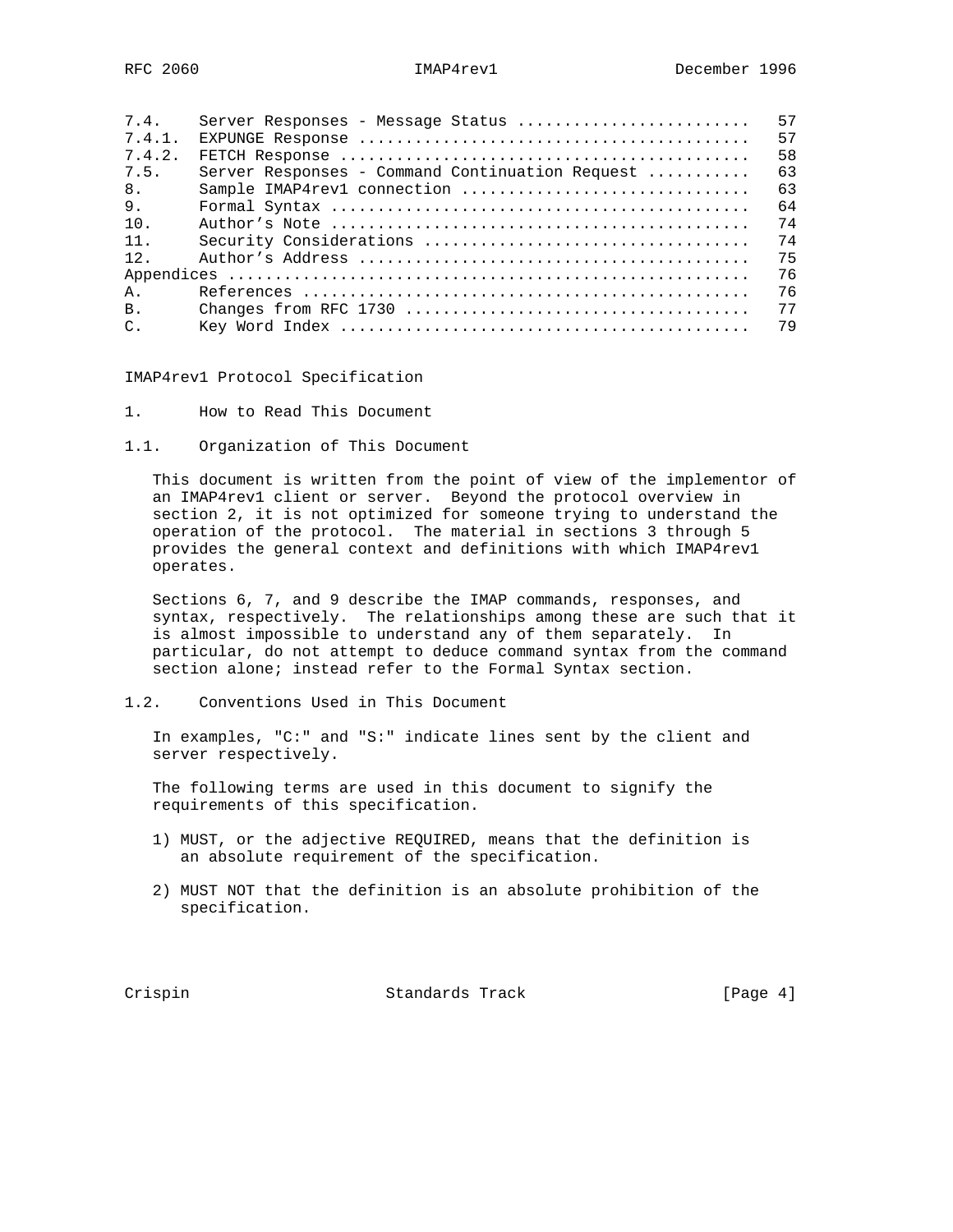- 3) SHOULD means that there may exist valid reasons in particular circumstances to ignore a particular item, but the full implications MUST be understood and carefully weighed before choosing a different course.
- 4) SHOULD NOT means that there may exist valid reasons in particular circumstances when the particular behavior is acceptable or even useful, but the full implications SHOULD be understood and the case carefully weighed before implementing any behavior described with this label.
- 5) MAY, or the adjective OPTIONAL, means that an item is truly optional. One vendor may choose to include the item because a particular marketplace requires it or because the vendor feels that it enhances the product while another vendor may omit the same item. An implementation which does not include a particular option MUST be prepared to interoperate with another implementation which does include the option.

 "Can" is used instead of "may" when referring to a possible circumstance or situation, as opposed to an optional facility of the protocol.

 "User" is used to refer to a human user, whereas "client" refers to the software being run by the user.

 "Connection" refers to the entire sequence of client/server interaction from the initial establishment of the network connection until its termination. "Session" refers to the sequence of client/server interaction from the time that a mailbox is selected (SELECT or EXAMINE command) until the time that selection ends (SELECT or EXAMINE of another mailbox, CLOSE command, or connection termination).

 Characters are 7-bit US-ASCII unless otherwise specified. Other character sets are indicated using a "CHARSET", as described in [MIME-IMT] and defined in [CHARSET]. CHARSETs have important additional semantics in addition to defining character set; refer to these documents for more detail.

- 2. Protocol Overview
- 2.1. Link Level

 The IMAP4rev1 protocol assumes a reliable data stream such as provided by TCP. When TCP is used, an IMAP4rev1 server listens on port 143.

Crispin Standards Track [Page 5]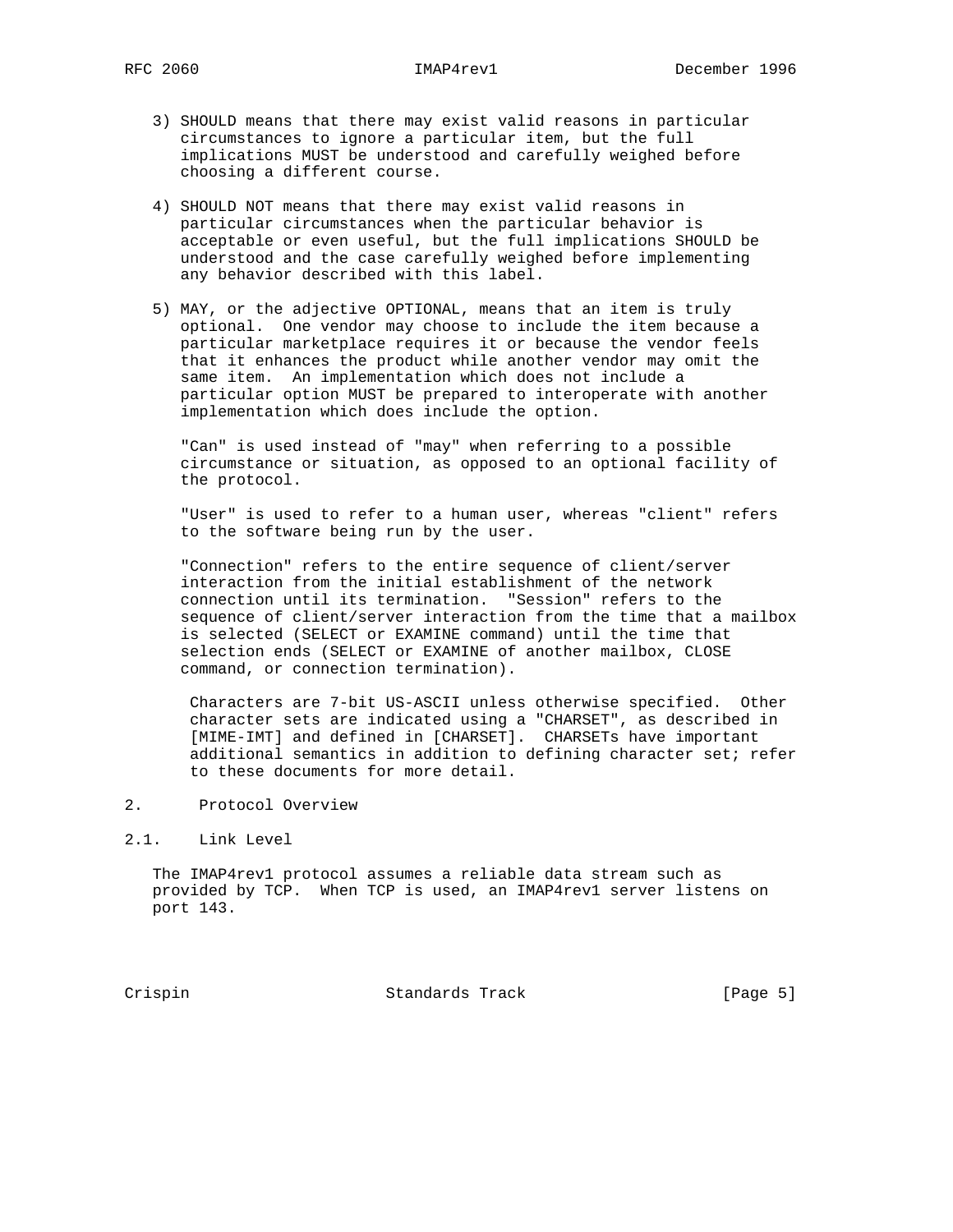### 2.2. Commands and Responses

 An IMAP4rev1 connection consists of the establishment of a client/server network connection, an initial greeting from the server, and client/server interactions. These client/server interactions consist of a client command, server data, and a server completion result response.

 All interactions transmitted by client and server are in the form of lines; that is, strings that end with a CRLF. The protocol receiver of an IMAP4rev1 client or server is either reading a line, or is reading a sequence of octets with a known count followed by a line.

2.2.1. Client Protocol Sender and Server Protocol Receiver

 The client command begins an operation. Each client command is prefixed with an identifier (typically a short alphanumeric string, e.g. A0001, A0002, etc.) called a "tag". A different tag is generated by the client for each command.

 There are two cases in which a line from the client does not represent a complete command. In one case, a command argument is quoted with an octet count (see the description of literal in String under Data Formats); in the other case, the command arguments require server feedback (see the AUTHENTICATE command). In either case, the server sends a command continuation request response if it is ready for the octets (if appropriate) and the remainder of the command. This response is prefixed with the token "+".

 Note: If, instead, the server detected an error in the command, it sends a BAD completion response with tag matching the command (as described below) to reject the command and prevent the client from sending any more of the command.

 It is also possible for the server to send a completion response for some other command (if multiple commands are in progress), or untagged data. In either case, the command continuation request is still pending; the client takes the appropriate action for the response, and reads another response from the server. In all cases, the client MUST send a complete command (including receiving all command continuation request responses and command continuations for the command) before initiating a new command.

 The protocol receiver of an IMAP4rev1 server reads a command line from the client, parses the command and its arguments, and transmits server data and a server command completion result response.

Crispin Crispin Standards Track [Page 6]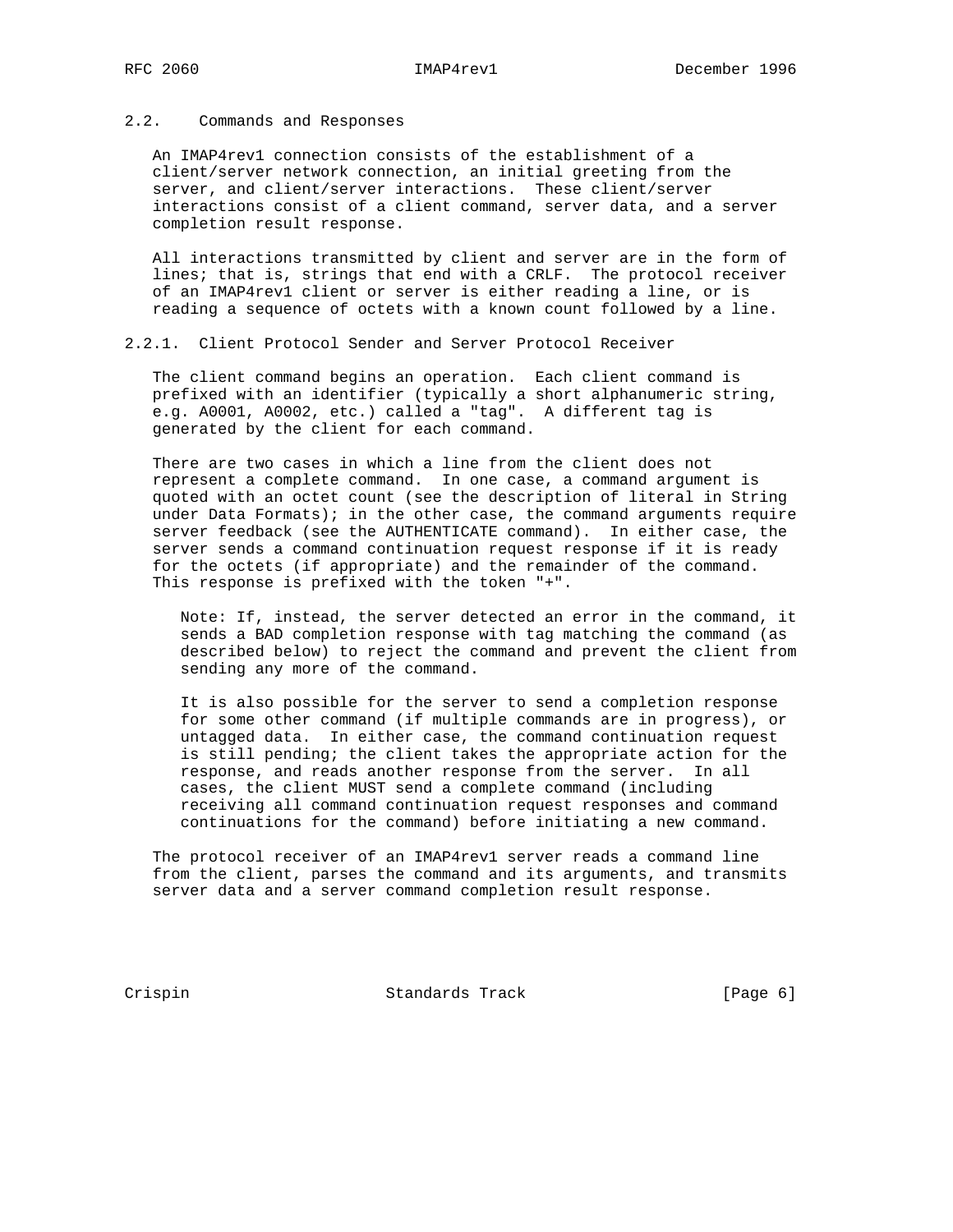# 2.2.2. Server Protocol Sender and Client Protocol Receiver

 Data transmitted by the server to the client and status responses that do not indicate command completion are prefixed with the token "\*", and are called untagged responses.

 Server data MAY be sent as a result of a client command, or MAY be sent unilaterally by the server. There is no syntactic difference between server data that resulted from a specific command and server data that were sent unilaterally.

 The server completion result response indicates the success or failure of the operation. It is tagged with the same tag as the client command which began the operation. Thus, if more than one command is in progress, the tag in a server completion response identifies the command to which the response applies. There are three possible server completion responses: OK (indicating success), NO (indicating failure), or BAD (indicating protocol error such as unrecognized command or command syntax error).

 The protocol receiver of an IMAP4rev1 client reads a response line from the server. It then takes action on the response based upon the first token of the response, which can be a tag, a "\*", or a "+".

 A client MUST be prepared to accept any server response at all times. This includes server data that was not requested. Server data SHOULD be recorded, so that the client can reference its recorded copy rather than sending a command to the server to request the data. In the case of certain server data, the data MUST be recorded.

 This topic is discussed in greater detail in the Server Responses section.

# 2.3. Message Attributes

 In addition to message text, each message has several attributes associated with it. These attributes may be retrieved individually or in conjunction with other attributes or message texts.

### 2.3.1. Message Numbers

 Messages in IMAP4rev1 are accessed by one of two numbers; the unique identifier and the message sequence number.

### 2.3.1.1. Unique Identifier (UID) Message Attribute

 A 32-bit value assigned to each message, which when used with the unique identifier validity value (see below) forms a 64-bit value

Crispin Crispin Standards Track [Page 7]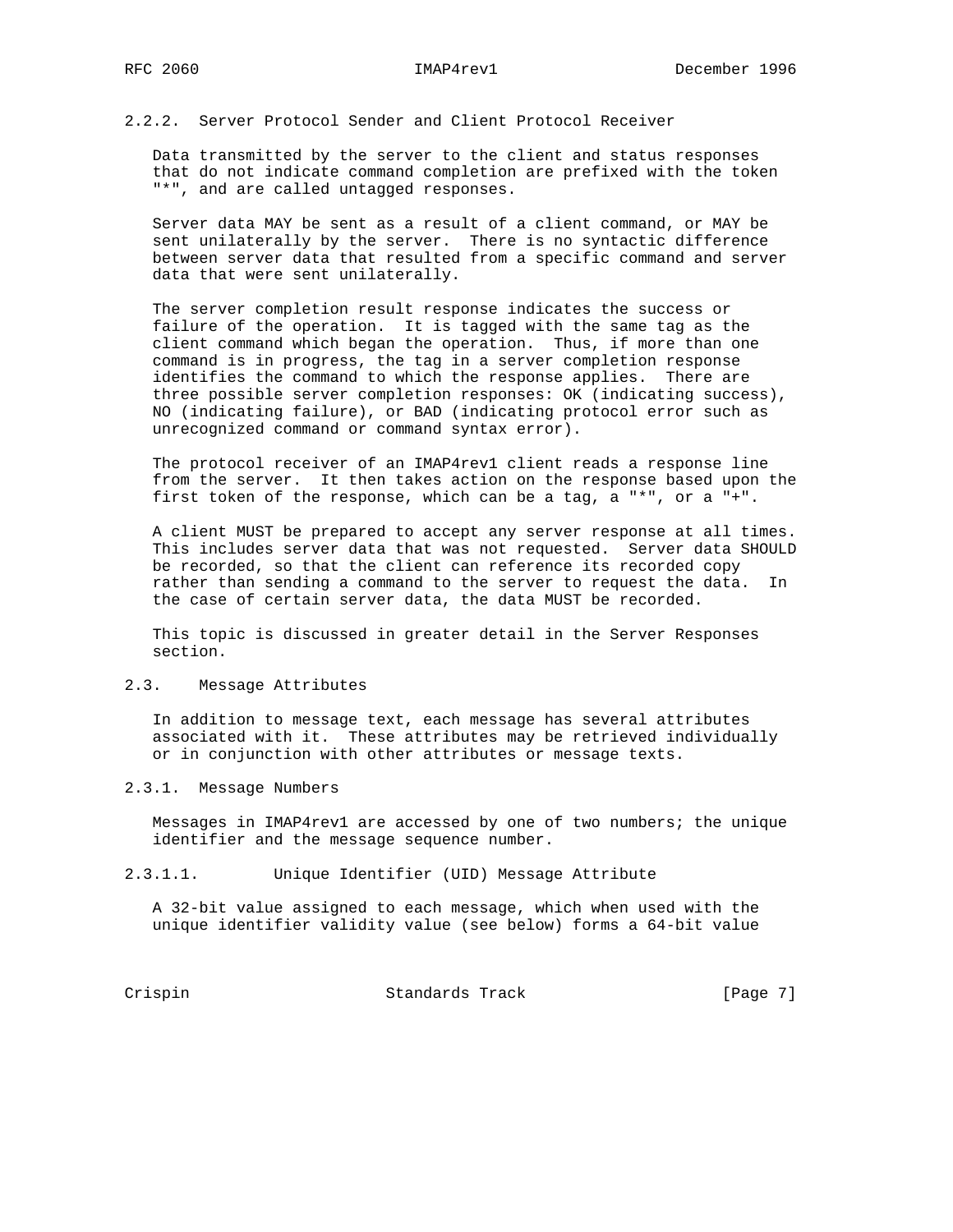that is permanently guaranteed not to refer to any other message in the mailbox. Unique identifiers are assigned in a strictly ascending fashion in the mailbox; as each message is added to the mailbox it is assigned a higher UID than the message(s) which were added previously.

 Unlike message sequence numbers, unique identifiers are not necessarily contiguous. Unique identifiers also persist across sessions. This permits a client to resynchronize its state from a previous session with the server (e.g. disconnected or offline access clients); this is discussed further in [IMAP-DISC].

 Associated with every mailbox is a unique identifier validity value, which is sent in an UIDVALIDITY response code in an OK untagged response at mailbox selection time. If unique identifiers from an earlier session fail to persist to this session, the unique identifier validity value MUST be greater than the one used in the earlier session.

 Note: Unique identifiers MUST be strictly ascending in the mailbox at all times. If the physical message store is re-ordered by a non-IMAP agent, this requires that the unique identifiers in the mailbox be regenerated, since the former unique identifers are no longer strictly ascending as a result of the re-ordering. Another instance in which unique identifiers are regenerated is if the message store has no mechanism to store unique identifiers. Although this specification recognizes that this may be unavoidable in certain server environments, it STRONGLY ENCOURAGES message store implementation techniques that avoid this problem.

 Another cause of non-persistance is if the mailbox is deleted and a new mailbox with the same name is created at a later date, Since the name is the same, a client may not know that this is a new mailbox unless the unique identifier validity is different. A good value to use for the unique identifier validity value is a 32-bit representation of the creation date/time of the mailbox. It is alright to use a constant such as 1, but only if it guaranteed that unique identifiers will never be reused, even in the case of a mailbox being deleted (or renamed) and a new mailbox by the same name created at some future time.

 The unique identifier of a message MUST NOT change during the session, and SHOULD NOT change between sessions. However, if it is not possible to preserve the unique identifier of a message in a subsequent session, each subsequent session MUST have a new unique identifier validity value that is larger than any that was used previously.

Crispin Standards Track [Page 8]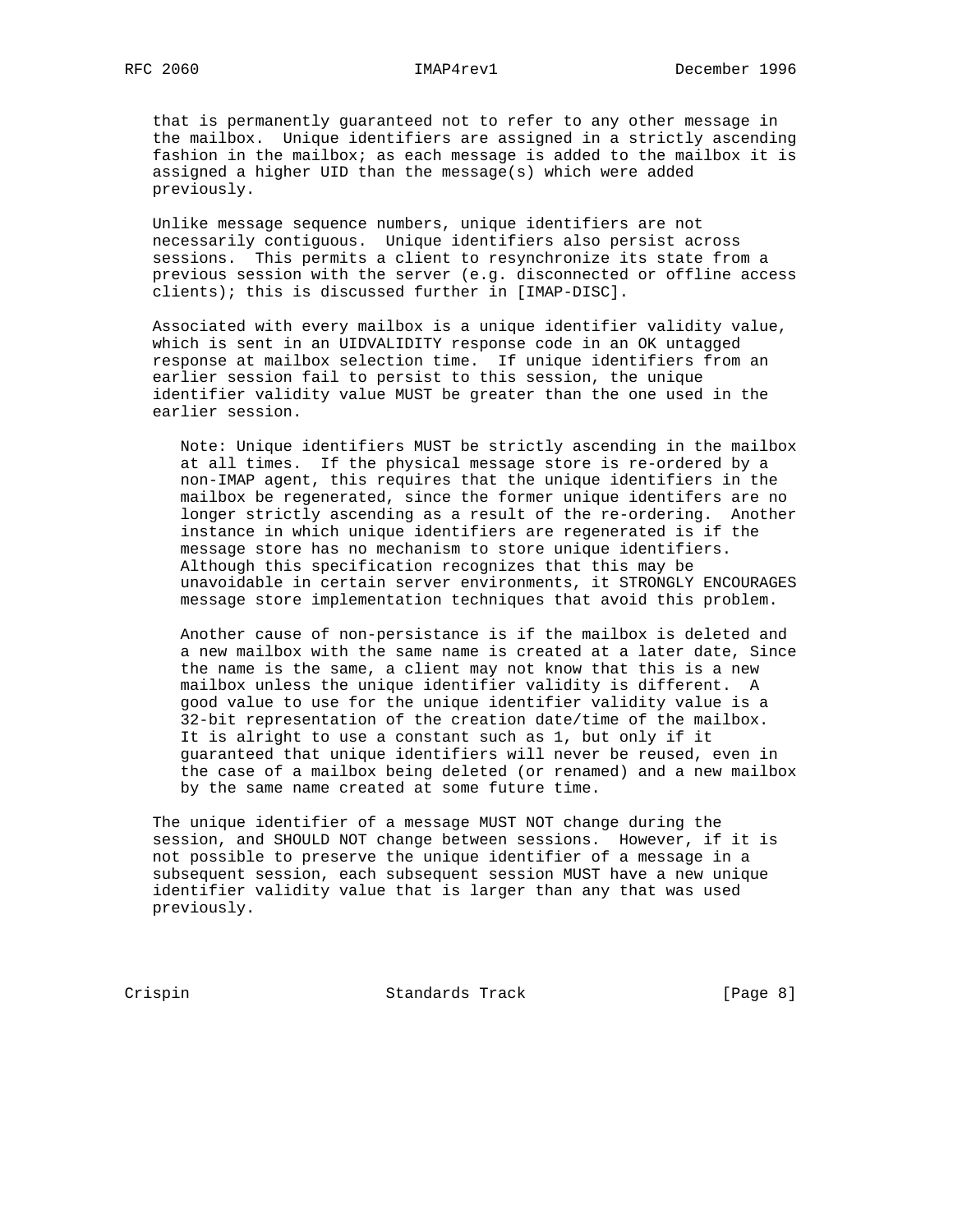# 2.3.1.2. Message Sequence Number Message Attribute

 A relative position from 1 to the number of messages in the mailbox. This position MUST be ordered by ascending unique identifier. As each new message is added, it is assigned a message sequence number that is 1 higher than the number of messages in the mailbox before that new message was added.

 Message sequence numbers can be reassigned during the session. For example, when a message is permanently removed (expunged) from the mailbox, the message sequence number for all subsequent messages is decremented. Similarly, a new message can be assigned a message sequence number that was once held by some other message prior to an expunge.

 In addition to accessing messages by relative position in the mailbox, message sequence numbers can be used in mathematical calculations. For example, if an untagged "EXISTS 11" is received, and previously an untagged "8 EXISTS" was received, three new messages have arrived with message sequence numbers of 9, 10, and 11. Another example; if message 287 in a 523 message mailbox has UID 12345, there are exactly 286 messages which have lesser UIDs and 236 messages which have greater UIDs.

# 2.3.2. Flags Message Attribute

 A list of zero or more named tokens associated with the message. A flag is set by its addition to this list, and is cleared by its removal. There are two types of flags in IMAP4rev1. A flag of either type may be permanent or session-only.

 A system flag is a flag name that is pre-defined in this specification. All system flags begin with "\". Certain system flags (\Deleted and \Seen) have special semantics described elsewhere. The currently-defined system flags are:

- \Seen Message has been read
- \Answered Message has been answered
- \Flagged Message is "flagged" for urgent/special attention
- \Deleted Message is "deleted" for removal by later EXPUNGE
- \Draft Message has not completed composition (marked as a draft).

Crispin Crispin Standards Track [Page 9]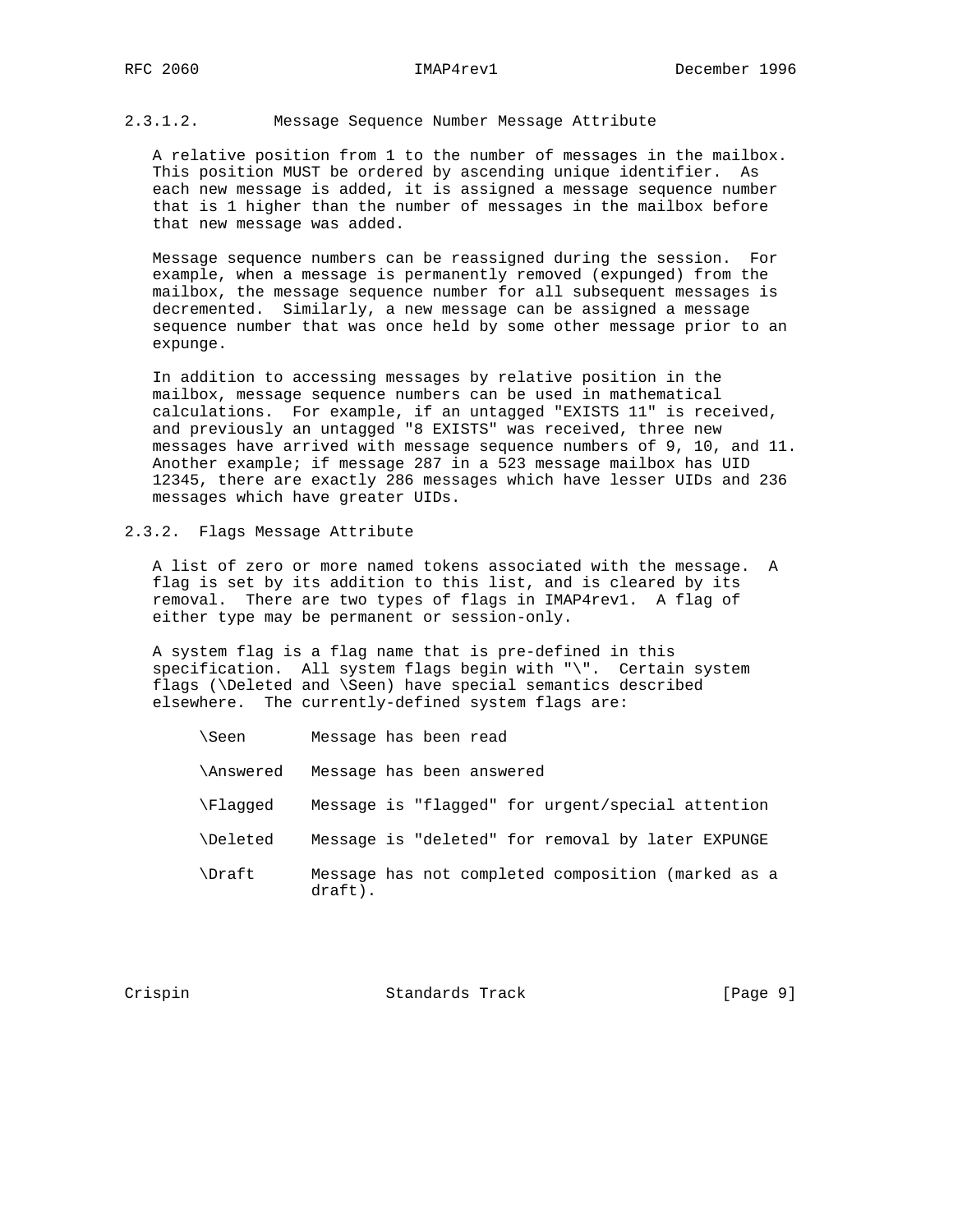\Recent Message is "recently" arrived in this mailbox. This session is the first session to have been notified about this message; subsequent sessions will not see \Recent set for this message. This flag can not be altered by the client.

> If it is not possible to determine whether or not this session is the first session to be notified about a message, then that message SHOULD be considered recent.

> If multiple connections have the same mailbox selected simultaneously, it is undefined which of these connections will see newly-arrives messages with \Recent set and which will see it without \Recent set.

 A keyword is defined by the server implementation. Keywords do not begin with "\". Servers MAY permit the client to define new keywords in the mailbox (see the description of the PERMANENTFLAGS response code for more information).

 A flag may be permanent or session-only on a per-flag basis. Permanent flags are those which the client can add or remove from the message flags permanently; that is, subsequent sessions will see any change in permanent flags. Changes to session flags are valid only in that session.

 Note: The \Recent system flag is a special case of a session flag. \Recent can not be used as an argument in a STORE command, and thus can not be changed at all.

### 2.3.3. Internal Date Message Attribute

 The internal date and time of the message on the server. This is not the date and time in the [RFC-822] header, but rather a date and time which reflects when the message was received. In the case of messages delivered via [SMTP], this SHOULD be the date and time of final delivery of the message as defined by [SMTP]. In the case of messages delivered by the IMAP4rev1 COPY command, this SHOULD be the internal date and time of the source message. In the case of messages delivered by the IMAP4rev1 APPEND command, this SHOULD be the date and time as specified in the APPEND command description. All other cases are implementation defined.

Crispin Crispin Standards Track [Page 10]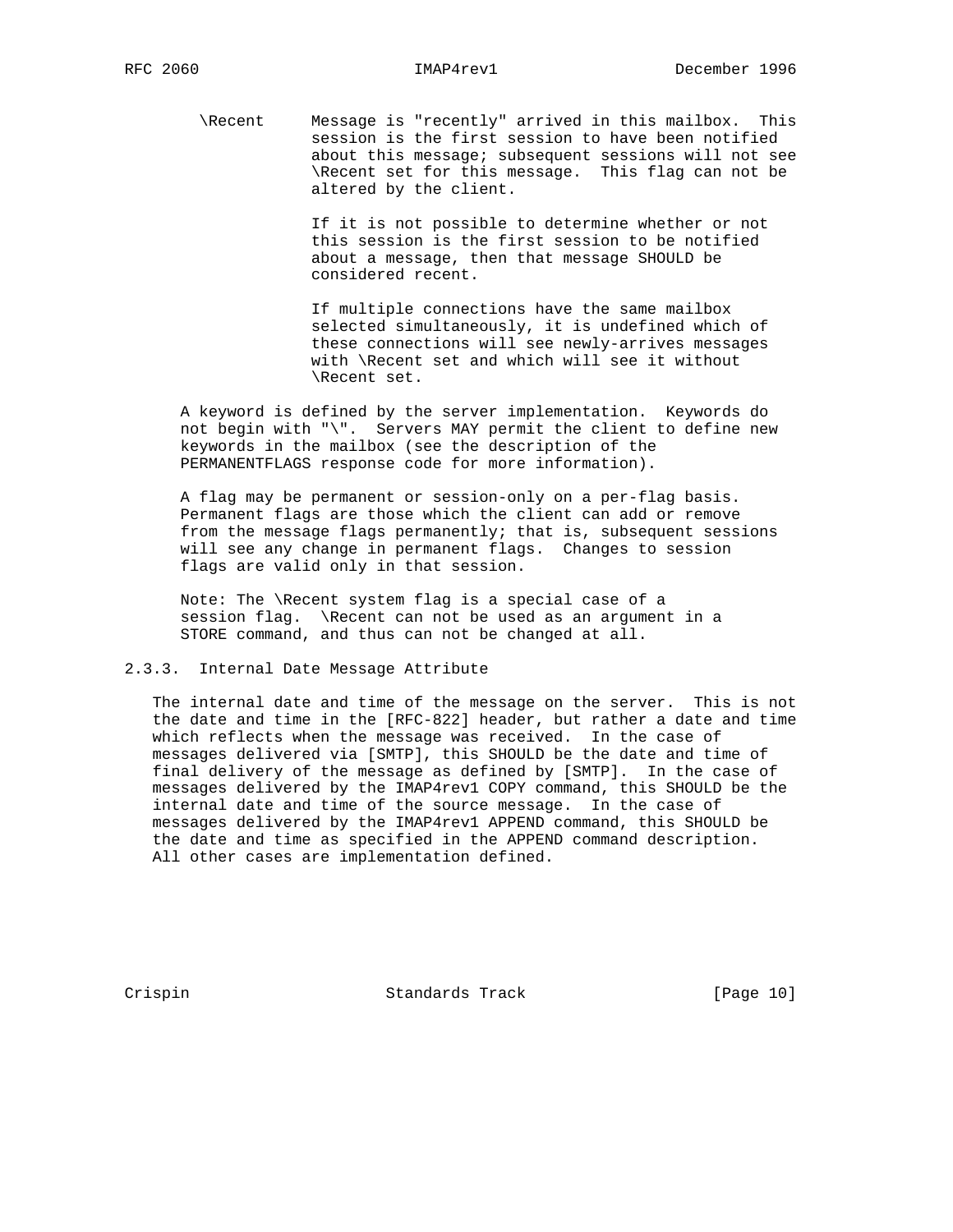2.3.4. [RFC-822] Size Message Attribute

 The number of octets in the message, as expressed in [RFC-822] format.

2.3.5. Envelope Structure Message Attribute

 A parsed representation of the [RFC-822] envelope information (not to be confused with an [SMTP] envelope) of the message.

2.3.6. Body Structure Message Attribute

 A parsed representation of the [MIME-IMB] body structure information of the message.

2.4. Message Texts

 In addition to being able to fetch the full [RFC-822] text of a message, IMAP4rev1 permits the fetching of portions of the full message text. Specifically, it is possible to fetch the [RFC-822] message header, [RFC-822] message body, a [MIME-IMB] body part, or a [MIME-IMB] header.

3. State and Flow Diagram

 An IMAP4rev1 server is in one of four states. Most commands are valid in only certain states. It is a protocol error for the client to attempt a command while the command is in an inappropriate state. In this case, a server will respond with a BAD or NO (depending upon server implementation) command completion result.

3.1. Non-Authenticated State

 In non-authenticated state, the client MUST supply authentication credentials before most commands will be permitted. This state is entered when a connection starts unless the connection has been pre authenticated.

3.2. Authenticated State

 In authenticated state, the client is authenticated and MUST select a mailbox to access before commands that affect messages will be permitted. This state is entered when a pre-authenticated connection starts, when acceptable authentication credentials have been provided, or after an error in selecting a mailbox.

Crispin Standards Track [Page 11]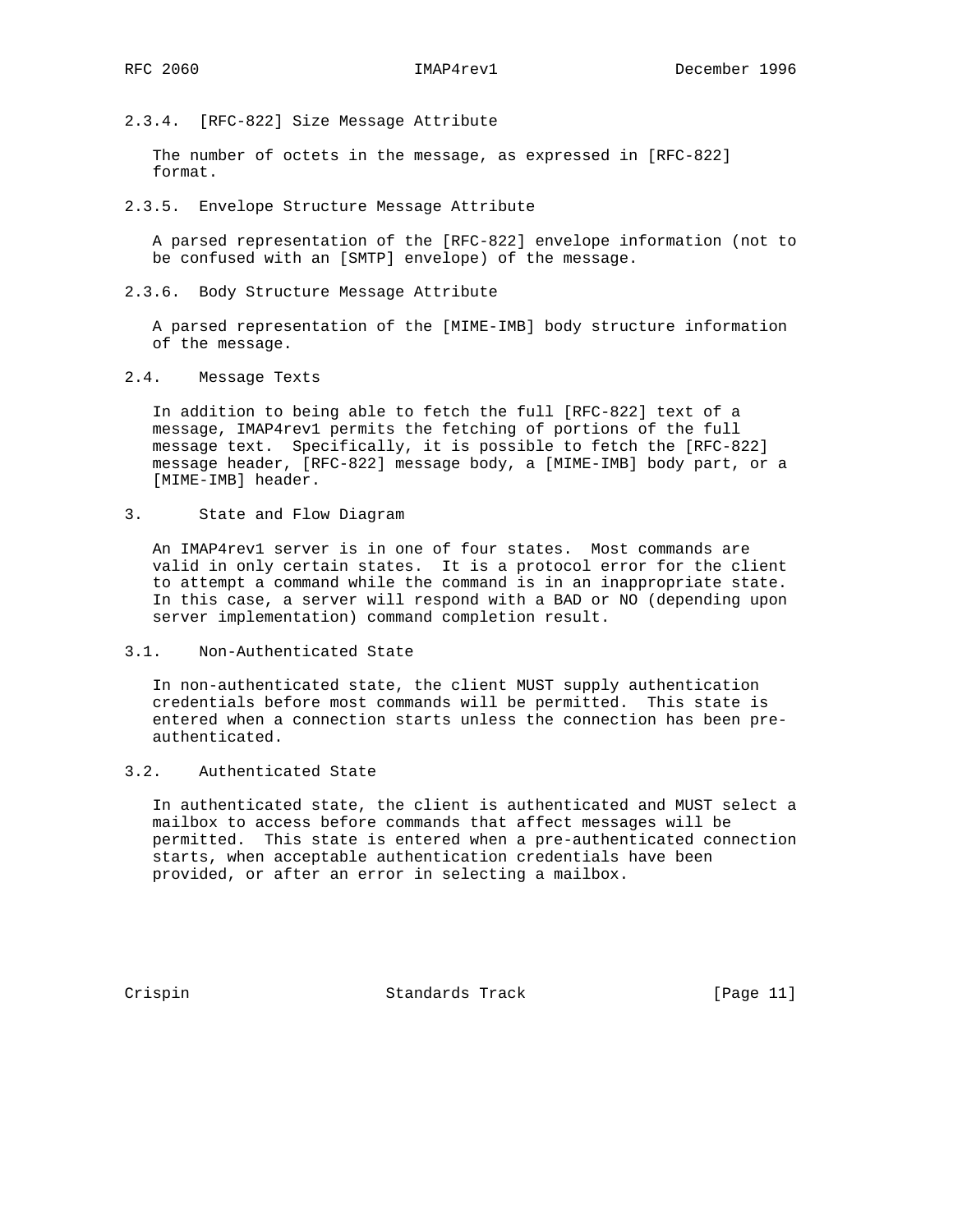# 3.3. Selected State

 In selected state, a mailbox has been selected to access. This state is entered when a mailbox has been successfully selected.

### 3.4. Logout State

 In logout state, the connection is being terminated, and the server will close the connection. This state can be entered as a result of a client request or by unilateral server decision.



(1) connection without pre-authentication (OK greeting)

- (2) pre-authenticated connection (PREAUTH greeting)
- (3) rejected connection (BYE greeting)
- (4) successful LOGIN or AUTHENTICATE command
- (5) successful SELECT or EXAMINE command

(6) CLOSE command, or failed SELECT or EXAMINE command

(7) LOGOUT command, server shutdown, or connection closed

4. Data Formats

 IMAP4rev1 uses textual commands and responses. Data in IMAP4rev1 can be in one of several forms: atom, number, string, parenthesized list, or NIL.

Crispin Standards Track [Page 12]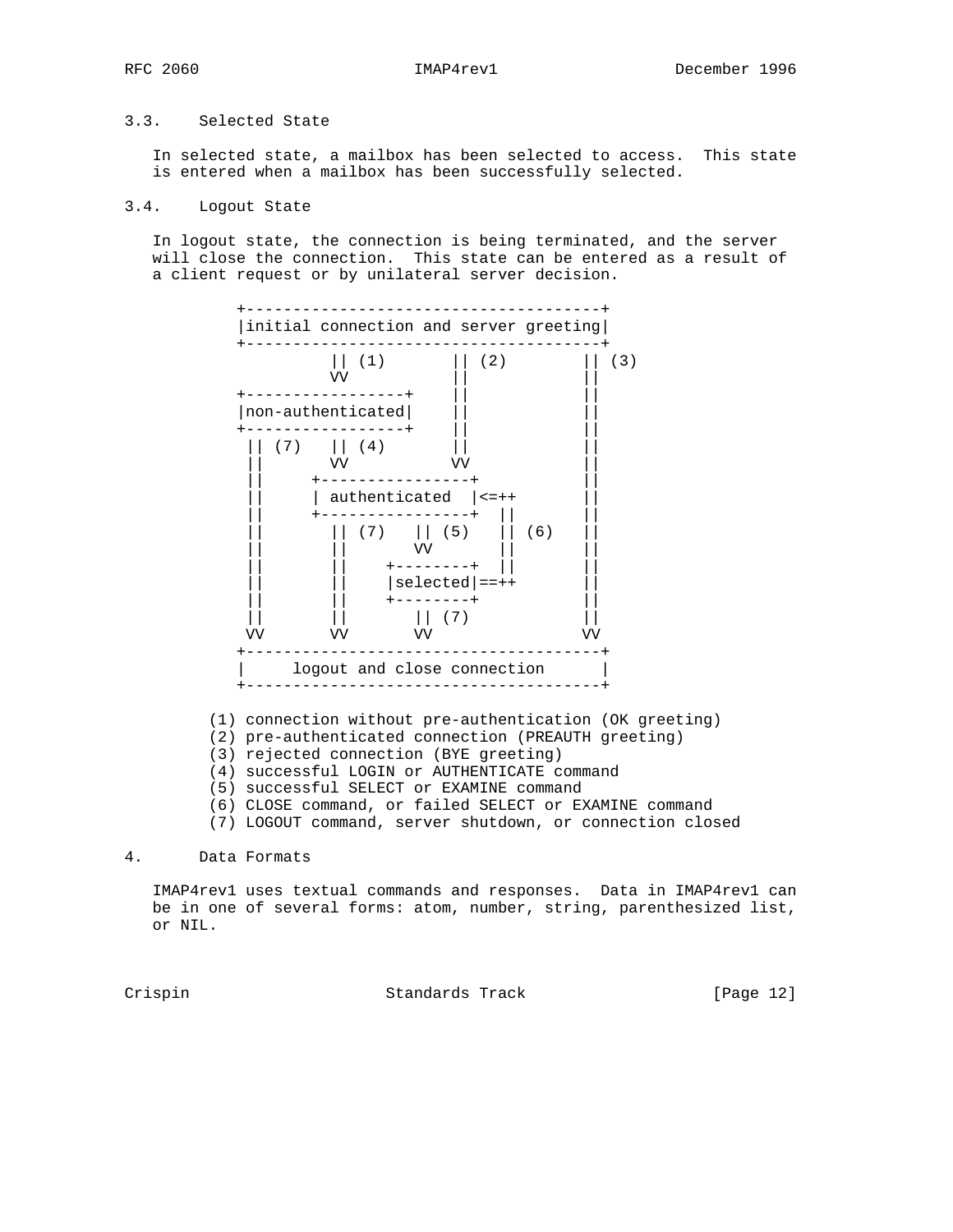# 4.1. Atom

An atom consists of one or more non-special characters.

4.2. Number

 A number consists of one or more digit characters, and represents a numeric value.

4.3. String

 A string is in one of two forms: literal and quoted string. The literal form is the general form of string. The quoted string form is an alternative that avoids the overhead of processing a literal at the cost of limitations of characters that can be used in a quoted string.

 A literal is a sequence of zero or more octets (including CR and LF), prefix-quoted with an octet count in the form of an open brace ("{"), the number of octets, close brace  $(\nabla \cdot \cdot)$ , and CRLF. In the case of literals transmitted from server to client, the CRLF is immediately followed by the octet data. In the case of literals transmitted from client to server, the client MUST wait to receive a command continuation request (described later in this document) before sending the octet data (and the remainder of the command).

 A quoted string is a sequence of zero or more 7-bit characters, excluding CR and LF, with double quote (<">) characters at each end.

 The empty string is represented as either "" (a quoted string with zero characters between double quotes) or as  $\{0\}$  followed by CRLF (a literal with an octet count of 0).

 Note: Even if the octet count is 0, a client transmitting a literal MUST wait to receive a command continuation request.

# 4.3.1. 8-bit and Binary Strings

 8-bit textual and binary mail is supported through the use of a [MIME-IMB] content transfer encoding. IMAP4rev1 implementations MAY transmit 8-bit or multi-octet characters in literals, but SHOULD do so only when the [CHARSET] is identified.

Crispin Standards Track [Page 13]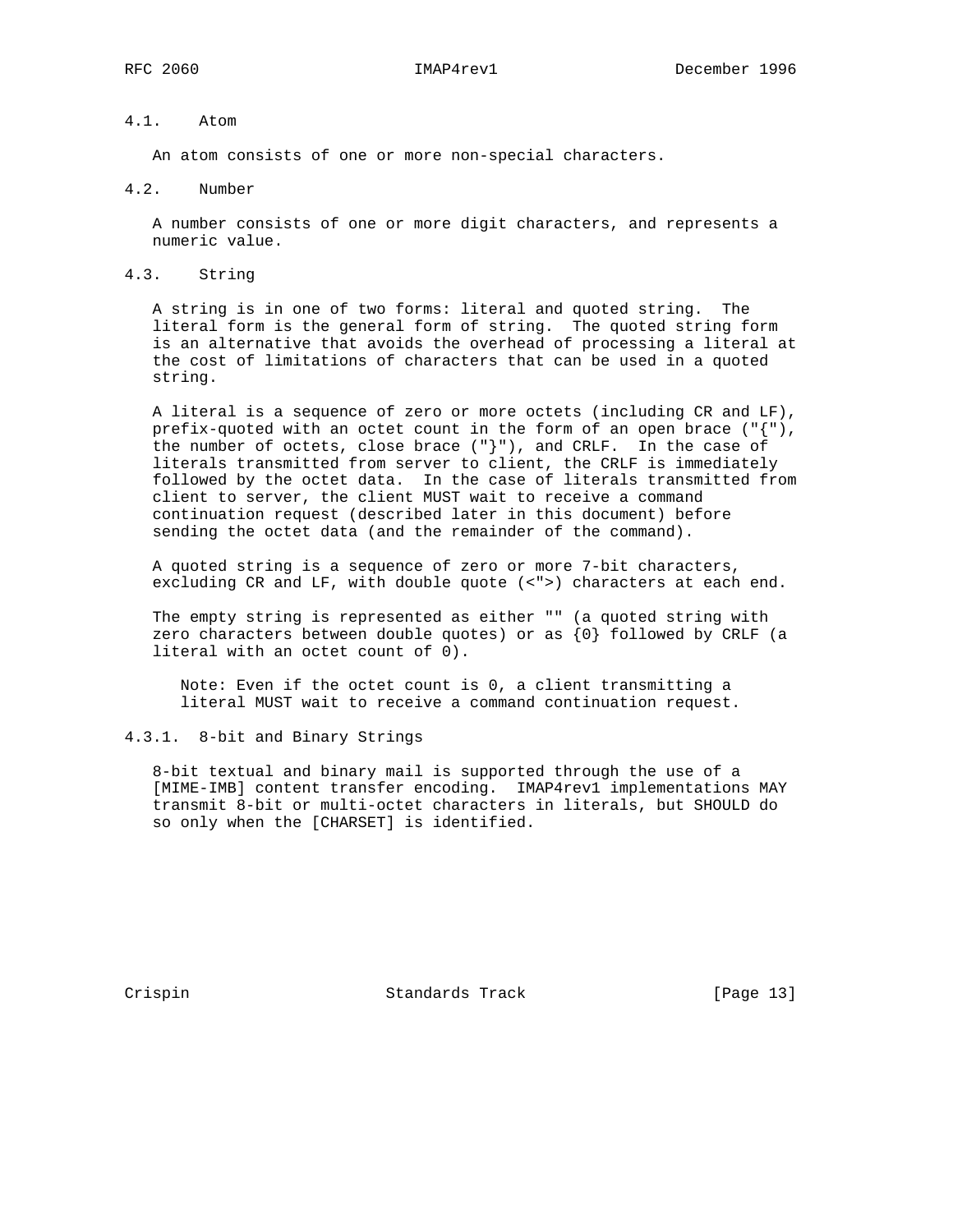Although a BINARY body encoding is defined, unencoded binary strings are not permitted. A "binary string" is any string with NUL characters. Implementations MUST encode binary data into a textual form such as BASE64 before transmitting the data. A string with an excessive amount of CTL characters MAY also be considered to be binary.

# 4.4. Parenthesized List

 Data structures are represented as a "parenthesized list"; a sequence of data items, delimited by space, and bounded at each end by parentheses. A parenthesized list can contain other parenthesized lists, using multiple levels of parentheses to indicate nesting.

The empty list is represented as ()  $-$ - a parenthesized list with no members.

4.5. NIL

 The special atom "NIL" represents the non-existence of a particular data item that is represented as a string or parenthesized list, as distinct from the empty string "" or the empty parenthesized list ().

- 5. Operational Considerations
- 5.1. Mailbox Naming

 The interpretation of mailbox names is implementation-dependent. However, the case-insensitive mailbox name INBOX is a special name reserved to mean "the primary mailbox for this user on this server".

5.1.1. Mailbox Hierarchy Naming

 If it is desired to export hierarchical mailbox names, mailbox names MUST be left-to-right hierarchical using a single character to separate levels of hierarchy. The same hierarchy separator character is used for all levels of hierarchy within a single name.

5.1.2. Mailbox Namespace Naming Convention

 By convention, the first hierarchical element of any mailbox name which begins with "#" identifies the "namespace" of the remainder of the name. This makes it possible to disambiguate between different types of mailbox stores, each of which have their own namespaces.

Crispin Standards Track [Page 14]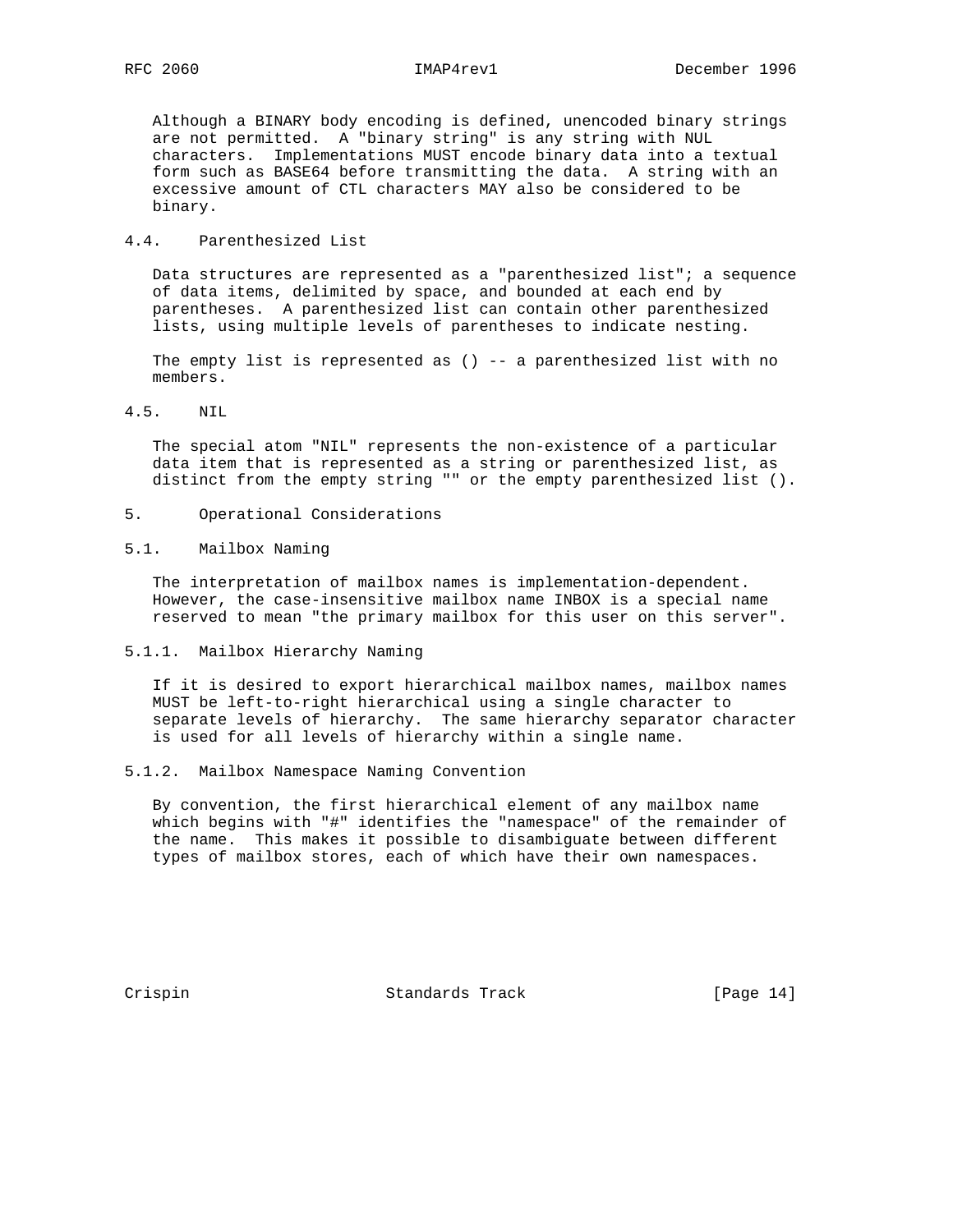For example, implementations which offer access to USENET newsgroups MAY use the "#news" namespace to partition the USENET newsgroup namespace from that of other mailboxes. Thus, the comp.mail.misc newsgroup would have an mailbox name of "#news.comp.mail.misc", and the name "comp.mail.misc" could refer to a different object (e.g. a user's private mailbox).

### 5.1.3. Mailbox International Naming Convention

 By convention, international mailbox names are specified using a modified version of the UTF-7 encoding described in [UTF-7]. The purpose of these modifications is to correct the following problems with UTF-7:

- 1) UTF-7 uses the "+" character for shifting; this conflicts with the common use of "+" in mailbox names, in particular USENET newsgroup names.
- 2) UTF-7's encoding is BASE64 which uses the "/" character; this conflicts with the use of "/" as a popular hierarchy delimiter.
- 3) UTF-7 prohibits the unencoded usage of "\"; this conflicts with the use of "\" as a popular hierarchy delimiter.
- 4) UTF-7 prohibits the unencoded usage of "˜"; this conflicts with the use of "˜" in some servers as a home directory indicator.
- 5) UTF-7 permits multiple alternate forms to represent the same string; in particular, printable US-ASCII chararacters can be represented in encoded form.

 In modified UTF-7, printable US-ASCII characters except for "&" represent themselves; that is, characters with octet values 0x20-0x25 and 0x27-0x7e. The character "&" (0x26) is represented by the two octet sequence "&-".

 All other characters (octet values 0x00-0x1f, 0x7f-0xff, and all Unicode 16-bit octets) are represented in modified BASE64, with a further modification from [UTF-7] that "," is used instead of "/". Modified BASE64 MUST NOT be used to represent any printing US-ASCII character which can represent itself.

 "&" is used to shift to modified BASE64 and "-" to shift back to US- ASCII. All names start in US-ASCII, and MUST end in US-ASCII (that is, a name that ends with a Unicode 16-bit octet MUST end with a "- ").

Crispin Standards Track [Page 15]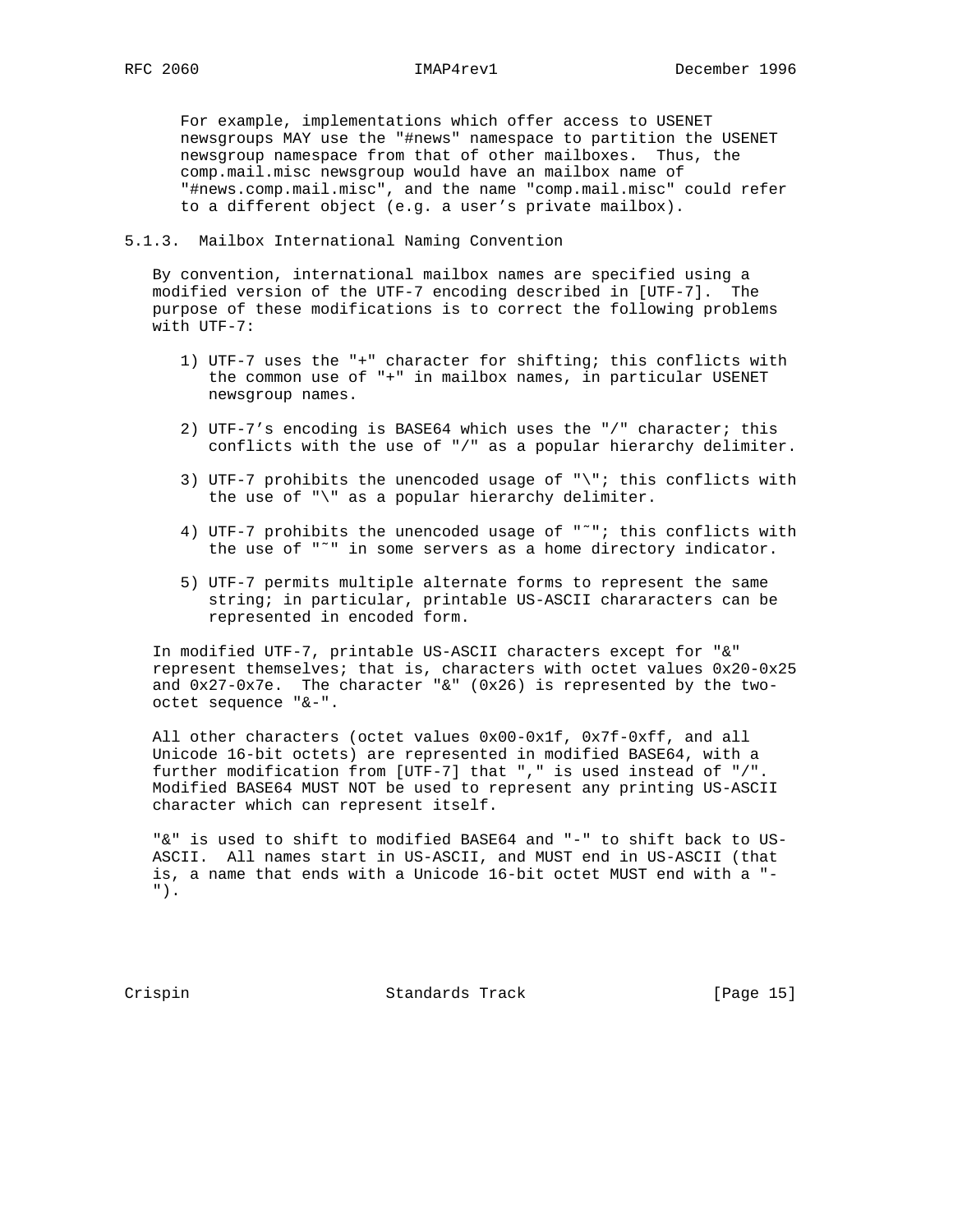For example, here is a mailbox name which mixes English, Japanese, and Chinese text: ˜peter/mail/&ZeVnLIqe-/&U,BTFw-

# 5.2. Mailbox Size and Message Status Updates

 At any time, a server can send data that the client did not request. Sometimes, such behavior is REQUIRED. For example, agents other than the server MAY add messages to the mailbox (e.g. new mail delivery), change the flags of message in the mailbox (e.g. simultaneous access to the same mailbox by multiple agents), or even remove messages from the mailbox. A server MUST send mailbox size updates automatically if a mailbox size change is observed during the processing of a command. A server SHOULD send message flag updates automatically, without requiring the client to request such updates explicitly. Special rules exist for server notification of a client about the removal of messages to prevent synchronization errors; see the description of the EXPUNGE response for more detail.

 Regardless of what implementation decisions a client makes on remembering data from the server, a client implementation MUST record mailbox size updates. It MUST NOT assume that any command after initial mailbox selection will return the size of the mailbox.

# 5.3. Response when no Command in Progress

 Server implementations are permitted to send an untagged response (except for EXPUNGE) while there is no command in progress. Server implementations that send such responses MUST deal with flow control considerations. Specifically, they MUST either (1) verify that the size of the data does not exceed the underlying transport's available window size, or (2) use non-blocking writes.

## 5.4. Autologout Timer

 If a server has an inactivity autologout timer, that timer MUST be of at least 30 minutes' duration. The receipt of ANY command from the client during that interval SHOULD suffice to reset the autologout timer.

Crispin Standards Track [Page 16]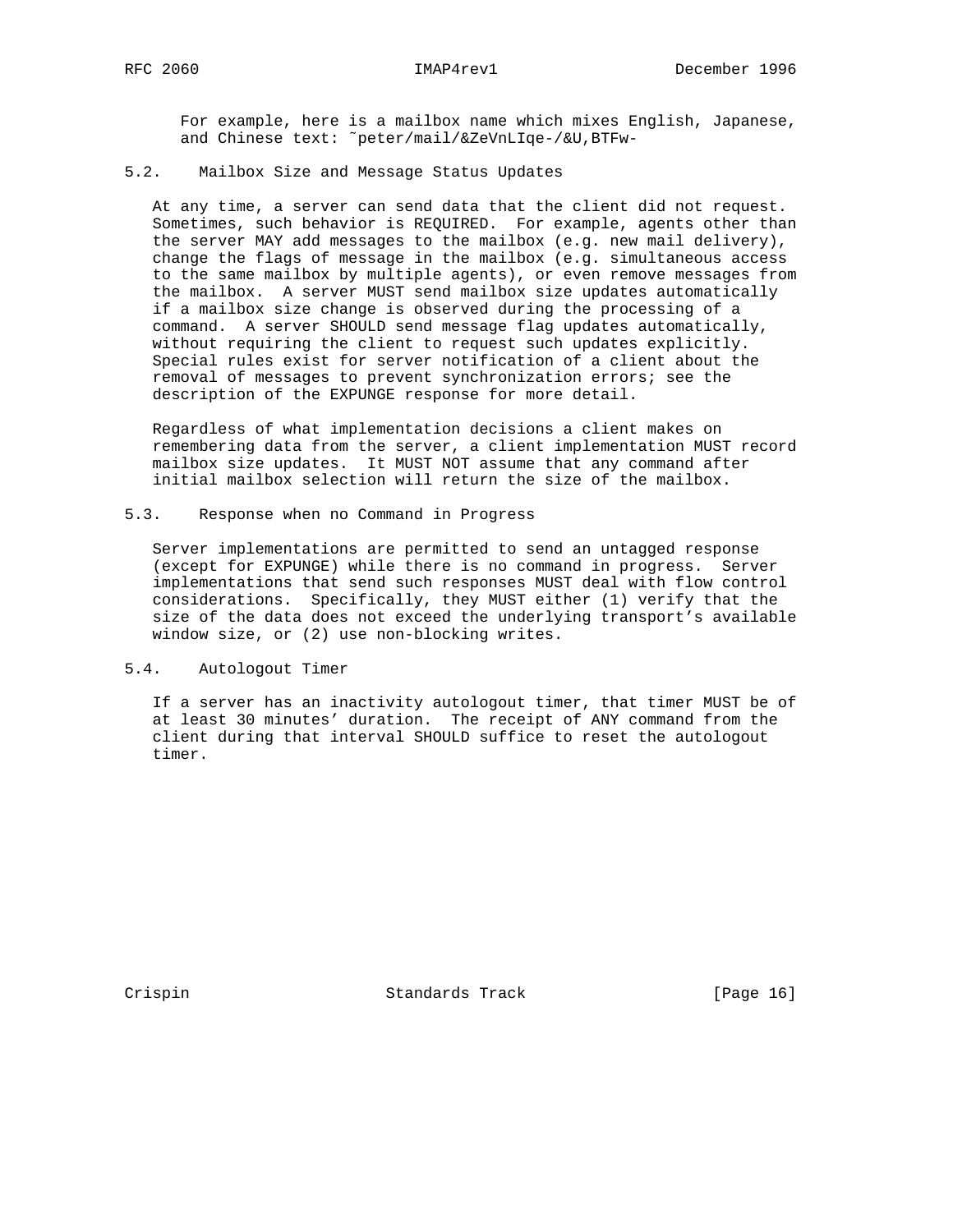# 5.5. Multiple Commands in Progress

 The client MAY send another command without waiting for the completion result response of a command, subject to ambiguity rules (see below) and flow control constraints on the underlying data stream. Similarly, a server MAY begin processing another command before processing the current command to completion, subject to ambiguity rules. However, any command continuation request responses and command continuations MUST be negotiated before any subsequent command is initiated.

 The exception is if an ambiguity would result because of a command that would affect the results of other commands. Clients MUST NOT send multiple commands without waiting if an ambiguity would result. If the server detects a possible ambiguity, it MUST execute commands to completion in the order given by the client.

 The most obvious example of ambiguity is when a command would affect the results of another command; for example, a FETCH of a message's flags and a STORE of that same message's flags.

 A non-obvious ambiguity occurs with commands that permit an untagged EXPUNGE response (commands other than FETCH, STORE, and SEARCH), since an untagged EXPUNGE response can invalidate sequence numbers in a subsequent command. This is not a problem for FETCH, STORE, or SEARCH commands because servers are prohibited from sending EXPUNGE responses while any of those commands are in progress. Therefore, if the client sends any command other than FETCH, STORE, or SEARCH, it MUST wait for a response before sending a command with message sequence numbers.

For example, the following non-waiting command sequences are invalid:

 FETCH + NOOP + STORE STORE + COPY + FETCH COPY + COPY CHECK + FETCH

The following are examples of valid non-waiting command sequences:

 FETCH + STORE + SEARCH + CHECK STORE + COPY + EXPUNGE

6. Client Commands

 IMAP4rev1 commands are described in this section. Commands are organized by the state in which the command is permitted. Commands which are permitted in multiple states are listed in the minimum

Crispin Crispin Standards Track [Page 17]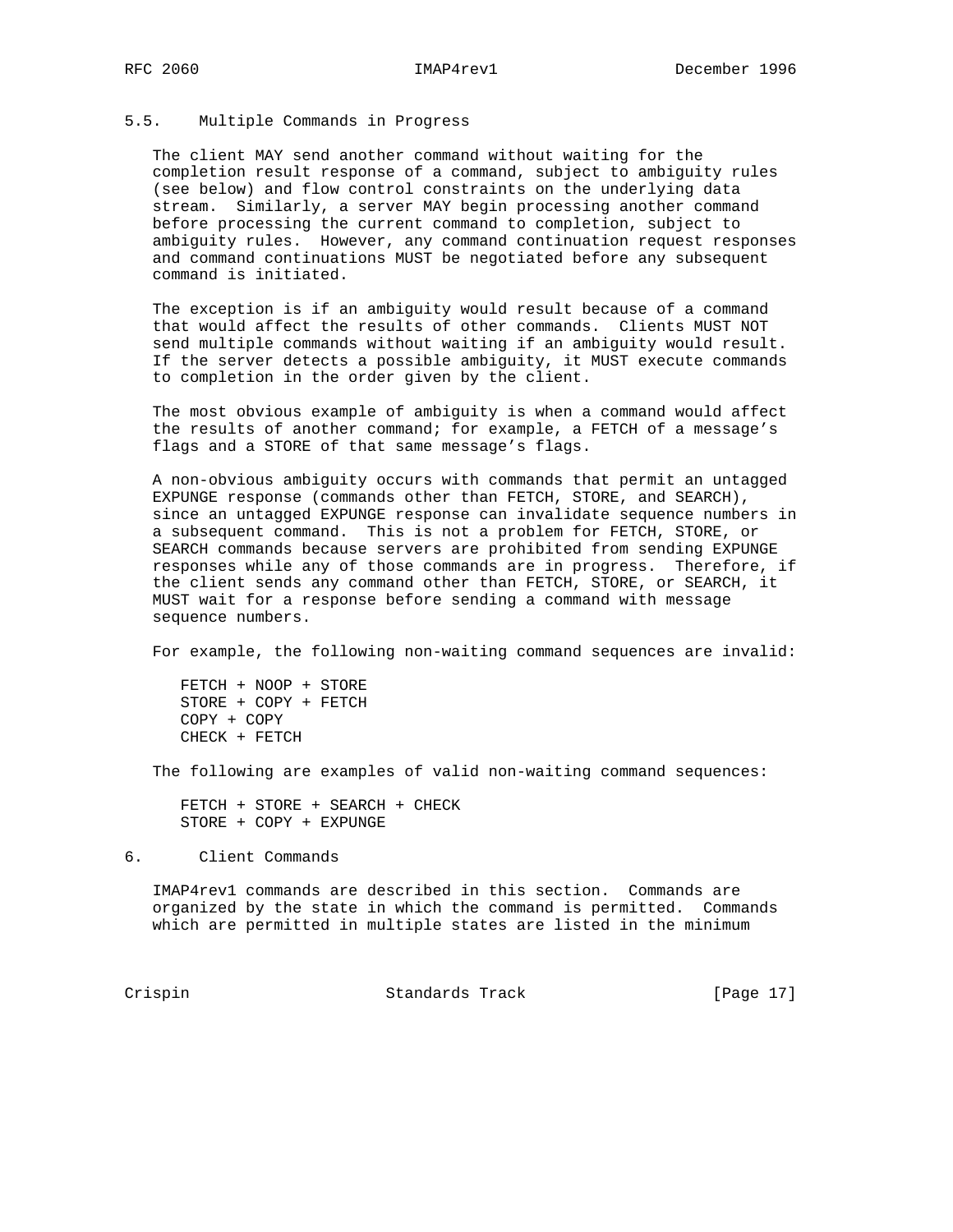permitted state (for example, commands valid in authenticated and selected state are listed in the authenticated state commands).

 Command arguments, identified by "Arguments:" in the command descriptions below, are described by function, not by syntax. The precise syntax of command arguments is described in the Formal Syntax section.

 Some commands cause specific server responses to be returned; these are identified by "Responses:" in the command descriptions below. See the response descriptions in the Responses section for information on these responses, and the Formal Syntax section for the precise syntax of these responses. It is possible for server data to be transmitted as a result of any command; thus, commands that do not specifically require server data specify "no specific responses for this command" instead of "none".

 The "Result:" in the command description refers to the possible tagged status responses to a command, and any special interpretation of these status responses.

6.1. Client Commands - Any State

 The following commands are valid in any state: CAPABILITY, NOOP, and LOGOUT.

6.1.1. CAPABILITY Command

Arguments: none

- Responses: REQUIRED untagged response: CAPABILITY
- Result: OK capability completed BAD - command unknown or arguments invalid

 The CAPABILITY command requests a listing of capabilities that the server supports. The server MUST send a single untagged CAPABILITY response with "IMAP4rev1" as one of the listed capabilities before the (tagged) OK response. This listing of capabilities is not dependent upon connection state or user. It is therefore not necessary to issue a CAPABILITY command more than once in a connection.

Crispin Standards Track [Page 18]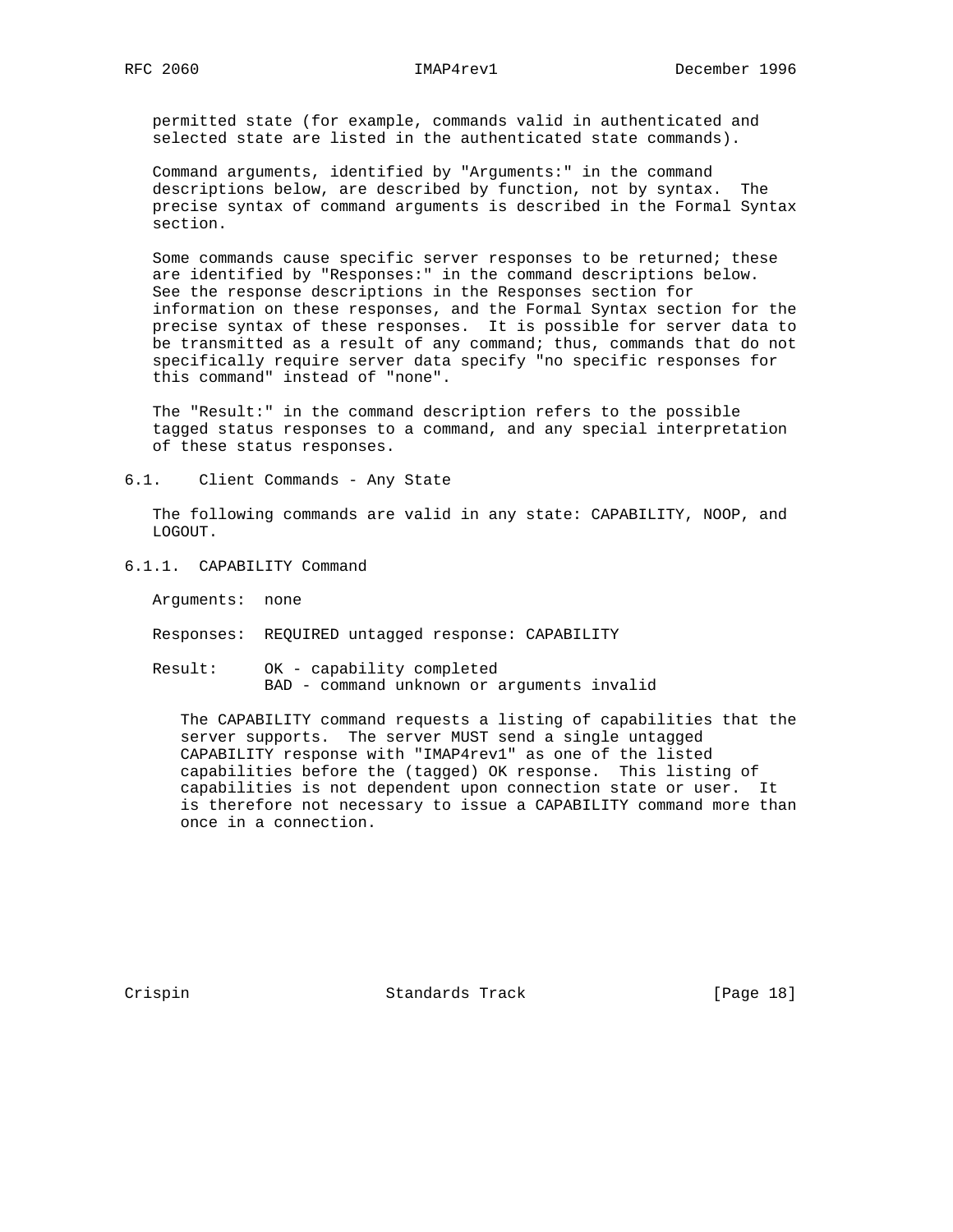A capability name which begins with "AUTH=" indicates that the server supports that particular authentication mechanism. All such names are, by definition, part of this specification. For example, the authorization capability for an experimental "blurdybloop" authenticator would be "AUTH=XBLURDYBLOOP" and not "XAUTH=BLURDYBLOOP" or "XAUTH=XBLURDYBLOOP".

 Other capability names refer to extensions, revisions, or amendments to this specification. See the documentation of the CAPABILITY response for additional information. No capabilities, beyond the base IMAP4rev1 set defined in this specification, are enabled without explicit client action to invoke the capability.

 See the section entitled "Client Commands - Experimental/Expansion" for information about the form of site or implementation-specific capabilities.

 Example: C: abcd CAPABILITY S: \* CAPABILITY IMAP4rev1 AUTH=KERBEROS\_V4 S: abcd OK CAPABILITY completed

# 6.1.2. NOOP Command

Arguments: none

Responses: no specific responses for this command (but see below)

 Result: OK - noop completed BAD - command unknown or arguments invalid

The NOOP command always succeeds. It does nothing.

 Since any command can return a status update as untagged data, the NOOP command can be used as a periodic poll for new messages or message status updates during a period of inactivity. The NOOP command can also be used to reset any inactivity autologout timer on the server.

 Example: C: a002 NOOP S: a002 OK NOOP completed . . . C: a047 NOOP S: \* 22 EXPUNGE S: \* 23 EXISTS S: \* 3 RECENT S: \* 14 FETCH (FLAGS (\Seen \Deleted)) S: a047 OK NOOP completed

Crispin Crispin Standards Track [Page 19]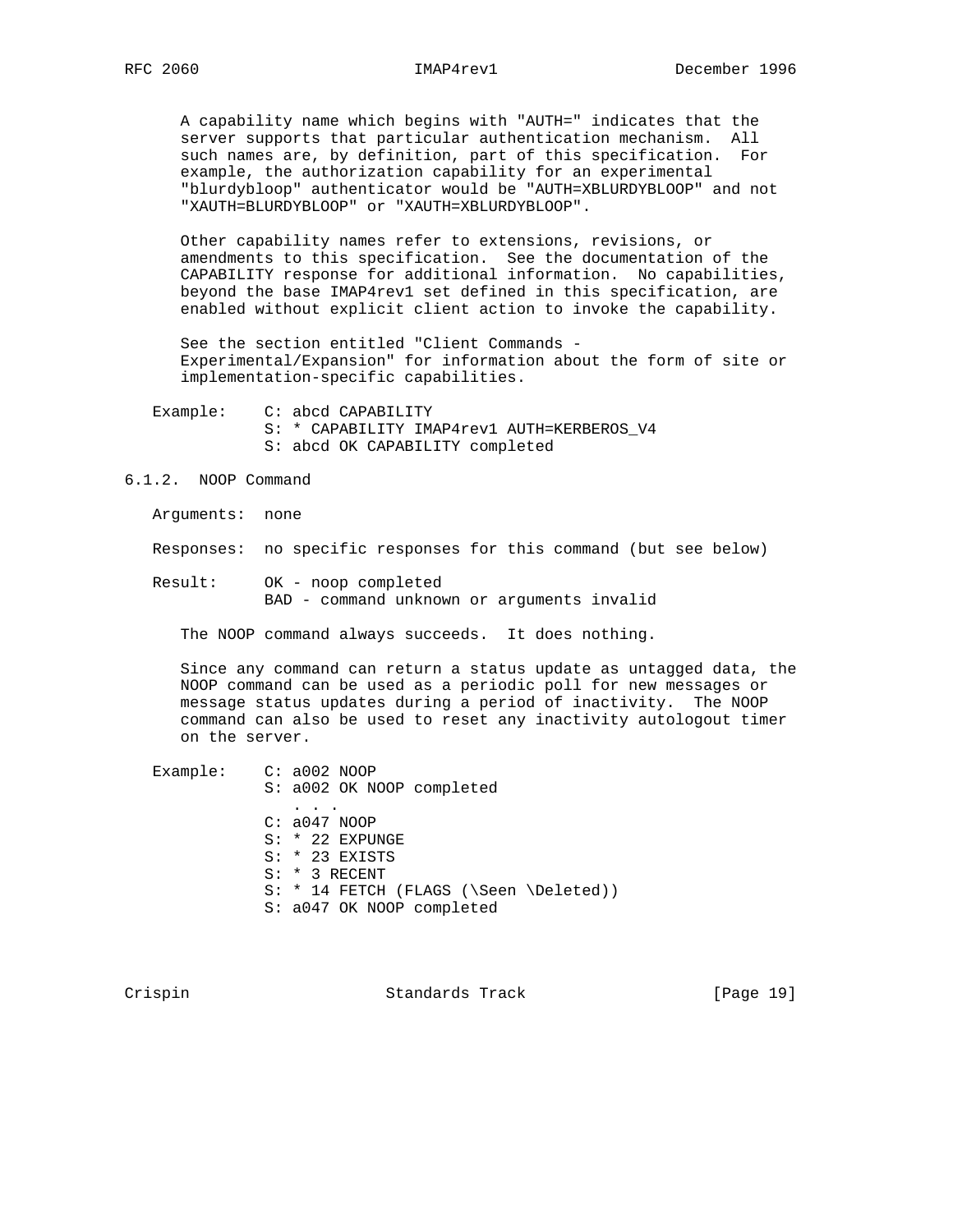6.1.3. LOGOUT Command

Arguments: none

Responses: REQUIRED untagged response: BYE

 Result: OK - logout completed BAD - command unknown or arguments invalid

 The LOGOUT command informs the server that the client is done with the connection. The server MUST send a BYE untagged response before the (tagged) OK response, and then close the network connection.

- Example: C: A023 LOGOUT S: \* BYE IMAP4rev1 Server logging out S: A023 OK LOGOUT completed (Server and client then close the connection)
- 6.2. Client Commands Non-Authenticated State

 In non-authenticated state, the AUTHENTICATE or LOGIN command establishes authentication and enter authenticated state. The AUTHENTICATE command provides a general mechanism for a variety of authentication techniques, whereas the LOGIN command uses the traditional user name and plaintext password pair.

 Server implementations MAY allow non-authenticated access to certain mailboxes. The convention is to use a LOGIN command with the userid "anonymous". A password is REQUIRED. It is implementation-dependent what requirements, if any, are placed on the password and what access restrictions are placed on anonymous users.

 Once authenticated (including as anonymous), it is not possible to re-enter non-authenticated state.

 In addition to the universal commands (CAPABILITY, NOOP, and LOGOUT), the following commands are valid in non-authenticated state: AUTHENTICATE and LOGIN.

Crispin Crispin Standards Track [Page 20]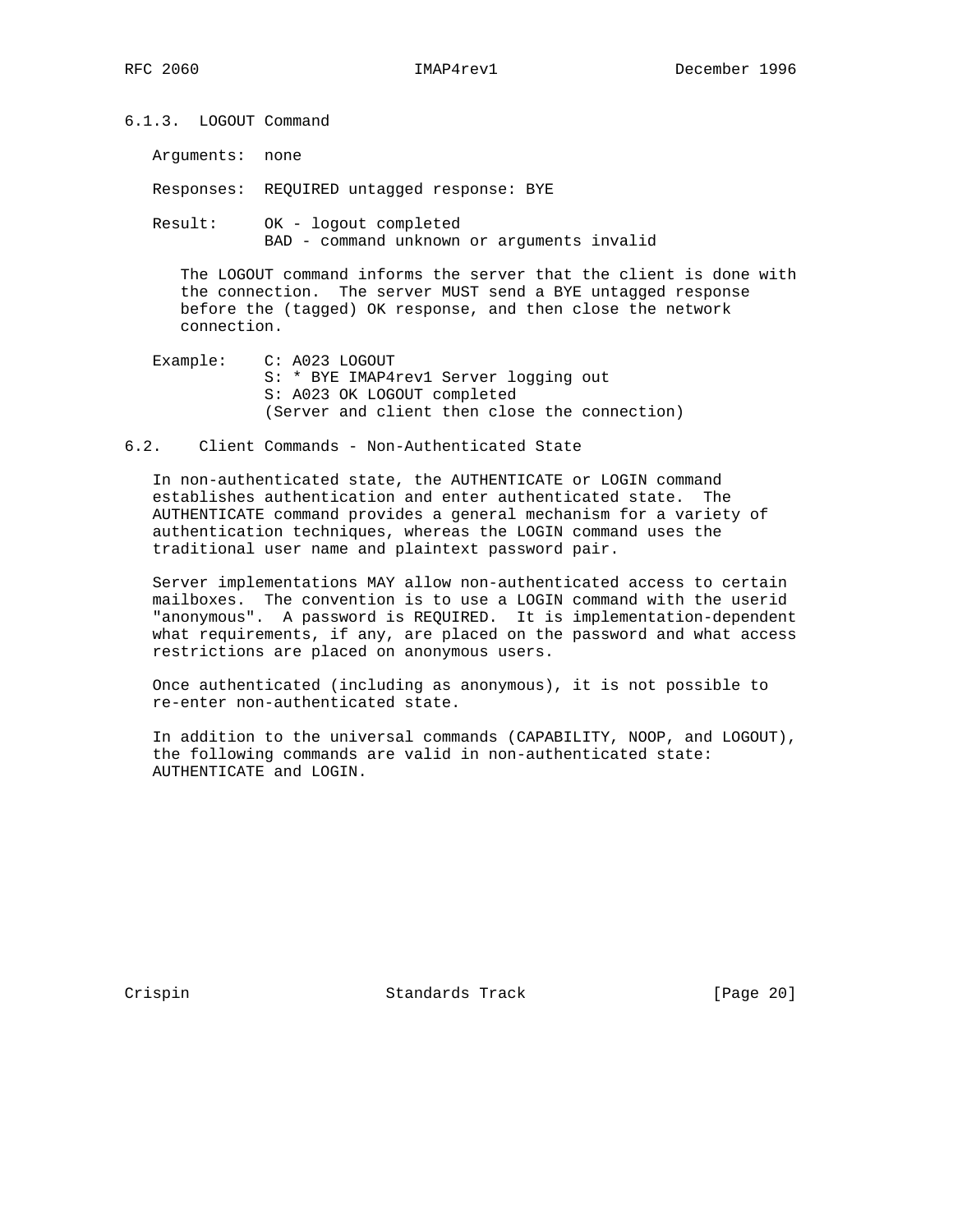# 6.2.1. AUTHENTICATE Command

Arguments: authentication mechanism name

Responses: continuation data can be requested

- Result: OK authenticate completed, now in authenticated state NO - authenticate failure: unsupported authentication mechanism, credentials rejected
	- BAD command unknown or arguments invalid, authentication exchange cancelled

 The AUTHENTICATE command indicates an authentication mechanism, such as described in [IMAP-AUTH], to the server. If the server supports the requested authentication mechanism, it performs an authentication protocol exchange to authenticate and identify the client. It MAY also negotiate an OPTIONAL protection mechanism for subsequent protocol interactions. If the requested authentication mechanism is not supported, the server SHOULD reject the AUTHENTICATE command by sending a tagged NO response.

 The authentication protocol exchange consists of a series of server challenges and client answers that are specific to the authentication mechanism. A server challenge consists of a command continuation request response with the "+" token followed by a BASE64 encoded string. The client answer consists of a line consisting of a BASE64 encoded string. If the client wishes to cancel an authentication exchange, it issues a line with a single "\*". If the server receives such an answer, it MUST reject the AUTHENTICATE command by sending a tagged BAD response.

 A protection mechanism provides integrity and privacy protection to the connection. If a protection mechanism is negotiated, it is applied to all subsequent data sent over the connection. The protection mechanism takes effect immediately following the CRLF that concludes the authentication exchange for the client, and the CRLF of the tagged OK response for the server. Once the protection mechanism is in effect, the stream of command and response octets is processed into buffers of ciphertext. Each buffer is transferred over the connection as a stream of octets prepended with a four octet field in network byte order that represents the length of the following data. The maximum ciphertext buffer length is defined by the protection mechanism.

 Authentication mechanisms are OPTIONAL. Protection mechanisms are also OPTIONAL; an authentication mechanism MAY be implemented without any protection mechanism. If an AUTHENTICATE command fails with a NO response, the client MAY try another

Crispin Crispin Standards Track [Page 21]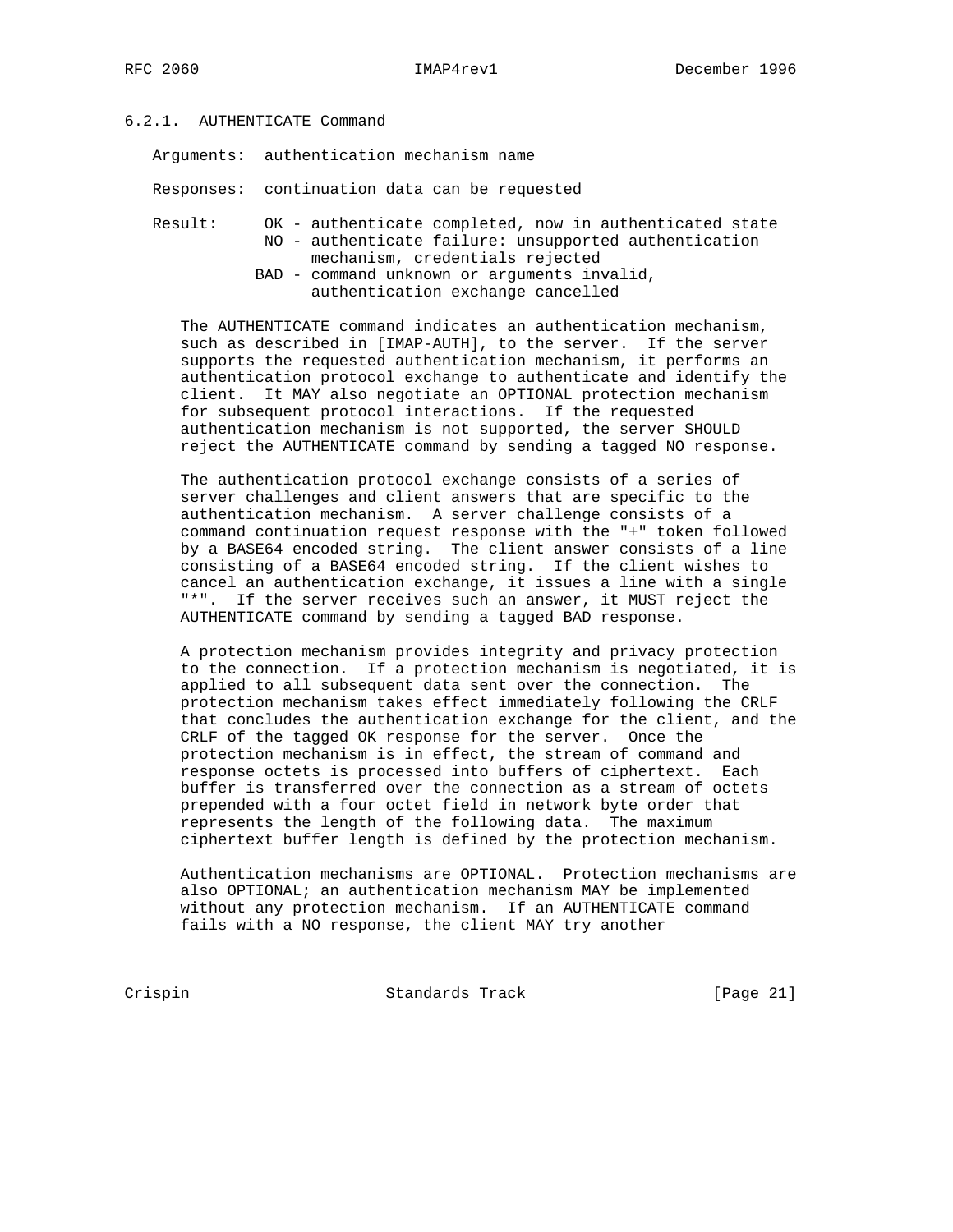authentication mechanism by issuing another AUTHENTICATE command, or MAY attempt to authenticate by using the LOGIN command. In other words, the client MAY request authentication types in decreasing order of preference, with the LOGIN command as a last resort.

Example: S: \* OK KerberosV4 IMAP4rev1 Server

- C: A001 AUTHENTICATE KERBEROS\_V4
- S: + AmFYig==
- C: BAcAQU5EUkVXLkNNVS5FRFUAOCAsho84kLN3/IJmrMG+25a4DT +nZImJjnTNHJUtxAA+o0KPKfHEcAFs9a3CL5Oebe/ydHJUwYFd WwuQ1MWiy6IesKvjL5rL9WjXUb9MwT9bpObYLGOKi1Qh
- S: + or//EoAADZI=
- C: DiAF5A4gA+oOIALuBkAAmw==
- S: A001 OK Kerberos V4 authentication successful

 Note: the line breaks in the first client answer are for editorial clarity and are not in real authenticators.

6.2.2. LOGIN Command

 Arguments: user name password

Responses: no specific responses for this command

 Result: OK - login completed, now in authenticated state NO - login failure: user name or password rejected BAD - command unknown or arguments invalid

 The LOGIN command identifies the client to the server and carries the plaintext password authenticating this user.

 Example: C: a001 LOGIN SMITH SESAME S: a001 OK LOGIN completed

6.3. Client Commands - Authenticated State

 In authenticated state, commands that manipulate mailboxes as atomic entities are permitted. Of these commands, the SELECT and EXAMINE commands will select a mailbox for access and enter selected state.

 In addition to the universal commands (CAPABILITY, NOOP, and LOGOUT), the following commands are valid in authenticated state: SELECT, EXAMINE, CREATE, DELETE, RENAME, SUBSCRIBE, UNSUBSCRIBE, LIST, LSUB, STATUS, and APPEND.

Crispin Standards Track [Page 22]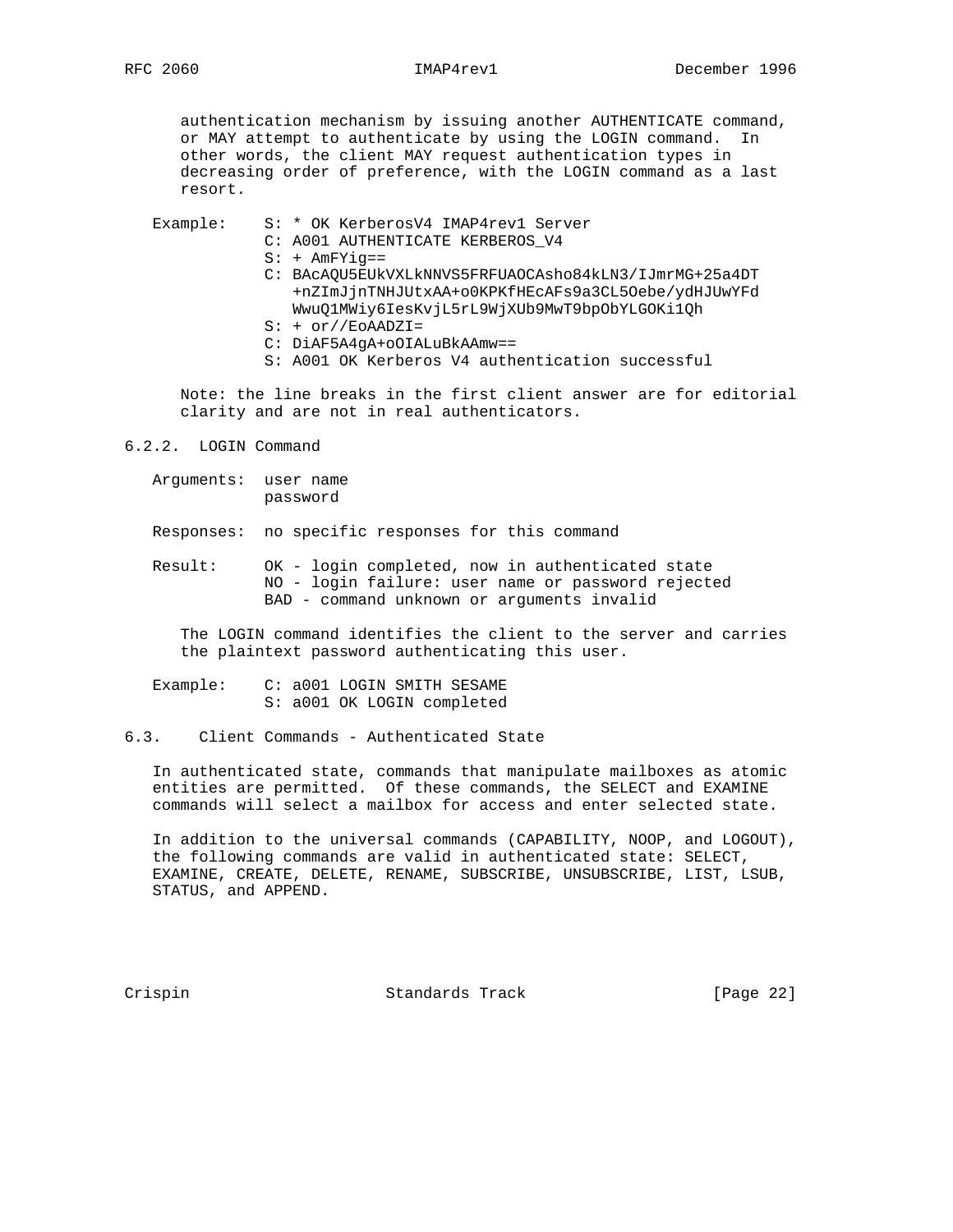6.3.1. SELECT Command

Arguments: mailbox name

 Responses: REQUIRED untagged responses: FLAGS, EXISTS, RECENT OPTIONAL OK untagged responses: UNSEEN, PERMANENTFLAGS

 Result: OK - select completed, now in selected state NO - select failure, now in authenticated state: no such mailbox, can't access mailbox BAD - command unknown or arguments invalid

 The SELECT command selects a mailbox so that messages in the mailbox can be accessed. Before returning an OK to the client, the server MUST send the following untagged data to the client:

- FLAGS Defined flags in the mailbox. See the description of the FLAGS response for more detail.
- <n> EXISTS The number of messages in the mailbox. See the description of the EXISTS response for more detail.
- <n> RECENT The number of messages with the \Recent flag set. See the description of the RECENT response for more detail.
- OK [UIDVALIDITY <n>] The unique identifier validity value. See the description of the UID command for more detail.

to define the initial state of the mailbox at the client.

 The server SHOULD also send an UNSEEN response code in an OK untagged response, indicating the message sequence number of the first unseen message in the mailbox.

 If the client can not change the permanent state of one or more of the flags listed in the FLAGS untagged response, the server SHOULD send a PERMANENTFLAGS response code in an OK untagged response, listing the flags that the client can change permanently.

 Only one mailbox can be selected at a time in a connection; simultaneous access to multiple mailboxes requires multiple connections. The SELECT command automatically deselects any currently selected mailbox before attempting the new selection. Consequently, if a mailbox is selected and a SELECT command that fails is attempted, no mailbox is selected.

Crispin Crispin Standards Track [Page 23]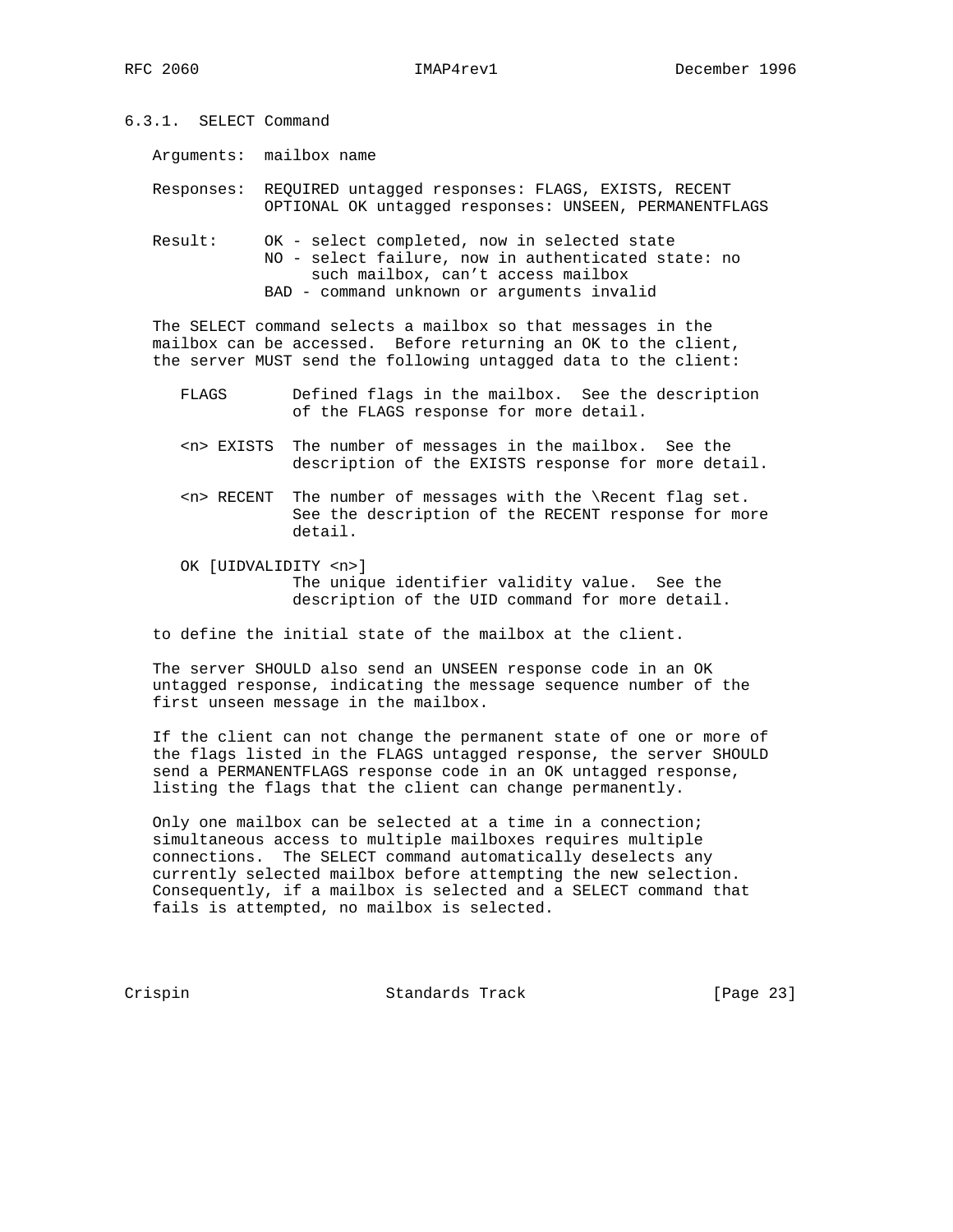If the client is permitted to modify the mailbox, the server SHOULD prefix the text of the tagged OK response with the "[READ-WRITE]" response code.

 If the client is not permitted to modify the mailbox but is permitted read access, the mailbox is selected as read-only, and the server MUST prefix the text of the tagged OK response to SELECT with the "[READ-ONLY]" response code. Read-only access through SELECT differs from the EXAMINE command in that certain read-only mailboxes MAY permit the change of permanent state on a per-user (as opposed to global) basis. Netnews messages marked in a server-based .newsrc file are an example of such per-user permanent state that can be modified with read-only mailboxes.

 Example: C: A142 SELECT INBOX S: \* 172 EXISTS S: \* 1 RECENT S: \* OK [UNSEEN 12] Message 12 is first unseen S: \* OK [UIDVALIDITY 3857529045] UIDs valid S: \* FLAGS (\Answered \Flagged \Deleted \Seen \Draft) S: \* OK [PERMANENTFLAGS (\Deleted \Seen \\*)] Limited S: A142 OK [READ-WRITE] SELECT completed

6.3.2. EXAMINE Command

Arguments: mailbox name

- Responses: REQUIRED untagged responses: FLAGS, EXISTS, RECENT OPTIONAL OK untagged responses: UNSEEN, PERMANENTFLAGS
- Result: OK examine completed, now in selected state NO - examine failure, now in authenticated state: no such mailbox, can't access mailbox BAD - command unknown or arguments invalid

 The EXAMINE command is identical to SELECT and returns the same output; however, the selected mailbox is identified as read-only. No changes to the permanent state of the mailbox, including per-user state, are permitted.

Crispin Standards Track [Page 24]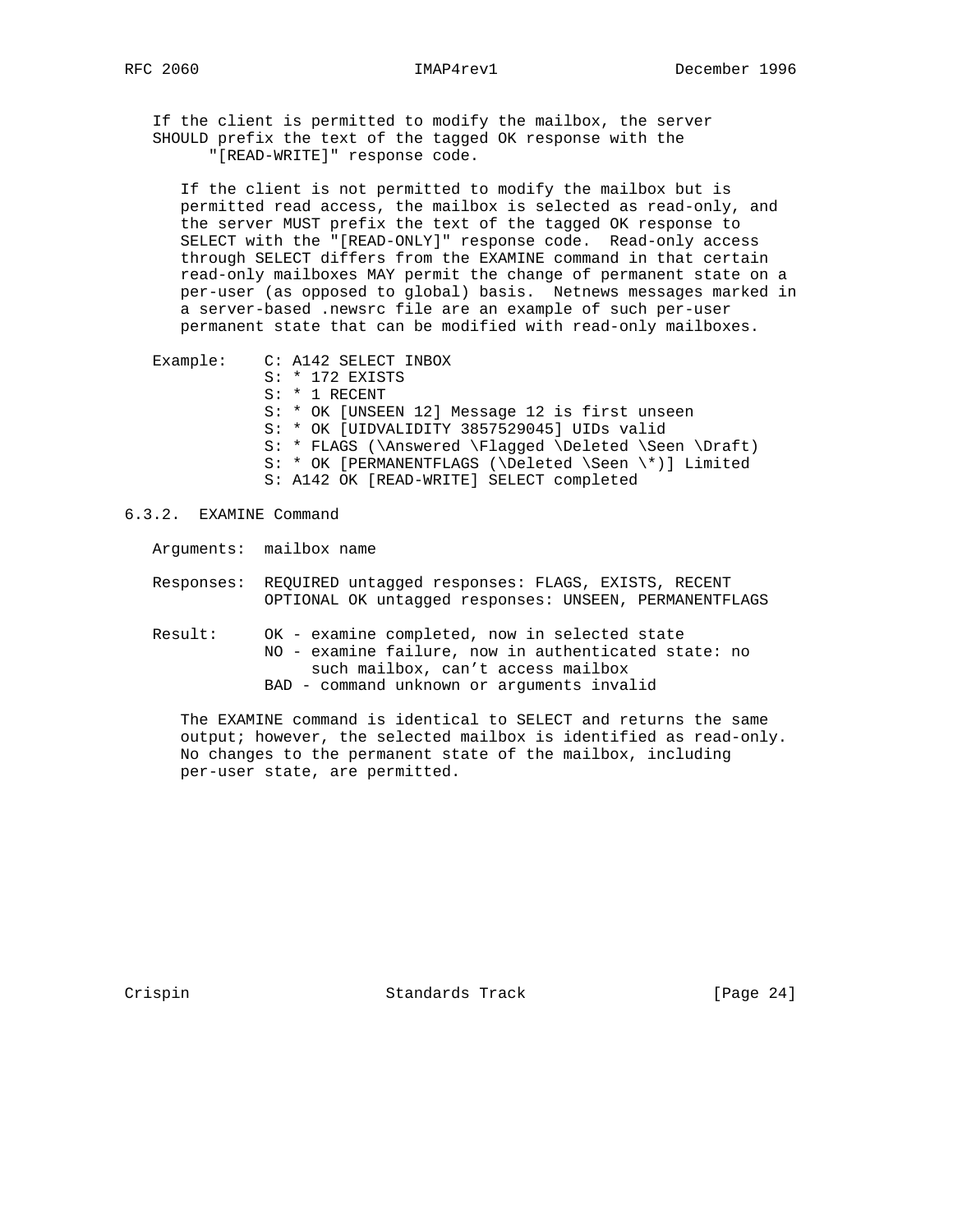The text of the tagged OK response to the EXAMINE command MUST begin with the "[READ-ONLY]" response code.

 Example: C: A932 EXAMINE blurdybloop S: \* 17 EXISTS S: \* 2 RECENT S: \* OK [UNSEEN 8] Message 8 is first unseen S: \* OK [UIDVALIDITY 3857529045] UIDs valid S: \* FLAGS (\Answered \Flagged \Deleted \Seen \Draft) S: \* OK [PERMANENTFLAGS ()] No permanent flags permitted S: A932 OK [READ-ONLY] EXAMINE completed

6.3.3. CREATE Command

Arguments: mailbox name

Responses: no specific responses for this command

 Result: OK - create completed NO - create failure: can't create mailbox with that name BAD - command unknown or arguments invalid

 The CREATE command creates a mailbox with the given name. An OK response is returned only if a new mailbox with that name has been created. It is an error to attempt to create INBOX or a mailbox with a name that refers to an extant mailbox. Any error in creation will return a tagged NO response.

 If the mailbox name is suffixed with the server's hierarchy separator character (as returned from the server by a LIST command), this is a declaration that the client intends to create mailbox names under this name in the hierarchy. Server implementations that do not require this declaration MUST ignore it.

 If the server's hierarchy separator character appears elsewhere in the name, the server SHOULD create any superior hierarchical names that are needed for the CREATE command to complete successfully. In other words, an attempt to create "foo/bar/zap" on a server in which "/" is the hierarchy separator character SHOULD create foo/ and foo/bar/ if they do not already exist.

 If a new mailbox is created with the same name as a mailbox which was deleted, its unique identifiers MUST be greater than any unique identifiers used in the previous incarnation of the mailbox UNLESS the new incarnation has a different unique identifier validity value. See the description of the UID command for more detail.

Crispin Crispin Standards Track [Page 25]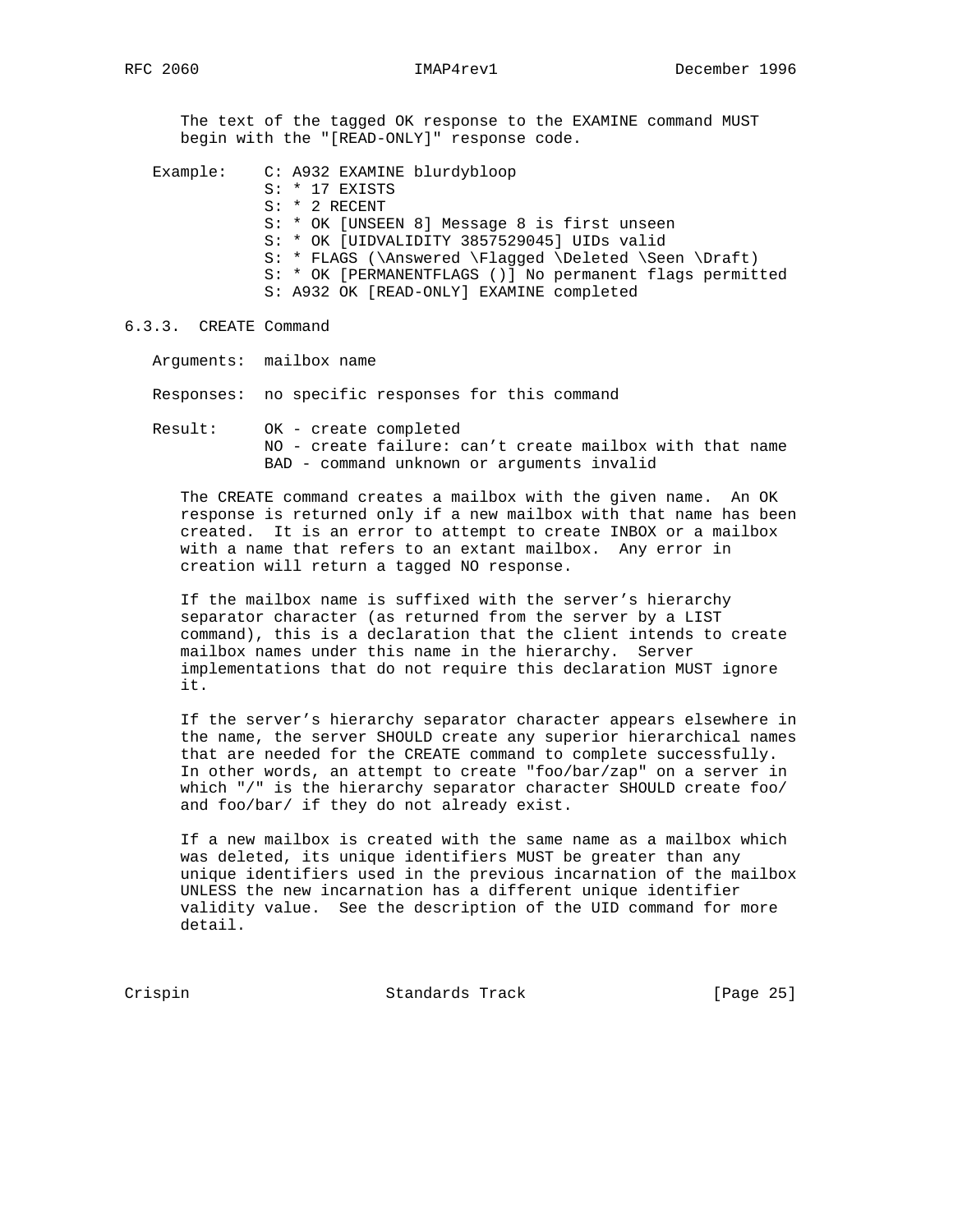Example: C: A003 CREATE owatagusiam/ S: A003 OK CREATE completed C: A004 CREATE owatagusiam/blurdybloop S: A004 OK CREATE completed

 Note: the interpretation of this example depends on whether "/" was returned as the hierarchy separator from LIST. If "/" is the hierarchy separator, a new level of hierarchy named "owatagusiam" with a member called "blurdybloop" is created. Otherwise, two mailboxes at the same hierarchy level are created.

6.3.4. DELETE Command

Arguments: mailbox name

Responses: no specific responses for this command

 Result: OK - delete completed NO - delete failure: can't delete mailbox with that name BAD - command unknown or arguments invalid

 The DELETE command permanently removes the mailbox with the given name. A tagged OK response is returned only if the mailbox has been deleted. It is an error to attempt to delete INBOX or a mailbox name that does not exist.

 The DELETE command MUST NOT remove inferior hierarchical names. For example, if a mailbox "foo" has an inferior "foo.bar" (assuming "." is the hierarchy delimiter character), removing "foo" MUST NOT remove "foo.bar". It is an error to attempt to delete a name that has inferior hierarchical names and also has the \Noselect mailbox name attribute (see the description of the LIST response for more details).

 It is permitted to delete a name that has inferior hierarchical names and does not have the \Noselect mailbox name attribute. In this case, all messages in that mailbox are removed, and the name will acquire the \Noselect mailbox name attribute.

 The value of the highest-used unique identifier of the deleted mailbox MUST be preserved so that a new mailbox created with the same name will not reuse the identifiers of the former incarnation, UNLESS the new incarnation has a different unique identifier validity value. See the description of the UID command for more detail.

Crispin Crispin Standards Track [Page 26]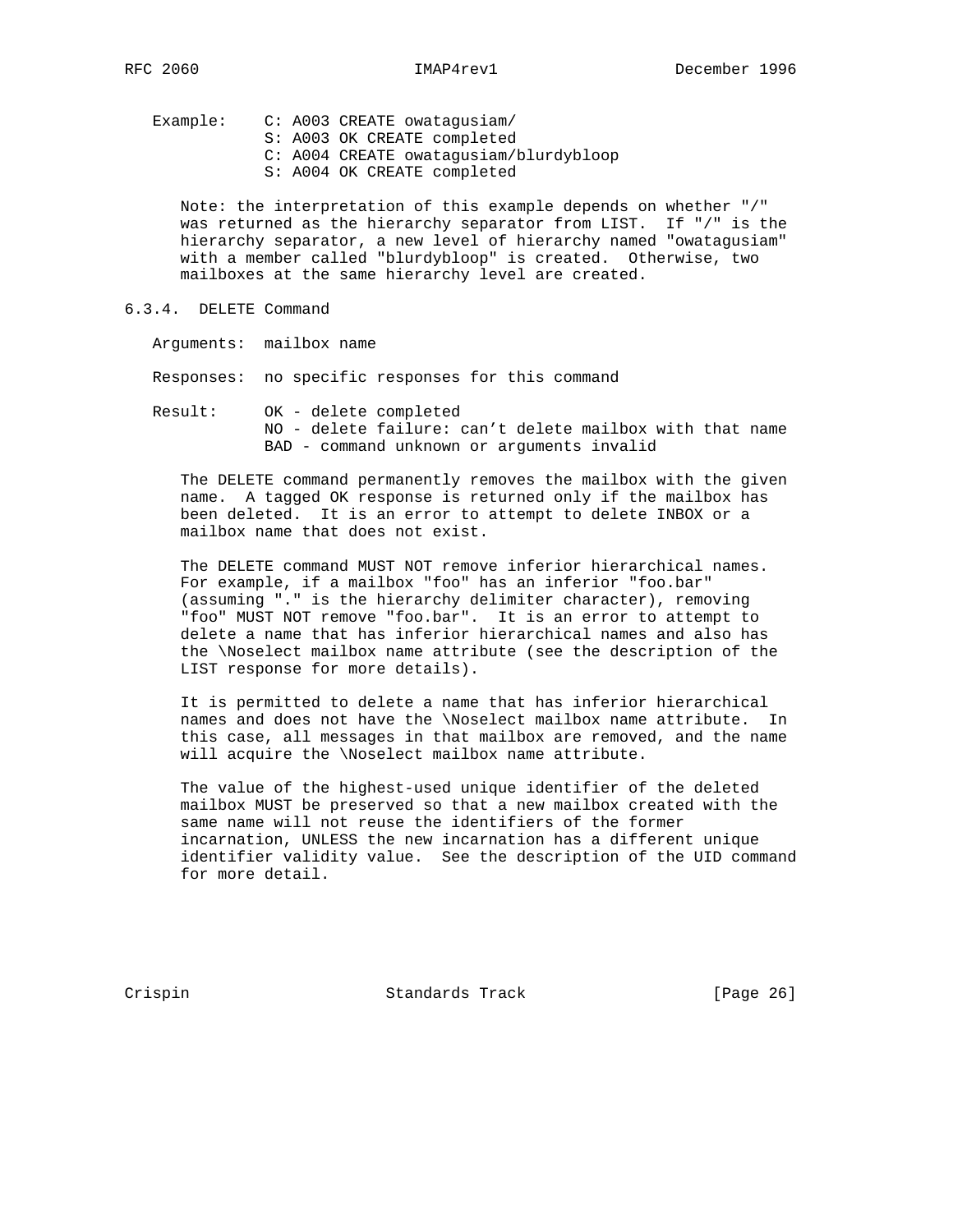Examples: C: A682 LIST "" \* S: \* LIST () "/" blurdybloop S: \* LIST (\Noselect) "/" foo S: \* LIST () "/" foo/bar S: A682 OK LIST completed C: A683 DELETE blurdybloop S: A683 OK DELETE completed C: A684 DELETE foo S: A684 NO Name "foo" has inferior hierarchical names C: A685 DELETE foo/bar S: A685 OK DELETE Completed C: A686 LIST "" \* S: \* LIST (\Noselect) "/" foo S: A686 OK LIST completed C: A687 DELETE foo S: A687 OK DELETE Completed C: A82 LIST "" \* S: \* LIST () "." blurdybloop S: \* LIST () "." foo S: \* LIST () "." foo.bar S: A82 OK LIST completed C: A83 DELETE blurdybloop S: A83 OK DELETE completed C: A84 DELETE foo S: A84 OK DELETE Completed C: A85 LIST "" \* S: \* LIST () "." foo.bar S: A85 OK LIST completed C: A86 LIST "" % S: \* LIST (\Noselect) "." foo S: A86 OK LIST completed 6.3.5. RENAME Command Arguments: existing mailbox name new mailbox name Responses: no specific responses for this command Result: OK - rename completed NO - rename failure: can't rename mailbox with that name, can't rename to mailbox with that name BAD - command unknown or arguments invalid The RENAME command changes the name of a mailbox. A tagged OK response is returned only if the mailbox has been renamed. It is Crispin Standards Track [Page 27]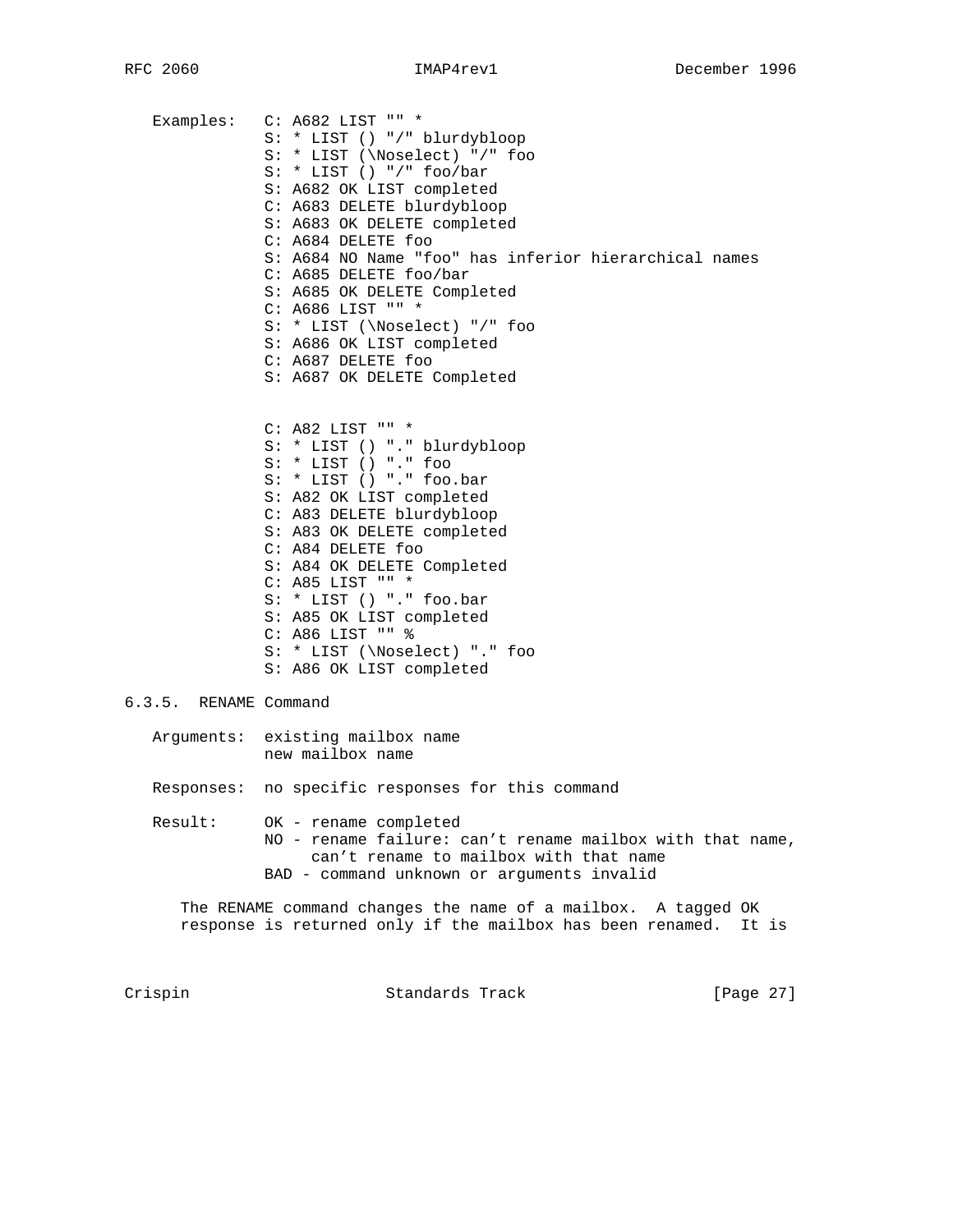an error to attempt to rename from a mailbox name that does not exist or to a mailbox name that already exists. Any error in renaming will return a tagged NO response.

 If the name has inferior hierarchical names, then the inferior hierarchical names MUST also be renamed. For example, a rename of "foo" to "zap" will rename "foo/bar" (assuming "/" is the hierarchy delimiter character) to "zap/bar".

 The value of the highest-used unique identifier of the old mailbox name MUST be preserved so that a new mailbox created with the same name will not reuse the identifiers of the former incarnation, UNLESS the new incarnation has a different unique identifier validity value. See the description of the UID command for more detail.

 Renaming INBOX is permitted, and has special behavior. It moves all messages in INBOX to a new mailbox with the given name, leaving INBOX empty. If the server implementation supports inferior hierarchical names of INBOX, these are unaffected by a rename of INBOX.

| Examples: C: A682 LIST "" *         |
|-------------------------------------|
| S: * LIST () "/" blurdybloop        |
| $S: * LIST (\Noselect) */$ foo      |
| $S: * LIST() "/* foo/bar$           |
| S: A682 OK LIST completed           |
| C: A683 RENAME blurdybloop sarasoop |
| S: A683 OK RENAME completed         |
| C: A684 RENAME foo zowie            |
| S: A684 OK RENAME Completed         |
| C: A685 LIST "" *                   |
| $S: * LIST() "/* sarasoop$          |
| S: * LIST (\Noselect) "/" zowie     |
| $S: * LIST() "/* zowie/bar$         |
| S: A685 OK LIST completed           |
|                                     |

Crispin Standards Track [Page 28]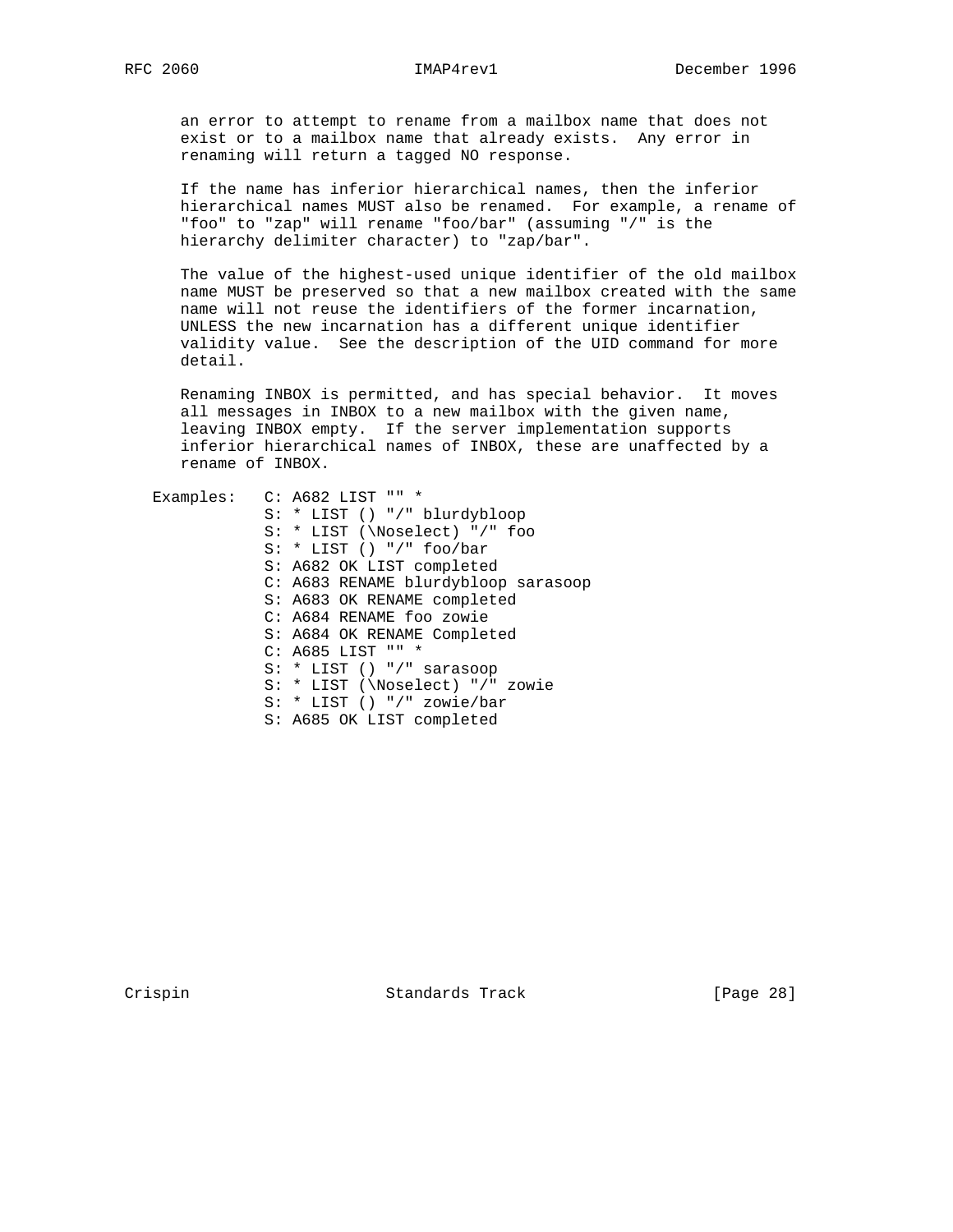C: Z432 LIST "" \* S: \* LIST () "." INBOX S: \* LIST () "." INBOX.bar S: Z432 OK LIST completed C: Z433 RENAME INBOX old-mail S: Z433 OK RENAME completed C: Z434 LIST "" \* S: \* LIST () "." INBOX S: \* LIST () "." INBOX.bar S: \* LIST () "." old-mail S: Z434 OK LIST completed

6.3.6. SUBSCRIBE Command

Arguments: mailbox

Responses: no specific responses for this command

 Result: OK - subscribe completed NO - subscribe failure: can't subscribe to that name BAD - command unknown or arguments invalid

 The SUBSCRIBE command adds the specified mailbox name to the server's set of "active" or "subscribed" mailboxes as returned by the LSUB command. This command returns a tagged OK response only if the subscription is successful.

 A server MAY validate the mailbox argument to SUBSCRIBE to verify that it exists. However, it MUST NOT unilaterally remove an existing mailbox name from the subscription list even if a mailbox by that name no longer exists.

 Note: this requirement is because some server sites may routinely remove a mailbox with a well-known name (e.g. "system-alerts") after its contents expire, with the intention of recreating it when new contents are appropriate.

 Example: C: A002 SUBSCRIBE #news.comp.mail.mime S: A002 OK SUBSCRIBE completed

Crispin Crispin Standards Track [Page 29]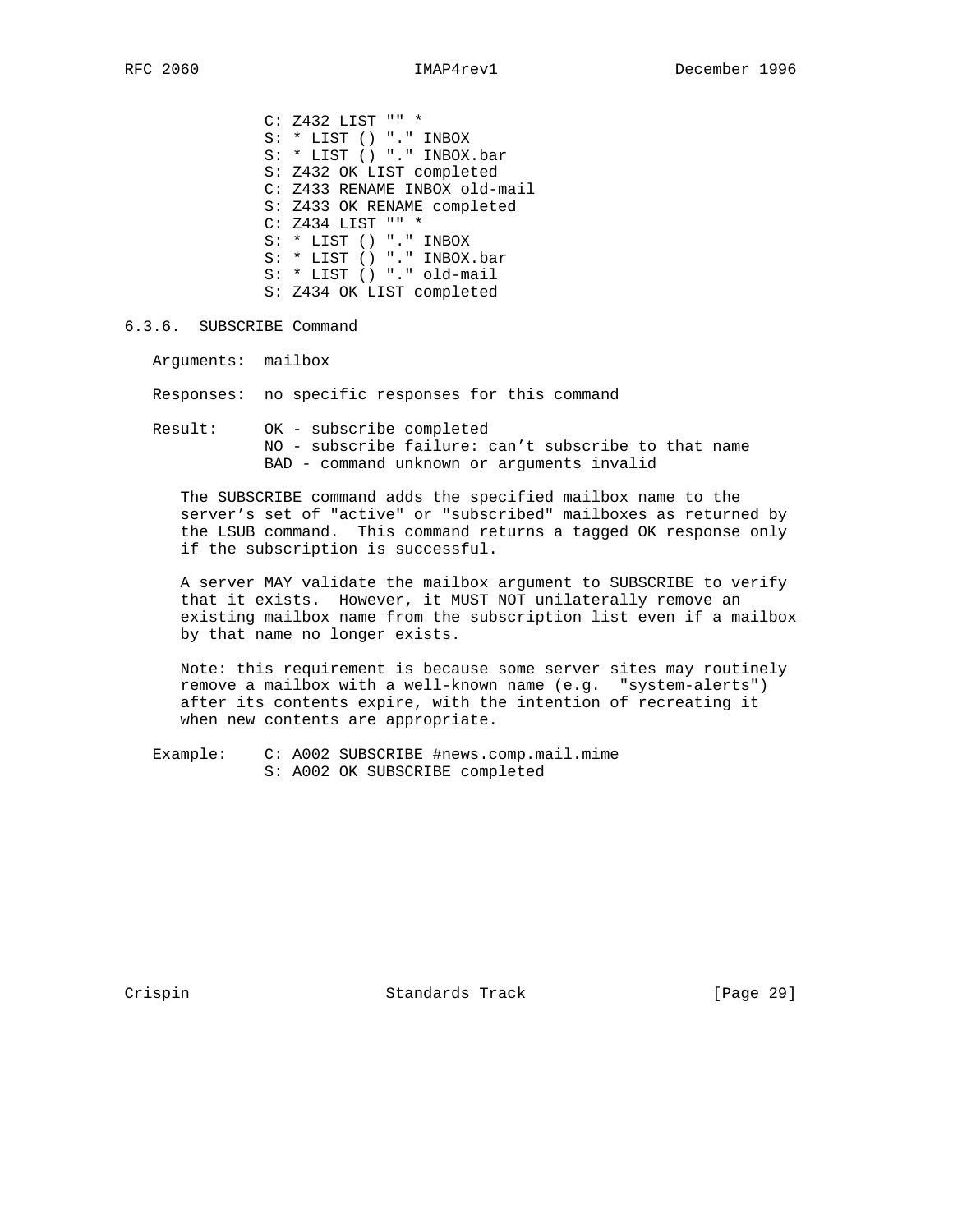- 6.3.7. UNSUBSCRIBE Command
	- Arguments: mailbox name

Responses: no specific responses for this command

 Result: OK - unsubscribe completed NO - unsubscribe failure: can't unsubscribe that name BAD - command unknown or arguments invalid

 The UNSUBSCRIBE command removes the specified mailbox name from the server's set of "active" or "subscribed" mailboxes as returned by the LSUB command. This command returns a tagged OK response only if the unsubscription is successful.

 Example: C: A002 UNSUBSCRIBE #news.comp.mail.mime S: A002 OK UNSUBSCRIBE completed

6.3..8. LIST Command

 Arguments: reference name mailbox name with possible wildcards

Responses: untagged responses: LIST

 Result: OK - list completed NO - list failure: can't list that reference or name BAD - command unknown or arguments invalid

 The LIST command returns a subset of names from the complete set of all names available to the client. Zero or more untagged LIST replies are returned, containing the name attributes, hierarchy delimiter, and name; see the description of the LIST reply for more detail.

 The LIST command SHOULD return its data quickly, without undue delay. For example, it SHOULD NOT go to excess trouble to calculate \Marked or \Unmarked status or perform other processing; if each name requires 1 second of processing, then a list of 1200 names would take 20 minutes!

 An empty ("" string) reference name argument indicates that the mailbox name is interpreted as by SELECT. The returned mailbox names MUST match the supplied mailbox name pattern. A non-empty reference name argument is the name of a mailbox or a level of mailbox hierarchy, and indicates a context in which the mailbox name is interpreted in an implementation-defined manner.

Crispin Crispin Standards Track [Page 30]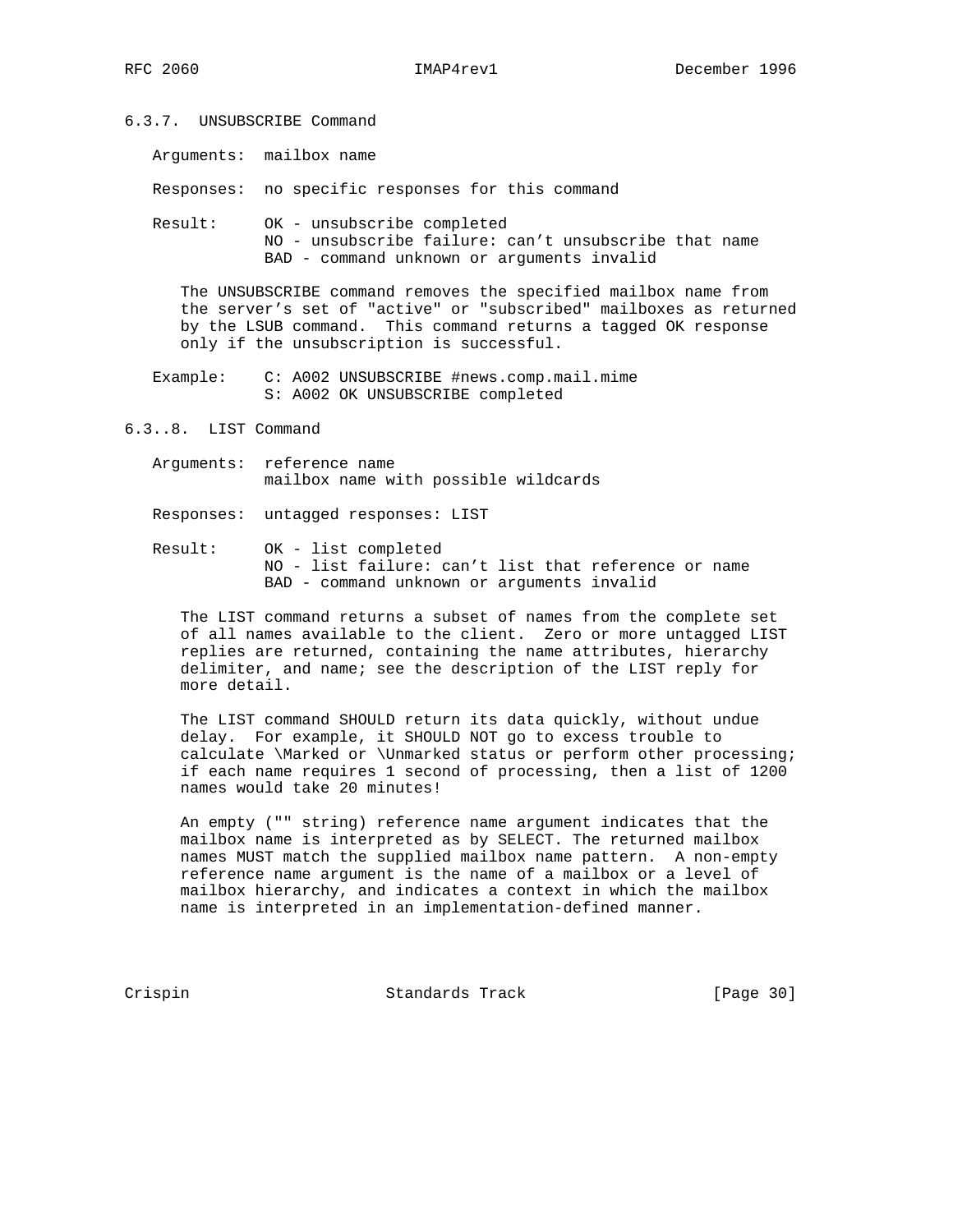An empty ("" string) mailbox name argument is a special request to return the hierarchy delimiter and the root name of the name given in the reference. The value returned as the root MAY be null if the reference is non-rooted or is null. In all cases, the hierarchy delimiter is returned. This permits a client to get the hierarchy delimiter even when no mailboxes by that name currently exist.

 The reference and mailbox name arguments are interpreted, in an implementation-dependent fashion, into a canonical form that represents an unambiguous left-to-right hierarchy. The returned mailbox names will be in the interpreted form.

 Any part of the reference argument that is included in the interpreted form SHOULD prefix the interpreted form. It SHOULD also be in the same form as the reference name argument. This rule permits the client to determine if the returned mailbox name is in the context of the reference argument, or if something about the mailbox argument overrode the reference argument. Without this rule, the client would have to have knowledge of the server's naming semantics including what characters are "breakouts" that override a naming context.

 For example, here are some examples of how references and mailbox names might be interpreted on a UNIX-based server:

| Reference                             |                               | Mailbox Name Interpretation                           |
|---------------------------------------|-------------------------------|-------------------------------------------------------|
|                                       |                               |                                                       |
| $\textdegree$ smith/Mail/<br>archive/ | foo.*<br>°≈                   | $\text{mith/Mail/foo.*}$<br>$archive$ / $\frac{1}{6}$ |
| #news.<br>$\text{small}/\text{Mail}/$ | $comp.mail.*$<br>/usr/doc/foo | #news.comp.mail. $*$<br>/usr/doc/foo                  |
| archive/                              | "fred/Mail/*                  | "fred/Mail/*                                          |

 The first three examples demonstrate interpretations in the context of the reference argument. Note that "˜smith/Mail" SHOULD NOT be transformed into something like "/u2/users/smith/Mail", or it would be impossible for the client to determine that the interpretation was in the context of the reference.

 The character "\*" is a wildcard, and matches zero or more characters at this position. The character "%" is similar to "\*", but it does not match a hierarchy delimiter. If the "%" wildcard is the last character of a mailbox name argument, matching levels of hierarchy are also returned. If these levels of hierarchy are not also selectable mailboxes, they are returned with the \Noselect mailbox name attribute (see the description of the LIST response for more details).

Crispin Crispin Standards Track [Page 31]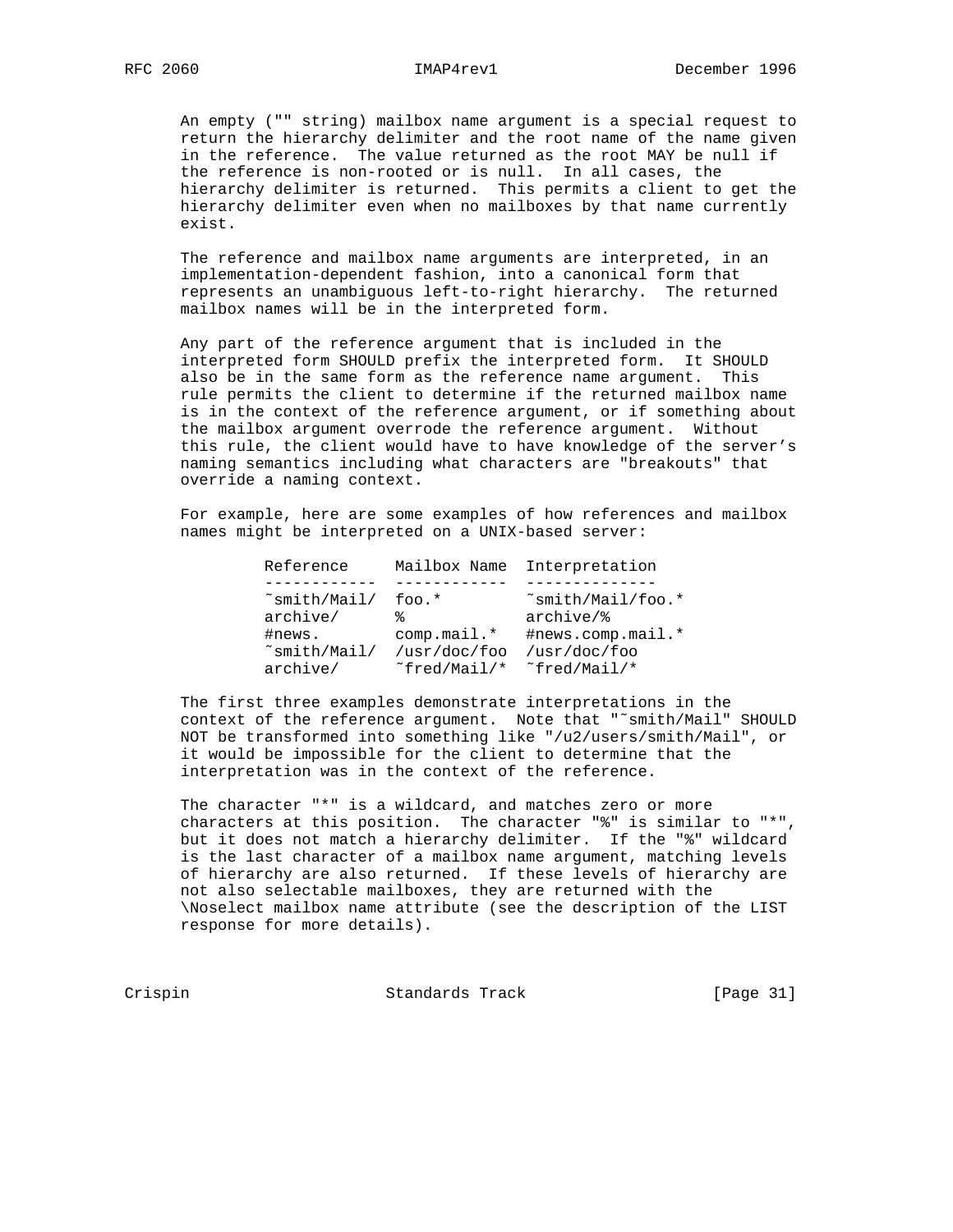Server implementations are permitted to "hide" otherwise accessible mailboxes from the wildcard characters, by preventing certain characters or names from matching a wildcard in certain situations. For example, a UNIX-based server might restrict the interpretation of "\*" so that an initial "/" character does not match.

 The special name INBOX is included in the output from LIST, if INBOX is supported by this server for this user and if the uppercase string "INBOX" matches the interpreted reference and mailbox name arguments with wildcards as described above. The criteria for omitting INBOX is whether SELECT INBOX will return failure; it is not relevant whether the user's real INBOX resides on this or some other server.

Example: C: A101 LIST "" "" S: \* LIST (\Noselect) "/" "" S: A101 OK LIST Completed C: A102 LIST #news.comp.mail.misc "" S: \* LIST (\Noselect) "." #news. S: A102 OK LIST Completed C: A103 LIST /usr/staff/jones "" S: \* LIST (\Noselect) "/" / S: A103 OK LIST Completed C: A202 LIST ˜/Mail/ % S: \* LIST (\Noselect) "/" ˜/Mail/foo S: \* LIST () "/" ˜/Mail/meetings S: A202 OK LIST completed

### 6.3.9. LSUB Command

- Arguments: reference name mailbox name with possible wildcards
- Responses: untagged responses: LSUB

 Result: OK - lsub completed NO - lsub failure: can't list that reference or name BAD - command unknown or arguments invalid

 The LSUB command returns a subset of names from the set of names that the user has declared as being "active" or "subscribed". Zero or more untagged LSUB replies are returned. The arguments to LSUB are in the same form as those for LIST.

 A server MAY validate the subscribed names to see if they still exist. If a name does not exist, it SHOULD be flagged with the \Noselect attribute in the LSUB response. The server MUST NOT

Crispin Standards Track [Page 32]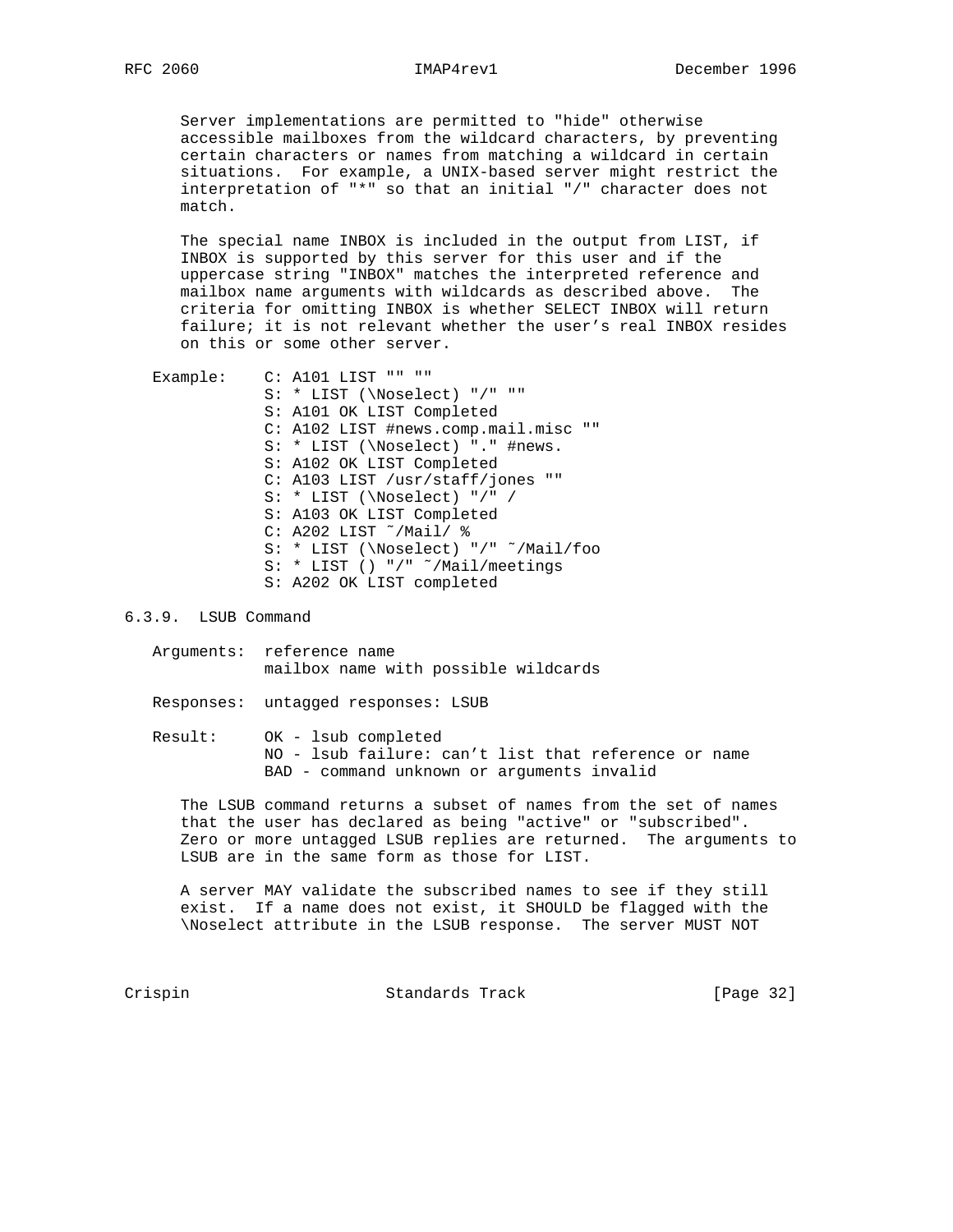unilaterally remove an existing mailbox name from the subscription list even if a mailbox by that name no longer exists.

 Example: C: A002 LSUB "#news." "comp.mail.\*" S: \* LSUB () "." #news.comp.mail.mime S: \* LSUB () "." #news.comp.mail.misc S: A002 OK LSUB completed

6.3.10. STATUS Command

 Arguments: mailbox name status data item names

Responses: untagged responses: STATUS

 Result: OK - status completed NO - status failure: no status for that name BAD - command unknown or arguments invalid

 The STATUS command requests the status of the indicated mailbox. It does not change the currently selected mailbox, nor does it affect the state of any messages in the queried mailbox (in particular, STATUS MUST NOT cause messages to lose the \Recent flag).

 The STATUS command provides an alternative to opening a second IMAP4rev1 connection and doing an EXAMINE command on a mailbox to query that mailbox's status without deselecting the current mailbox in the first IMAP4rev1 connection.

 Unlike the LIST command, the STATUS command is not guaranteed to be fast in its response. In some implementations, the server is obliged to open the mailbox read-only internally to obtain certain status information. Also unlike the LIST command, the STATUS command does not accept wildcards.

The currently defined status data items that can be requested are:

- MESSAGES The number of messages in the mailbox.
- RECENT The number of messages with the \Recent flag set.
- UIDNEXT The next UID value that will be assigned to a new message in the mailbox. It is guaranteed that this value will not change unless new messages are added to the mailbox; and that it will change when new messages are added even if those new messages are subsequently expunged.

Crispin Crispin Standards Track [Page 33]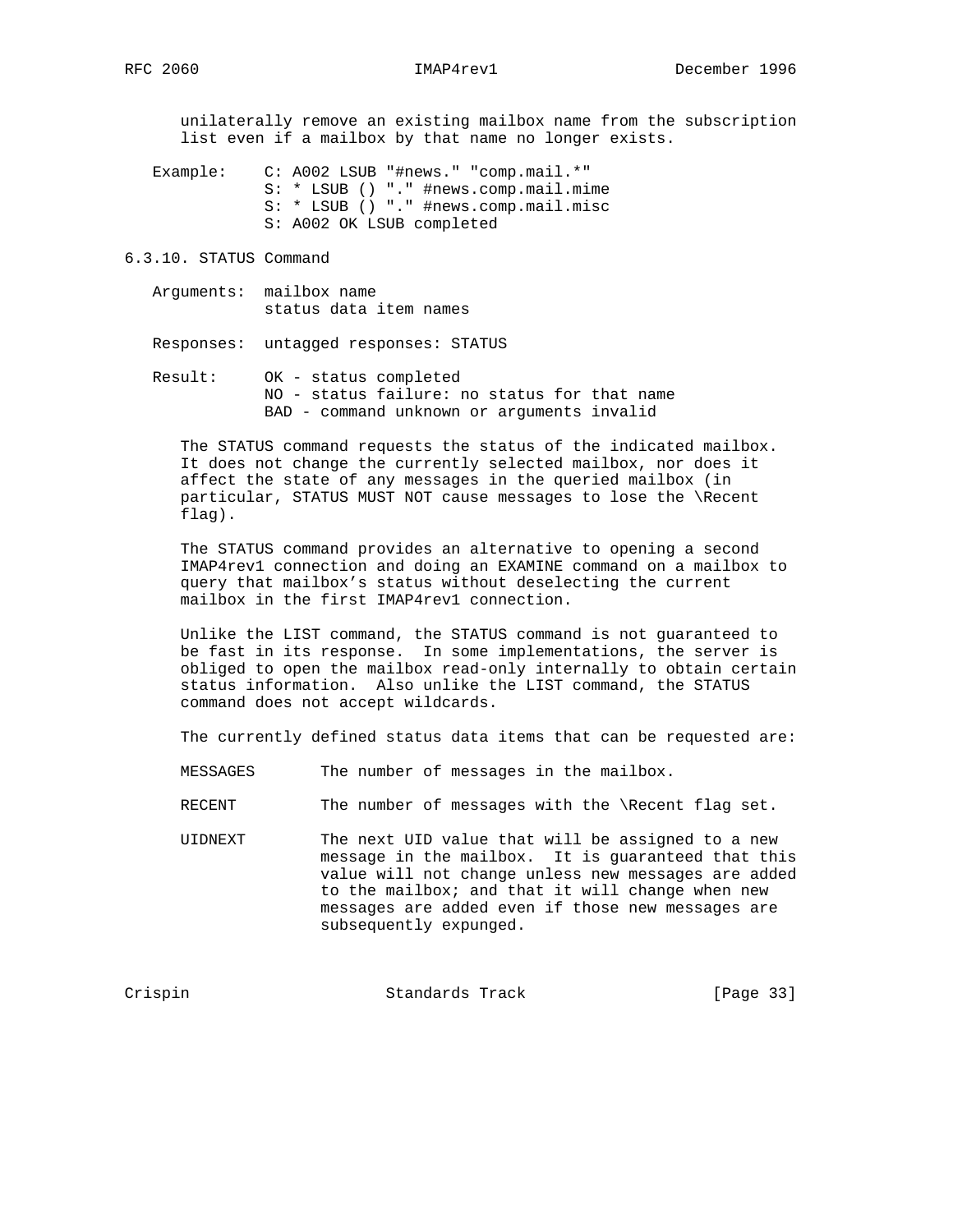- UIDVALIDITY The unique identifier validity value of the mailbox.
- UNSEEN The number of messages which do not have the \Seen flag set.
- Example: C: A042 STATUS blurdybloop (UIDNEXT MESSAGES) S: \* STATUS blurdybloop (MESSAGES 231 UIDNEXT 44292) S: A042 OK STATUS completed

6.3.11. APPEND Command

 Arguments: mailbox name OPTIONAL flag parenthesized list OPTIONAL date/time string message literal

Responses: no specific responses for this command

 Result: OK - append completed NO - append error: can't append to that mailbox, error in flags or date/time or message text BAD - command unknown or arguments invalid

 The APPEND command appends the literal argument as a new message to the end of the specified destination mailbox. This argument SHOULD be in the format of an [RFC-822] message. 8-bit characters are permitted in the message. A server implementation that is unable to preserve 8-bit data properly MUST be able to reversibly convert 8-bit APPEND data to 7-bit using a [MIME-IMB] content transfer encoding.

 Note: There MAY be exceptions, e.g. draft messages, in which required [RFC-822] header lines are omitted in the message literal argument to APPEND. The full implications of doing so MUST be understood and carefully weighed.

 If a flag parenthesized list is specified, the flags SHOULD be set in the resulting message; otherwise, the flag list of the resulting message is set empty by default.

 If a date\_time is specified, the internal date SHOULD be set in the resulting message; otherwise, the internal date of the resulting message is set to the current date and time by default.

Crispin Standards Track [Page 34]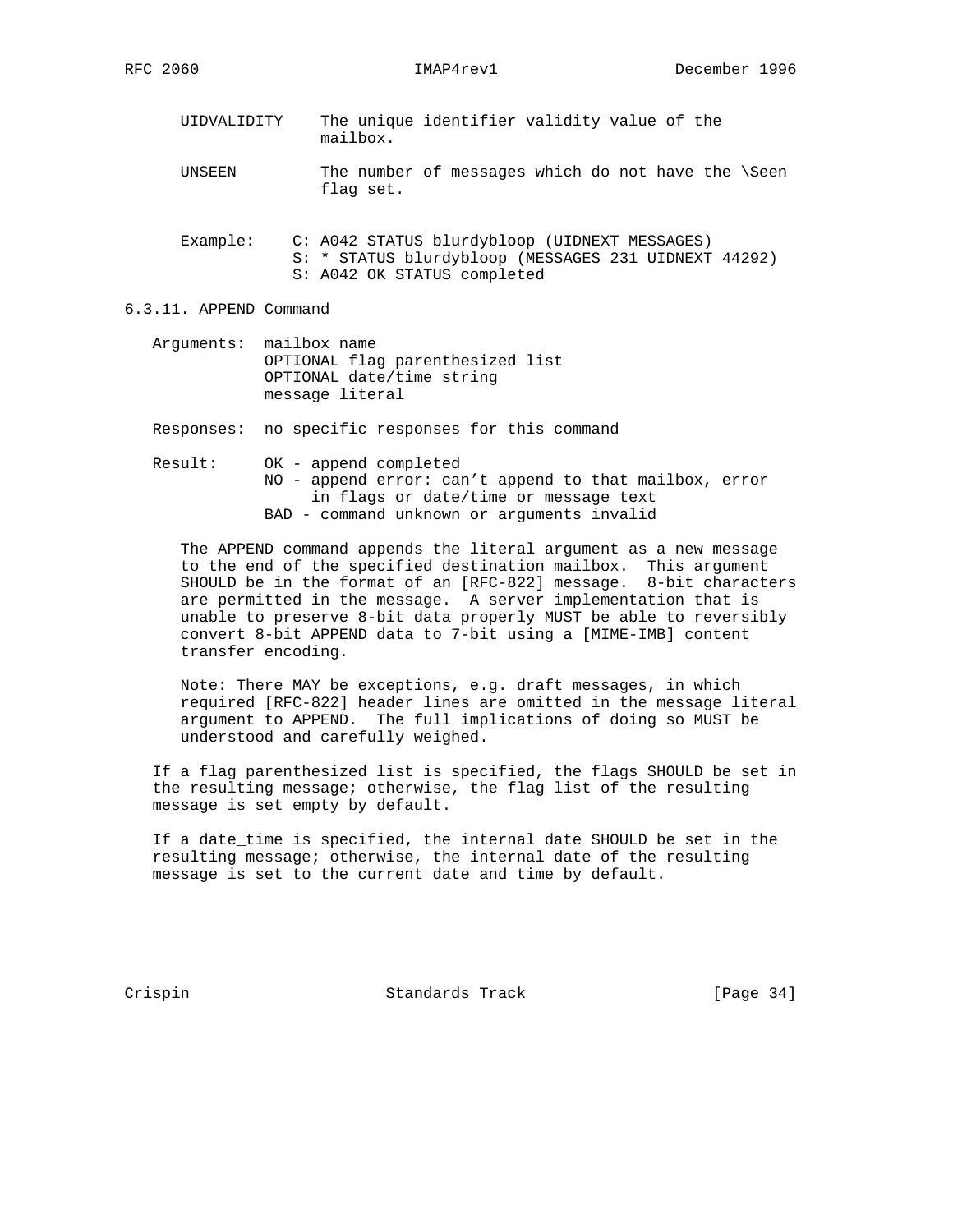If the append is unsuccessful for any reason, the mailbox MUST be restored to its state before the APPEND attempt; no partial appending is permitted.

 If the destination mailbox does not exist, a server MUST return an error, and MUST NOT automatically create the mailbox. Unless it is certain that the destination mailbox can not be created, the server MUST send the response code "[TRYCREATE]" as the prefix of the text of the tagged NO response. This gives a hint to the client that it can attempt a CREATE command and retry the APPEND if the CREATE is successful.

 If the mailbox is currently selected, the normal new mail actions SHOULD occur. Specifically, the server SHOULD notify the client immediately via an untagged EXISTS response. If the server does not do so, the client MAY issue a NOOP command (or failing that, a CHECK command) after one or more APPEND commands.

Example: C: A003 APPEND saved-messages (\Seen) {310} C: Date: Mon, 7 Feb 1994 21:52:25 -0800 (PST) C: From: Fred Foobar <foobar@Blurdybloop.COM> C: Subject: afternoon meeting C: To: mooch@owatagu.siam.edu C: Message-Id: <B27397-0100000@Blurdybloop.COM> C: MIME-Version: 1.0 C: Content-Type: TEXT/PLAIN; CHARSET=US-ASCII C: C: Hello Joe, do you think we can meet at 3:30 tomorrow? C: S: A003 OK APPEND completed

 Note: the APPEND command is not used for message delivery, because it does not provide a mechanism to transfer [SMTP] envelope information.

### 6.4. Client Commands - Selected State

 In selected state, commands that manipulate messages in a mailbox are permitted.

 In addition to the universal commands (CAPABILITY, NOOP, and LOGOUT), and the authenticated state commands (SELECT, EXAMINE, CREATE, DELETE, RENAME, SUBSCRIBE, UNSUBSCRIBE, LIST, LSUB, STATUS, and APPEND), the following commands are valid in the selected state: CHECK, CLOSE, EXPUNGE, SEARCH, FETCH, STORE, COPY, and UID.

Crispin Standards Track [Page 35]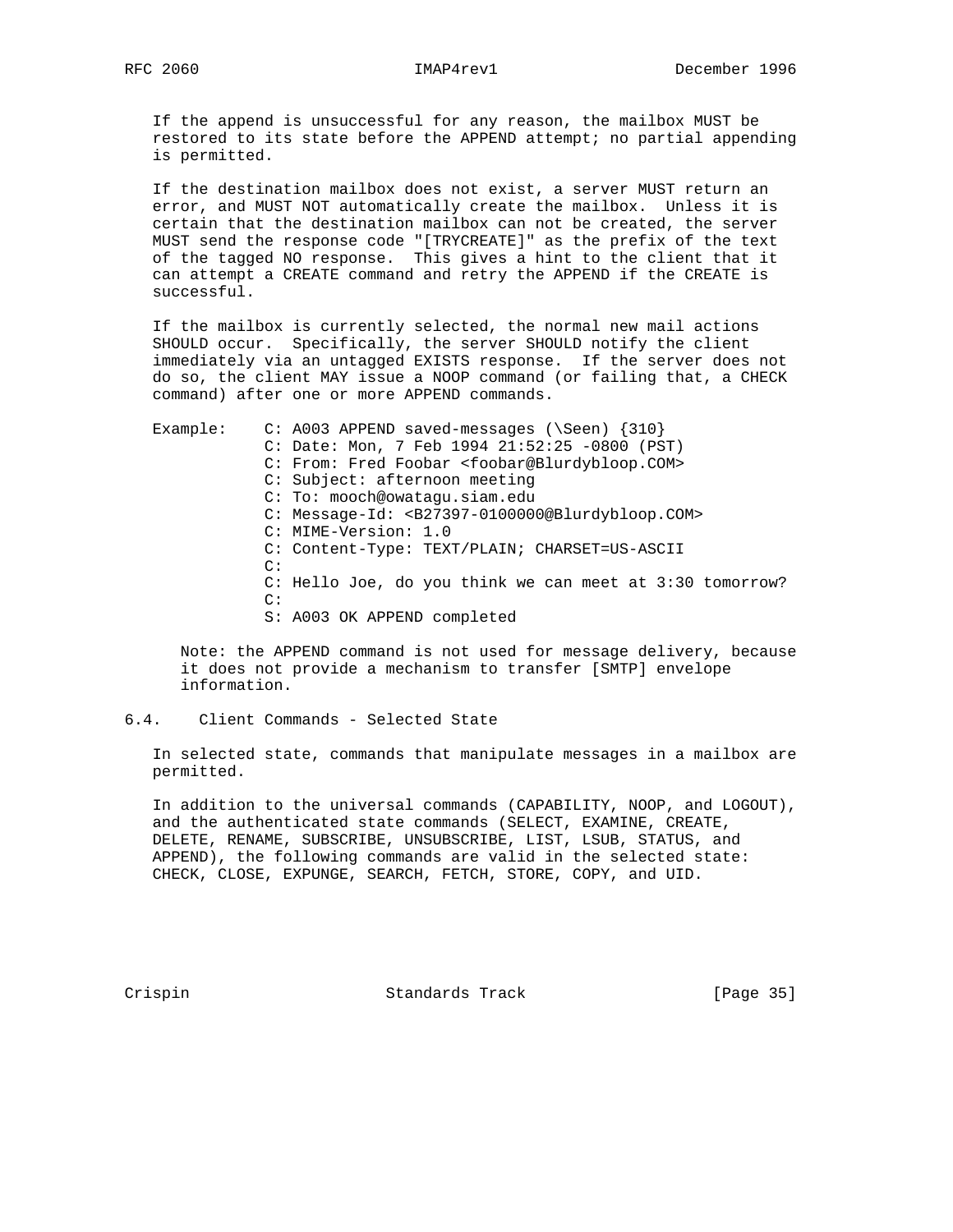6.4.1. CHECK Command

Arguments: none

Responses: no specific responses for this command

 Result: OK - check completed BAD - command unknown or arguments invalid

 The CHECK command requests a checkpoint of the currently selected mailbox. A checkpoint refers to any implementation-dependent housekeeping associated with the mailbox (e.g. resolving the server's in-memory state of the mailbox with the state on its disk) that is not normally executed as part of each command. A checkpoint MAY take a non-instantaneous amount of real time to complete. If a server implementation has no such housekeeping considerations, CHECK is equivalent to NOOP.

 There is no guarantee that an EXISTS untagged response will happen as a result of CHECK. NOOP, not CHECK, SHOULD be used for new mail polling.

 Example: C: FXXZ CHECK S: FXXZ OK CHECK Completed

### 6.4.2. CLOSE Command

Arguments: none

Responses: no specific responses for this command

 Result: OK - close completed, now in authenticated state NO - close failure: no mailbox selected BAD - command unknown or arguments invalid

 The CLOSE command permanently removes from the currently selected mailbox all messages that have the \Deleted flag set, and returns to authenticated state from selected state. No untagged EXPUNGE responses are sent.

 No messages are removed, and no error is given, if the mailbox is selected by an EXAMINE command or is otherwise selected read-only.

 Even if a mailbox is selected, a SELECT, EXAMINE, or LOGOUT command MAY be issued without previously issuing a CLOSE command. The SELECT, EXAMINE, and LOGOUT commands implicitly close the currently selected mailbox without doing an expunge. However, when many messages are deleted, a CLOSE-LOGOUT or CLOSE-SELECT

Crispin Crispin Standards Track [Page 36]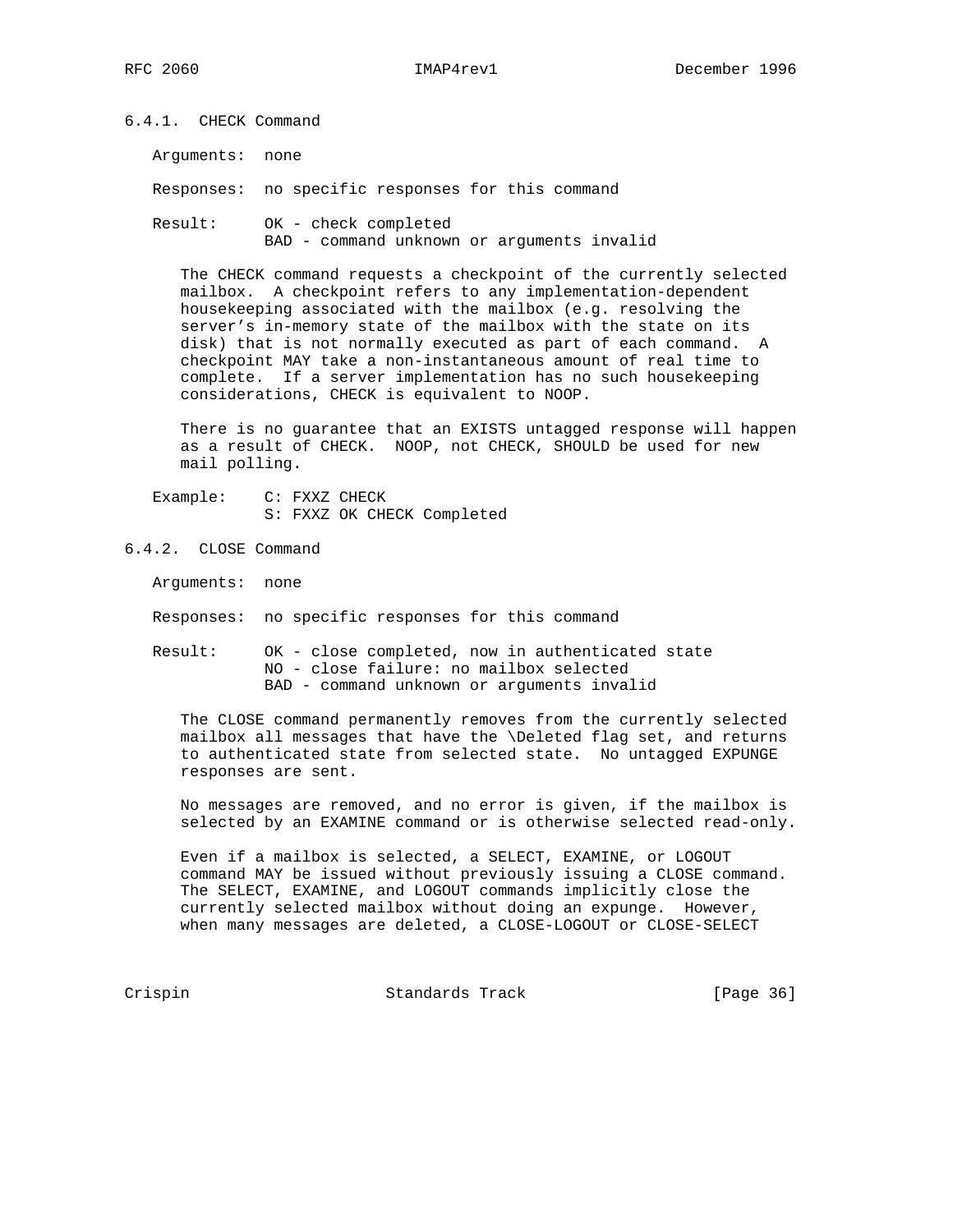sequence is considerably faster than an EXPUNGE-LOGOUT or EXPUNGE-SELECT because no untagged EXPUNGE responses (which the client would probably ignore) are sent.

 Example: C: A341 CLOSE S: A341 OK CLOSE completed

6.4.3. EXPUNGE Command

Arguments: none

Responses: untagged responses: EXPUNGE

 Result: OK - expunge completed NO - expunge failure: can't expunge (e.g. permission denied) BAD - command unknown or arguments invalid

 The EXPUNGE command permanently removes from the currently selected mailbox all messages that have the \Deleted flag set. Before returning an OK to the client, an untagged EXPUNGE response is sent for each message that is removed.

 Example: C: A202 EXPUNGE S: \* 3 EXPUNGE S: \* 3 EXPUNGE S: \* 5 EXPUNGE S: \* 8 EXPUNGE S: A202 OK EXPUNGE completed

 Note: in this example, messages 3, 4, 7, and 11 had the \Deleted flag set. See the description of the EXPUNGE response for further explanation.

6.4.4. SEARCH Command

 Arguments: OPTIONAL [CHARSET] specification searching criteria (one or more)

Responses: REQUIRED untagged response: SEARCH

 Result: OK - search completed NO - search error: can't search that [CHARSET] or criteria BAD - command unknown or arguments invalid

Crispin Standards Track [Page 37]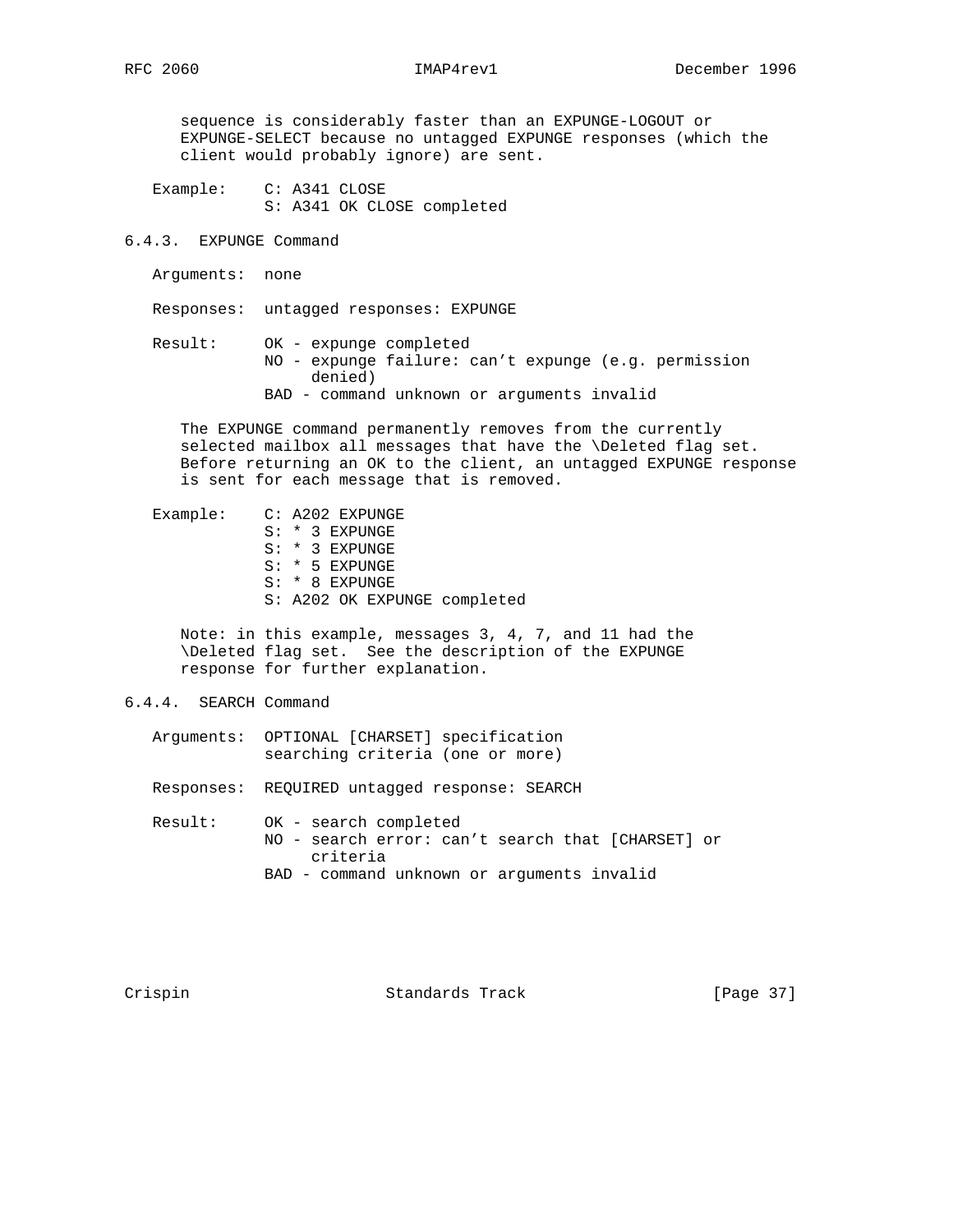The SEARCH command searches the mailbox for messages that match the given searching criteria. Searching criteria consist of one or more search keys. The untagged SEARCH response from the server contains a listing of message sequence numbers corresponding to those messages that match the searching criteria.

 When multiple keys are specified, the result is the intersection (AND function) of all the messages that match those keys. For example, the criteria DELETED FROM "SMITH" SINCE 1-Feb-1994 refers to all deleted messages from Smith that were placed in the mailbox since February 1, 1994. A search key can also be a parenthesized list of one or more search keys (e.g. for use with the OR and NOT keys).

 Server implementations MAY exclude [MIME-IMB] body parts with terminal content media types other than TEXT and MESSAGE from consideration in SEARCH matching.

 The OPTIONAL [CHARSET] specification consists of the word "CHARSET" followed by a registered [CHARSET]. It indicates the [CHARSET] of the strings that appear in the search criteria. [MIME-IMB] content transfer encodings, and [MIME-HDRS] strings in [RFC-822]/[MIME-IMB] headers, MUST be decoded before comparing text in a [CHARSET] other than US-ASCII. US-ASCII MUST be supported; other [CHARSET]s MAY be supported. If the server does not support the specified [CHARSET], it MUST return a tagged NO response (not a BAD).

 In all search keys that use strings, a message matches the key if the string is a substring of the field. The matching is case insensitive.

 The defined search keys are as follows. Refer to the Formal Syntax section for the precise syntactic definitions of the arguments.

- <message set> Messages with message sequence numbers corresponding to the specified message sequence number set
- ALL All messages in the mailbox; the default initial key for ANDing.
- ANSWERED Messages with the \Answered flag set.
- BCC <string> Messages that contain the specified string in the envelope structure's BCC field.

Crispin Standards Track [Page 38]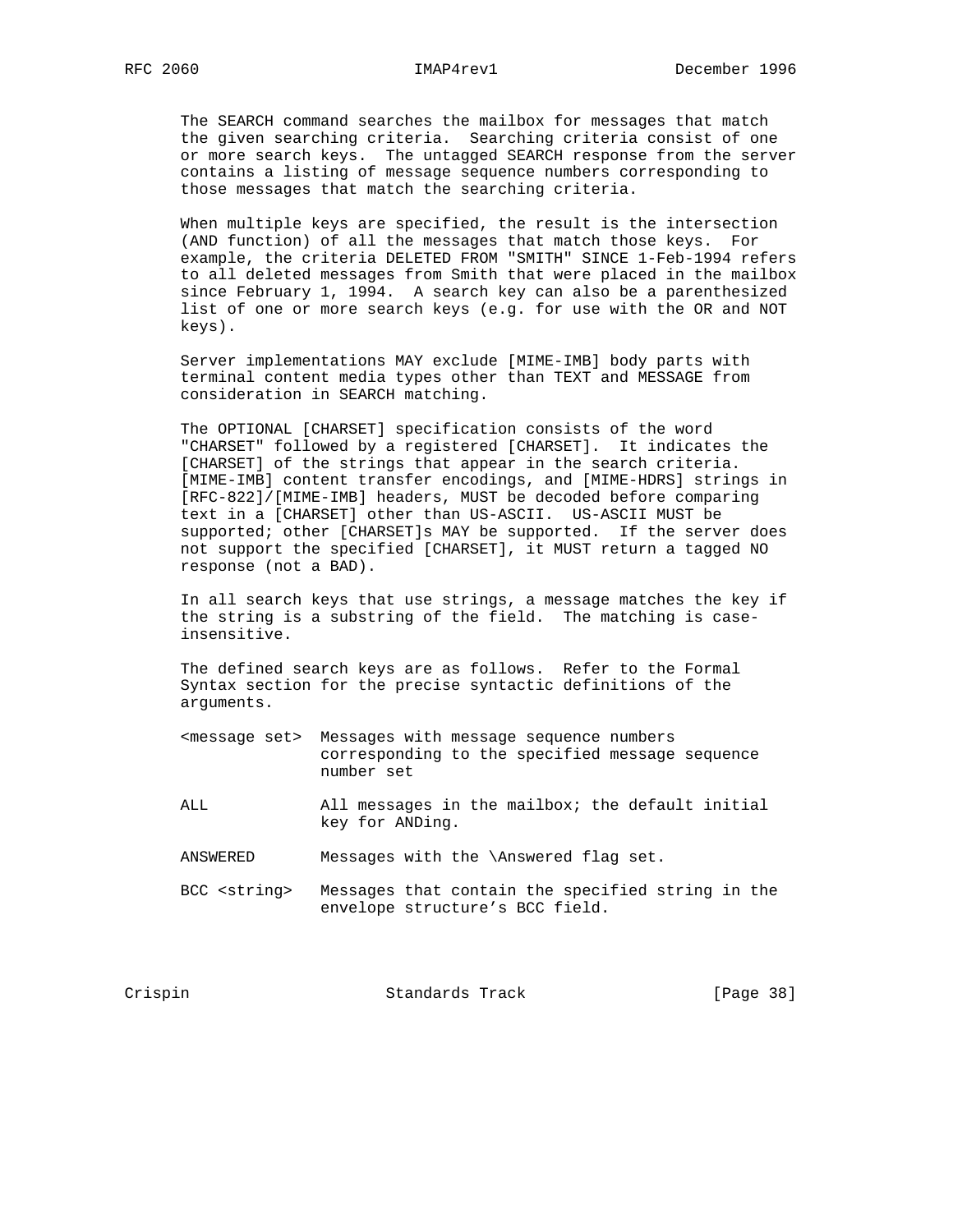- BEFORE <date> Messages whose internal date is earlier than the specified date.
- BODY <string> Messages that contain the specified string in the body of the message.
- CC <string> Messages that contain the specified string in the envelope structure's CC field.
- DELETED Messages with the \Deleted flag set.
- DRAFT Messages with the \Draft flag set.

FLAGGED Messages with the \Flagged flag set.

- FROM <string> Messages that contain the specified string in the envelope structure's FROM field.
- HEADER <field-name> <string> Messages that have a header with the specified field-name (as defined in [RFC-822]) and that contains the specified string in the [RFC-822] field-body.
- KEYWORD <flag> Messages with the specified keyword set.
- LARGER <n> Messages with an [RFC-822] size larger than the specified number of octets.
- NEW Messages that have the \Recent flag set but not the \Seen flag. This is functionally equivalent to "(RECENT UNSEEN)".
- NOT <search-key> Messages that do not match the specified search key.
- OLD Messages that do not have the \Recent flag set. This is functionally equivalent to "NOT RECENT" (as opposed to "NOT NEW").
- ON <date> Messages whose internal date is within the specified date.
- OR <search-key1> <search-key2> Messages that match either search key.
- RECENT Messages that have the \Recent flag set.

| Crispin | Standards Track | [Page 39] |  |
|---------|-----------------|-----------|--|
|---------|-----------------|-----------|--|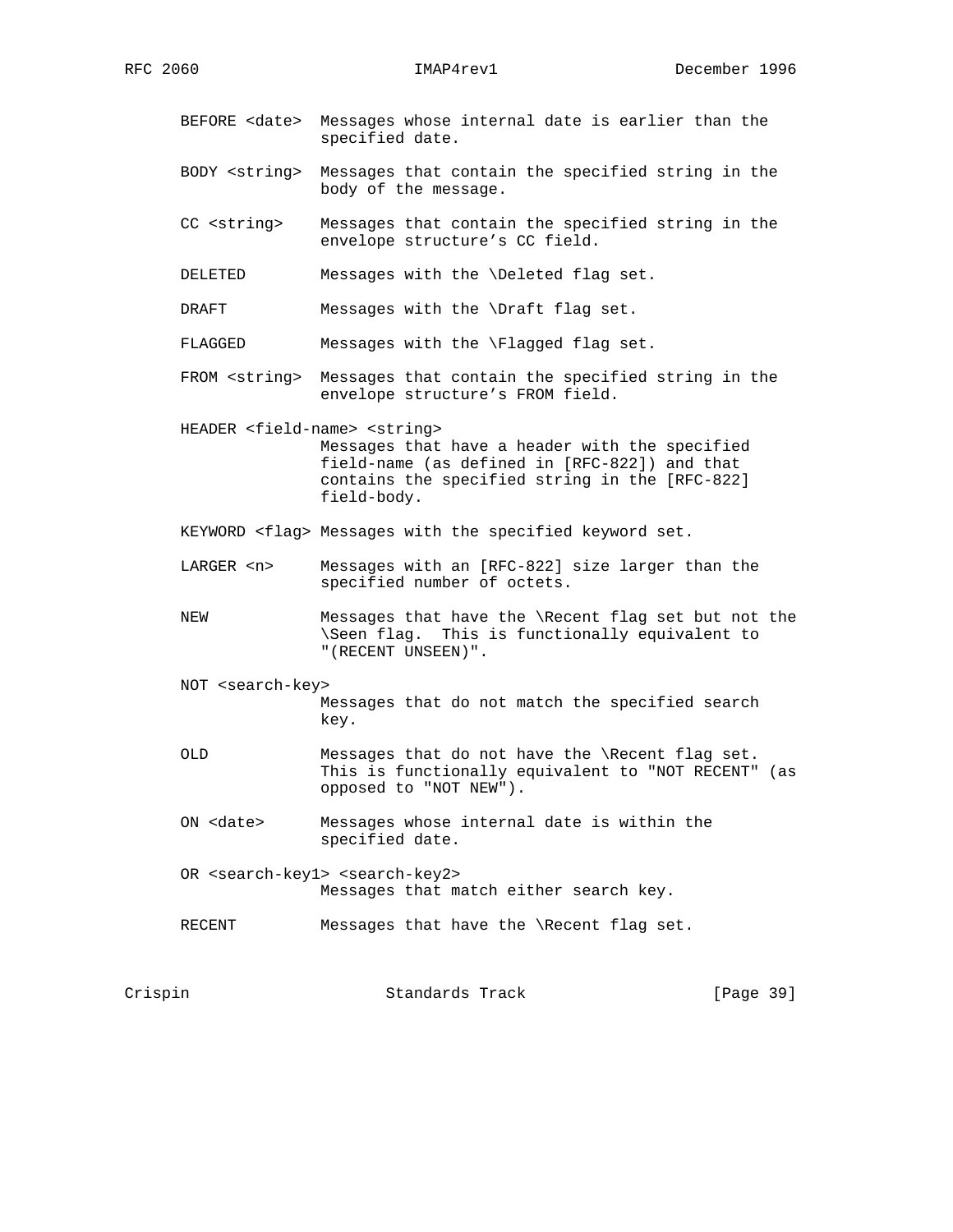SEEN Messages that have the \Seen flag set. SENTBEFORE <date> Messages whose [RFC-822] Date: header is earlier than the specified date. SENTON <date> Messages whose [RFC-822] Date: header is within the specified date. SENTSINCE <date> Messages whose [RFC-822] Date: header is within or later than the specified date. SINCE <date> Messages whose internal date is within or later than the specified date. SMALLER <n> Messages with an [RFC-822] size smaller than the specified number of octets. SUBJECT <string> Messages that contain the specified string in the envelope structure's SUBJECT field. TEXT <string> Messages that contain the specified string in the header or body of the message. TO <string> Messages that contain the specified string in the envelope structure's TO field. UID <message set> Messages with unique identifiers corresponding to the specified unique identifier set. UNANSWERED Messages that do not have the \Answered flag set. UNDELETED Messages that do not have the \Deleted flag set. UNDRAFT Messages that do not have the \Draft flag set. UNFLAGGED Messages that do not have the \Flagged flag set. UNKEYWORD <flag> Messages that do not have the specified keyword set. UNSEEN Messages that do not have the \Seen flag set.

Crispin Standards Track [Page 40]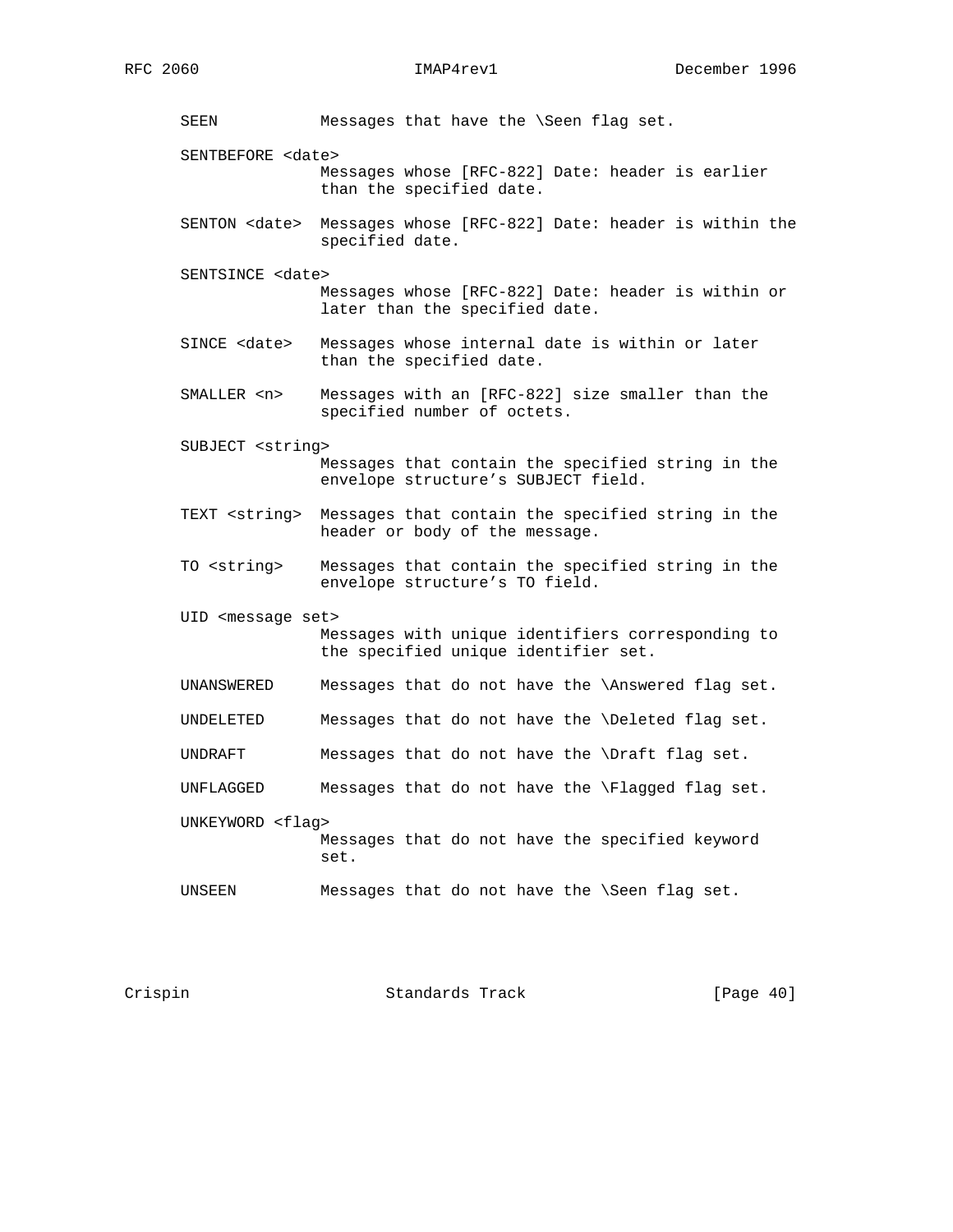Example: C: A282 SEARCH FLAGGED SINCE 1-Feb-1994 NOT FROM "Smith" S: \* SEARCH 2 84 882 S: A282 OK SEARCH completed

- 6.4.5. FETCH Command
	- Arguments: message set message data item names

Responses: untagged responses: FETCH

 Result: OK - fetch completed NO - fetch error: can't fetch that data BAD - command unknown or arguments invalid

 The FETCH command retrieves data associated with a message in the mailbox. The data items to be fetched can be either a single atom or a parenthesized list.

The currently defined data items that can be fetched are:

 ALL Macro equivalent to: (FLAGS INTERNALDATE RFC822.SIZE ENVELOPE)

BODY Non-extensible form of BODYSTRUCTURE.

BODY[<section>]<<partial>>

 The text of a particular body section. The section specification is a set of zero or more part specifiers delimited by periods. A part specifier is either a part number or one of the following: HEADER, HEADER.FIELDS, HEADER.FIELDS.NOT, MIME, and TEXT. An empty section specification refers to the entire message, including the header.

 Every message has at least one part number. Non-[MIME-IMB] messages, and non-multipart [MIME-IMB] messages with no encapsulated message, only have a part 1.

 Multipart messages are assigned consecutive part numbers, as they occur in the message. If a particular part is of type message or multipart, its parts MUST be indicated by a period followed by the part number within that nested multipart part.

Crispin Standards Track [Page 41]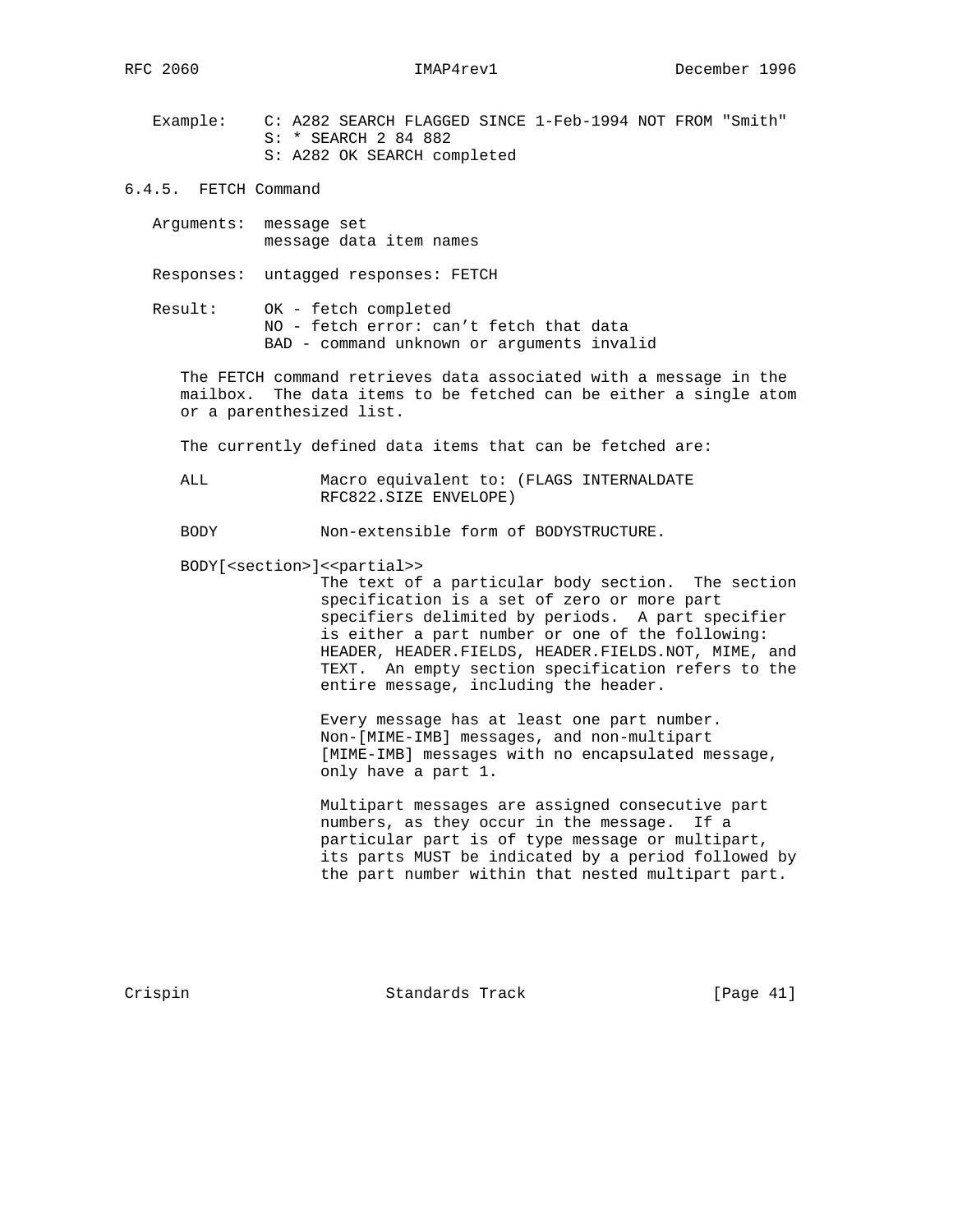A part of type MESSAGE/RFC822 also has nested part numbers, referring to parts of the MESSAGE part's body.

 The HEADER, HEADER.FIELDS, HEADER.FIELDS.NOT, and TEXT part specifiers can be the sole part specifier or can be prefixed by one or more numeric part specifiers, provided that the numeric part specifier refers to a part of type MESSAGE/RFC822. The MIME part specifier MUST be prefixed by one or more numeric part specifiers.

 The HEADER, HEADER.FIELDS, and HEADER.FIELDS.NOT part specifiers refer to the [RFC-822] header of the message or of an encapsulated [MIME-IMT] MESSAGE/RFC822 message. HEADER.FIELDS and HEADER.FIELDS.NOT are followed by a list of field-name (as defined in [RFC-822]) names, and return a subset of the header. The subset returned by HEADER.FIELDS contains only those header fields with a field-name that matches one of the names in the list; similarly, the subset returned by HEADER.FIELDS.NOT contains only the header fields with a non-matching field-name. The field-matching is case-insensitive but otherwise exact. In all cases, the delimiting blank line between the header and the body is always included.

 The MIME part specifier refers to the [MIME-IMB] header for this part.

 The TEXT part specifier refers to the text body of the message, omitting the [RFC-822] header.

Crispin Standards Track [Page 42]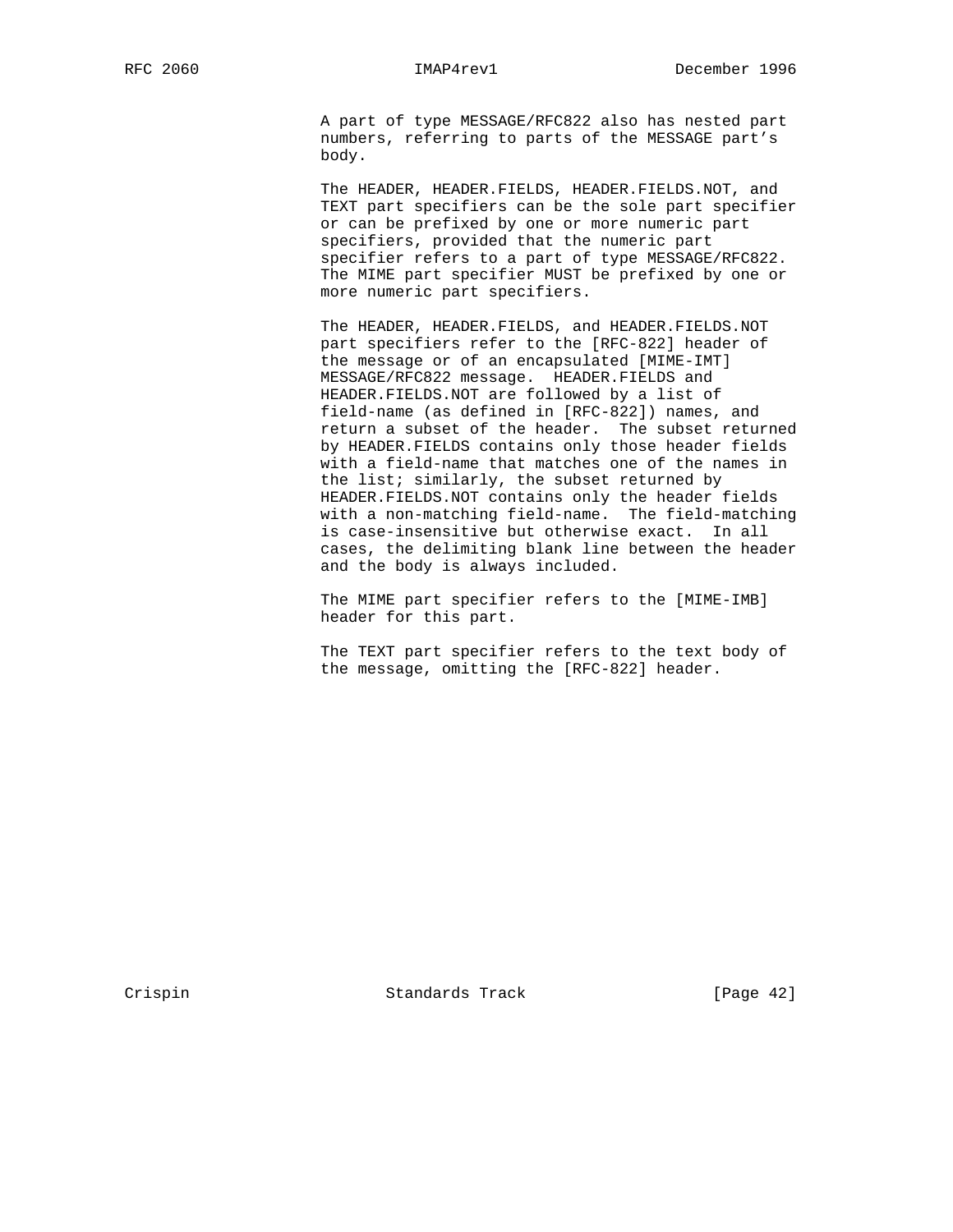Here is an example of a complex message with some of its part specifiers:

| HEADER         | ([RFC-822] header of the message)            |
|----------------|----------------------------------------------|
| TEXT           | MULTIPART/MIXED                              |
|                | TEXT/PLAIN                                   |
| $\overline{2}$ | APPLICATION/OCTET-STREAM                     |
| 3              | MESSAGE/RFC822                               |
| 3.HEADER       | ([RFC-822] header of the message)            |
| 3.TEXT         | $([RFC-822]$ text body of the message)       |
| 3.1            | TEXT/PLAIN                                   |
| 3.2            | APPLICATION/OCTET-STREAM                     |
| $4\degree$     | MULTIPART/MIXED                              |
| 4.1            | IMAGE/GIF                                    |
| $4.1$ . $MIME$ | ([MIME-IMB] header for the IMAGE/GIF)        |
| 4.2            | MESSAGE/RFC822                               |
|                | 4.2.HEADER ([RFC-822] header of the message) |
| $4.2$ .TEXT    | ([RFC-822] text body of the message)         |
| 4.2.1          | TEXT/PLAIN                                   |
| 4.2.2          | MULTIPART/ALTERNATIVE                        |
| 4.2.2.1        | TEXT/PLAIN                                   |
| 4.2.2.2        | TEXT/RICHTEXT                                |

 It is possible to fetch a substring of the designated text. This is done by appending an open angle bracket ("<"), the octet position of the first desired octet, a period, the maximum number of octets desired, and a close angle bracket (">") to the part specifier. If the starting octet is beyond the end of the text, an empty string is returned.

 Any partial fetch that attempts to read beyond the end of the text is truncated as appropriate. A partial fetch that starts at octet 0 is returned as a partial fetch, even if this truncation happened.

 Note: this means that BODY[]<0.2048> of a 1500-octet message will return BODY[]<0> with a literal of size 1500, not BODY[].

 Note: a substring fetch of a HEADER.FIELDS or HEADER.FIELDS.NOT part specifier is calculated after subsetting the header.

Crispin Standards Track [Page 43]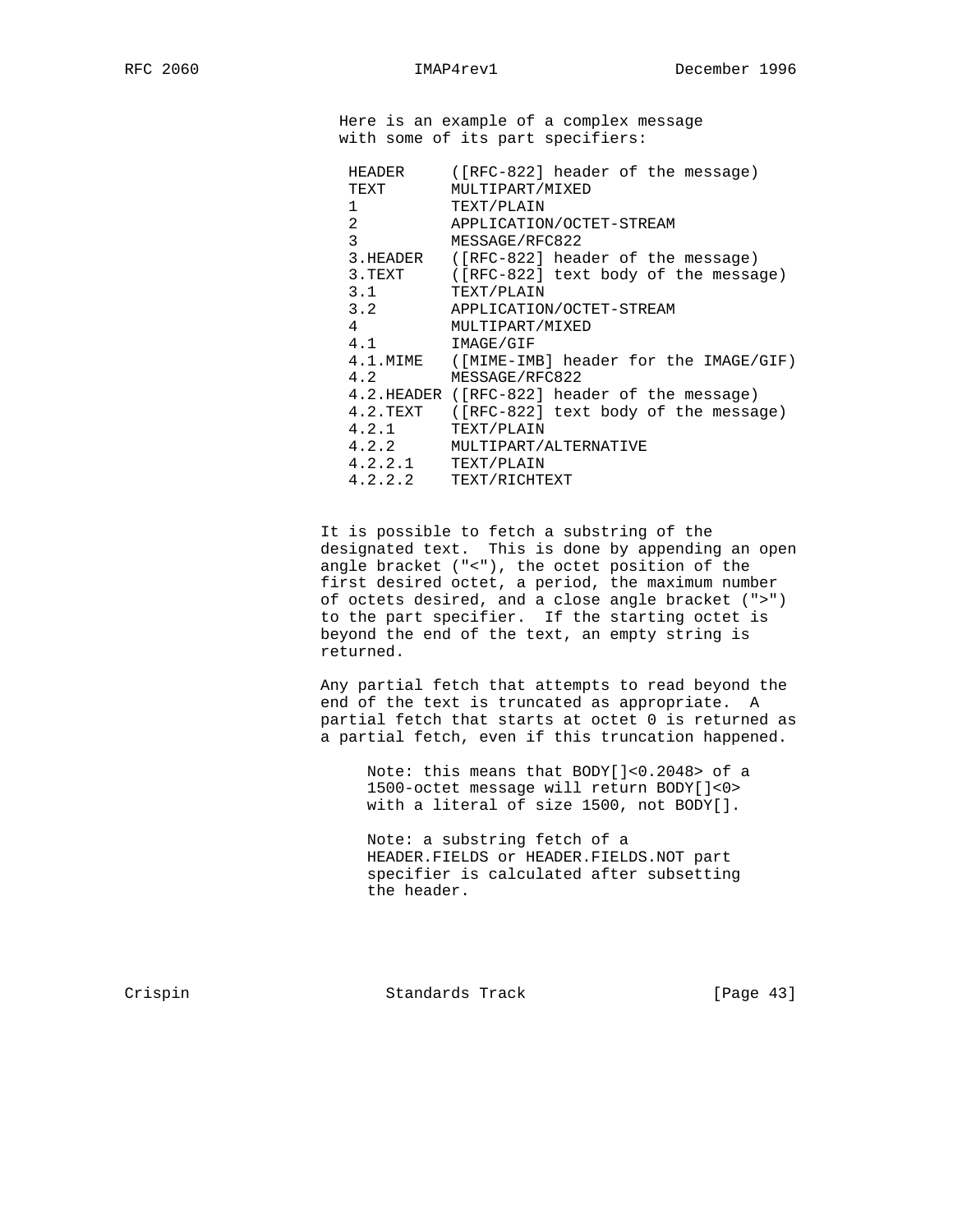The \Seen flag is implicitly set; if this causes the flags to change they SHOULD be included as part of the FETCH responses.

BODY.PEEK[<section>]<<partial>> An alternate form of BODY[<section>] that does not implicitly set the \Seen flag.

- BODYSTRUCTURE The [MIME-IMB] body structure of the message. This is computed by the server by parsing the [MIME-IMB] header fields in the [RFC-822] header and [MIME-IMB] headers.
- ENVELOPE The envelope structure of the message. This is computed by the server by parsing the [RFC-822] header into the component parts, defaulting various fields as necessary.
- FAST Macro equivalent to: (FLAGS INTERNALDATE RFC822.SIZE)
- FLAGS The flags that are set for this message.

 FULL Macro equivalent to: (FLAGS INTERNALDATE RFC822.SIZE ENVELOPE BODY)

- INTERNALDATE The internal date of the message.
- RFC822 Functionally equivalent to BODY[], differing in the syntax of the resulting untagged FETCH data (RFC822 is returned).
- RFC822.HEADER Functionally equivalent to BODY.PEEK[HEADER], differing in the syntax of the resulting untagged FETCH data (RFC822.HEADER is returned).
- RFC822.SIZE The [RFC-822] size of the message.
- RFC822.TEXT Functionally equivalent to BODY[TEXT], differing in the syntax of the resulting untagged FETCH data (RFC822.TEXT is returned).
- UID The unique identifier for the message.

Crispin Standards Track [Page 44]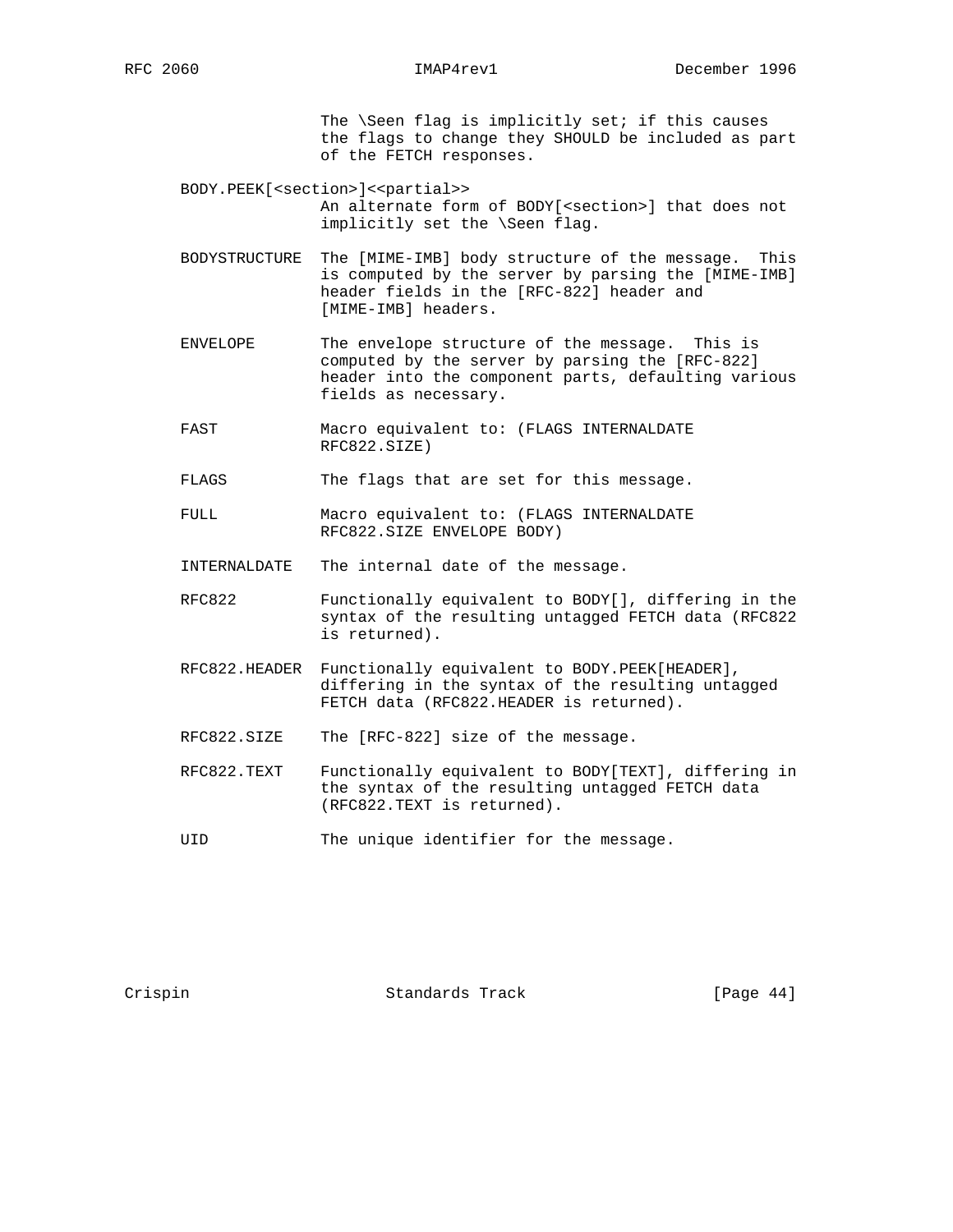Example: C: A654 FETCH 2:4 (FLAGS BODY[HEADER.FIELDS (DATE FROM)]) S: \* 2 FETCH .... S: \* 3 FETCH .... S: \* 4 FETCH .... S: A654 OK FETCH completed

6.4.6. STORE Command

 Arguments: message set message data item name value for message data item

Responses: untagged responses: FETCH

 Result: OK - store completed NO - store error: can't store that data BAD - command unknown or arguments invalid

 The STORE command alters data associated with a message in the mailbox. Normally, STORE will return the updated value of the data with an untagged FETCH response. A suffix of ".SILENT" in the data item name prevents the untagged FETCH, and the server SHOULD assume that the client has determined the updated value itself or does not care about the updated value.

 Note: regardless of whether or not the ".SILENT" suffix was used, the server SHOULD send an untagged FETCH response if a change to a message's flags from an external source is observed. The intent is that the status of the flags is determinate without a race condition.

The currently defined data items that can be stored are:

FLAGS <flag list>

 Replace the flags for the message with the argument. The new value of the flags are returned as if a FETCH of those flags was done.

 FLAGS.SILENT <flag list> Equivalent to FLAGS, but without returning a new value.

 +FLAGS <flag list> Add the argument to the flags for the message. The new value of the flags are returned as if a FETCH of those flags was done.

Crispin Standards Track [Page 45]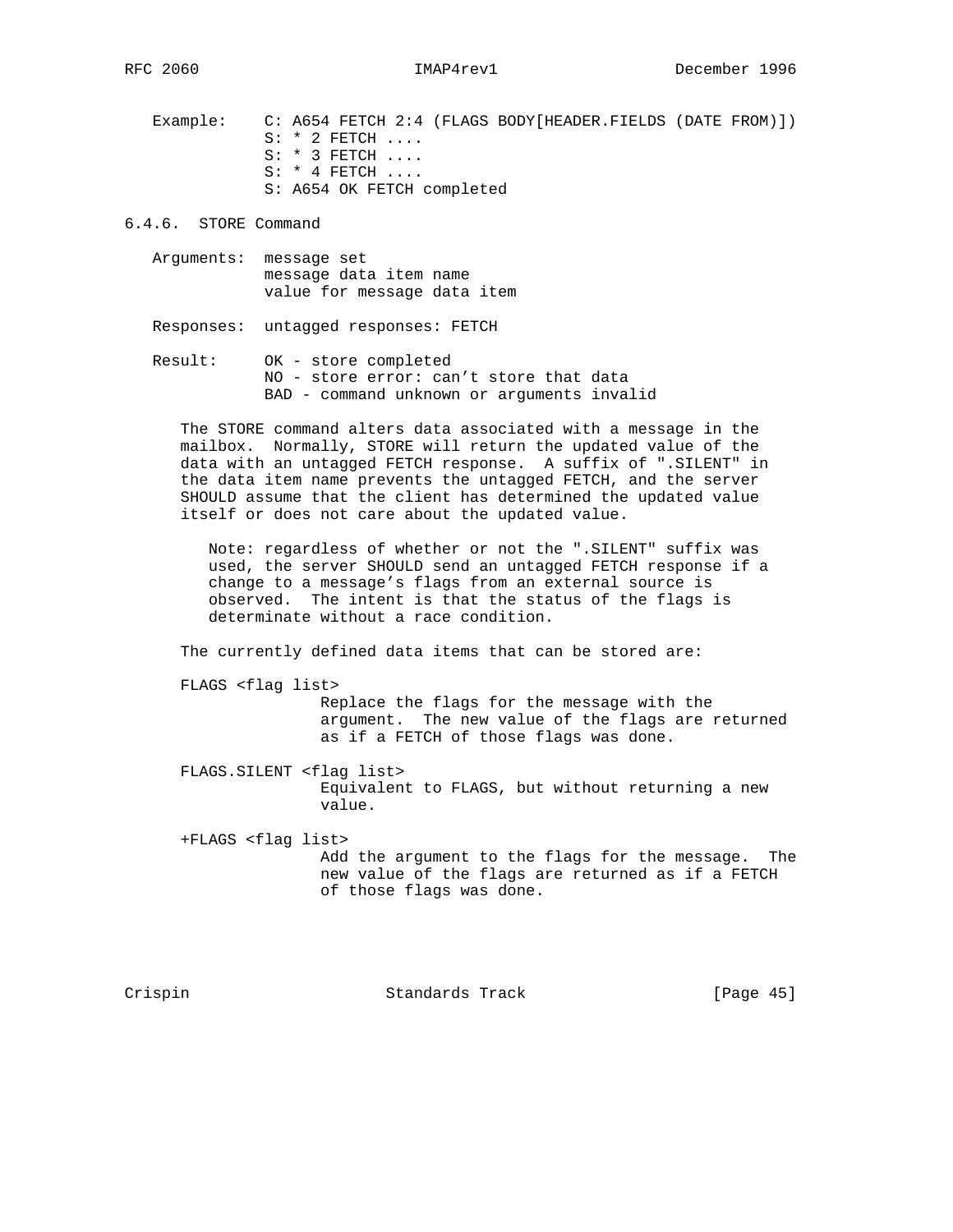- +FLAGS.SILENT <flag list> Equivalent to +FLAGS, but without returning a new value.
- -FLAGS <flag list> Remove the argument from the flags for the message. The new value of the flags are returned as if a FETCH of those flags was done.
- -FLAGS.SILENT <flag list> Equivalent to -FLAGS, but without returning a new value.
- Example: C: A003 STORE 2:4 +FLAGS (\Deleted) S: \* 2 FETCH FLAGS (\Deleted \Seen) S: \* 3 FETCH FLAGS (\Deleted) S: \* 4 FETCH FLAGS (\Deleted \Flagged \Seen) S: A003 OK STORE completed
- 6.4.7. COPY Command
	- Arguments: message set mailbox name

Responses: no specific responses for this command

 Result: OK - copy completed NO - copy error: can't copy those messages or to that name BAD - command unknown or arguments invalid

 The COPY command copies the specified message(s) to the end of the specified destination mailbox. The flags and internal date of the message(s) SHOULD be preserved in the copy.

 If the destination mailbox does not exist, a server SHOULD return an error. It SHOULD NOT automatically create the mailbox. Unless it is certain that the destination mailbox can not be created, the server MUST send the response code "[TRYCREATE]" as the prefix of the text of the tagged NO response. This gives a hint to the client that it can attempt a CREATE command and retry the COPY if the CREATE is successful.

Crispin Standards Track [Page 46]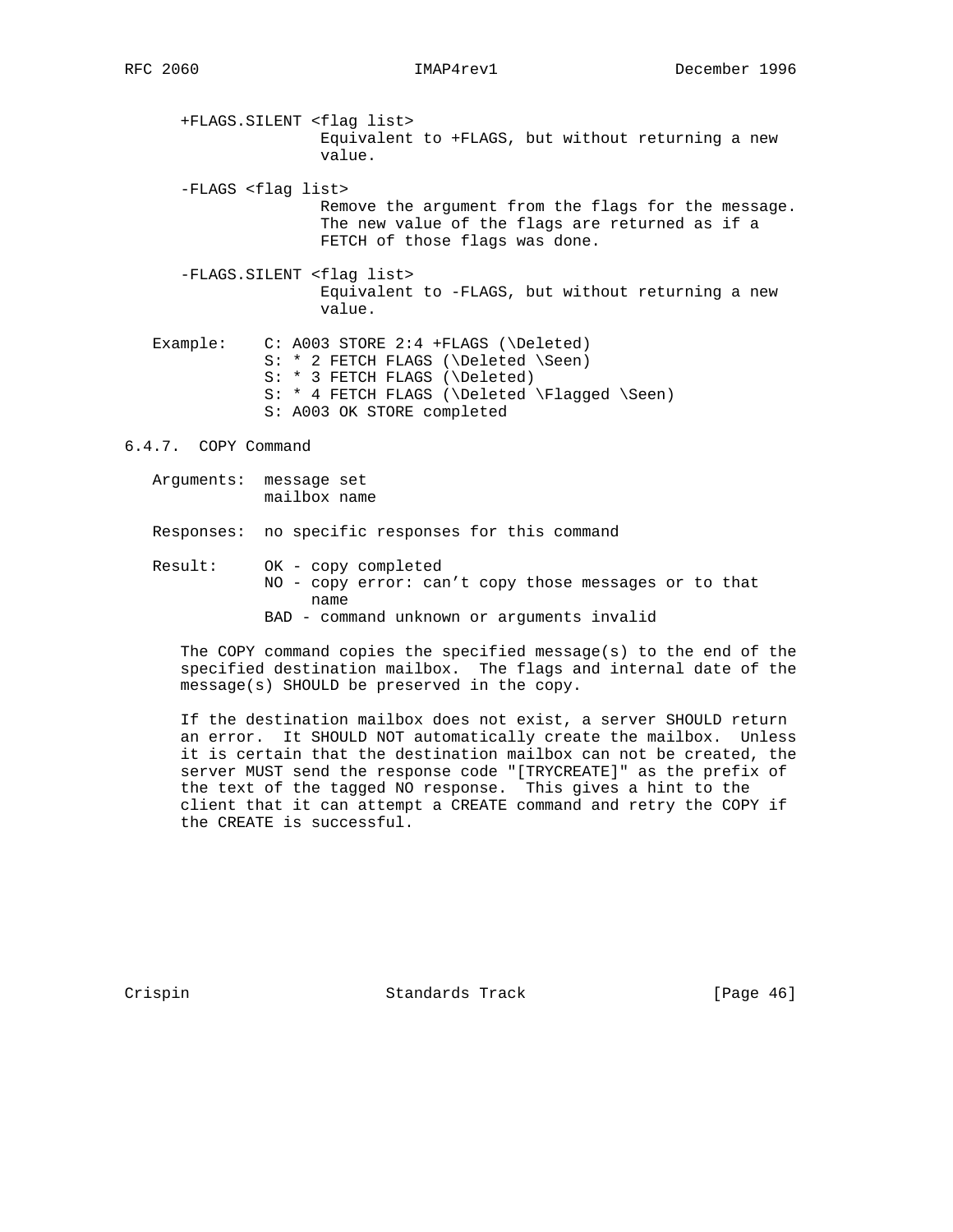If the COPY command is unsuccessful for any reason, server implementations MUST restore the destination mailbox to its state before the COPY attempt.

 Example: C: A003 COPY 2:4 MEETING S: A003 OK COPY completed

## 6.4.8. UID Command

 Arguments: command name command arguments

Responses: untagged responses: FETCH, SEARCH

 Result: OK - UID command completed NO - UID command error BAD - command unknown or arguments invalid

 The UID command has two forms. In the first form, it takes as its arguments a COPY, FETCH, or STORE command with arguments appropriate for the associated command. However, the numbers in the message set argument are unique identifiers instead of message sequence numbers.

 In the second form, the UID command takes a SEARCH command with SEARCH command arguments. The interpretation of the arguments is the same as with SEARCH; however, the numbers returned in a SEARCH response for a UID SEARCH command are unique identifiers instead of message sequence numbers. For example, the command UID SEARCH 1:100 UID 443:557 returns the unique identifiers corresponding to the intersection of the message sequence number set 1:100 and the UID set 443:557.

 Message set ranges are permitted; however, there is no guarantee that unique identifiers be contiguous. A non-existent unique identifier within a message set range is ignored without any error message generated.

 The number after the "\*" in an untagged FETCH response is always a message sequence number, not a unique identifier, even for a UID command response. However, server implementations MUST implicitly include the UID message data item as part of any FETCH response caused by a UID command, regardless of whether a UID was specified as a message data item to the FETCH.

Crispin Standards Track [Page 47]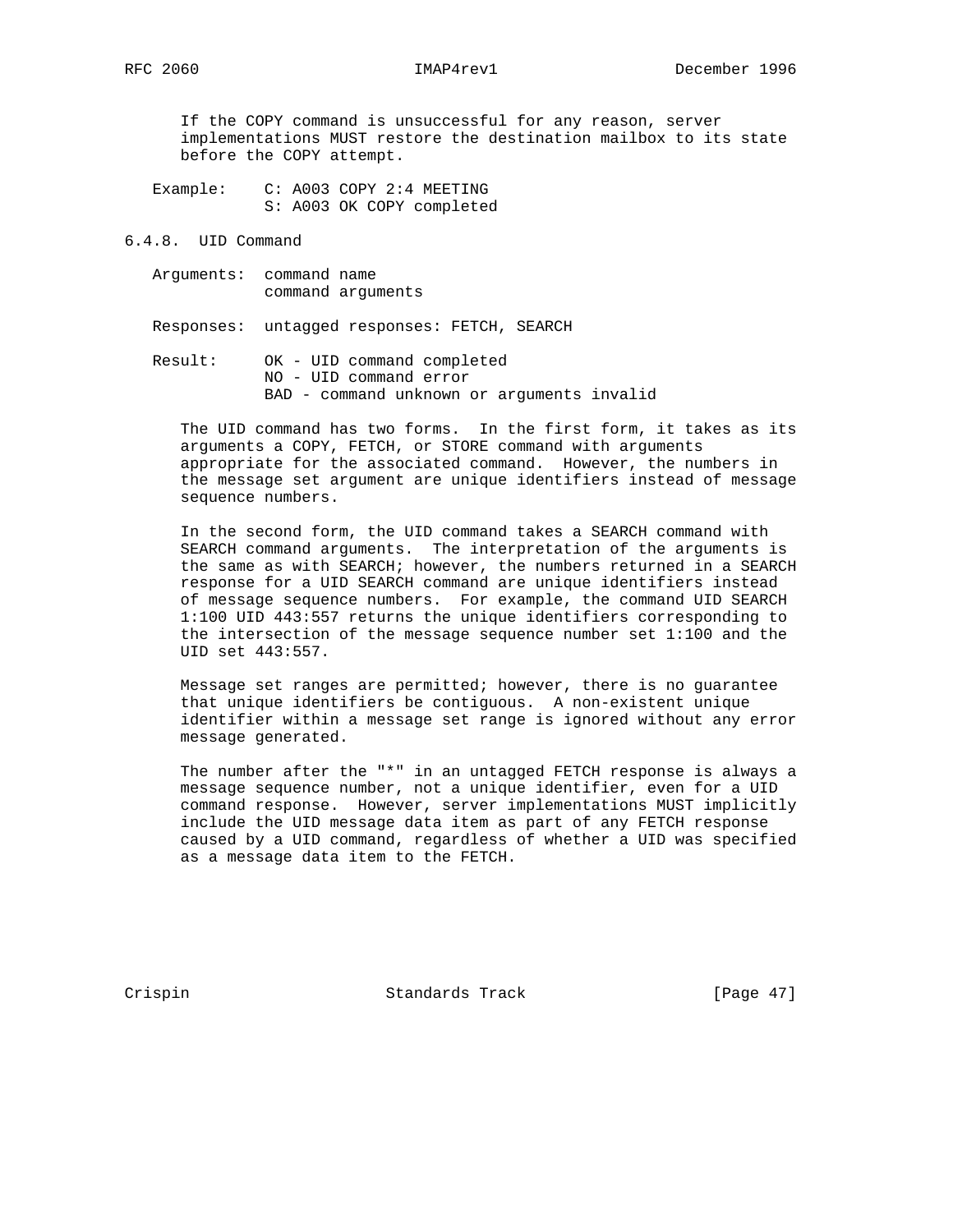Example: C: A999 UID FETCH 4827313:4828442 FLAGS S: \* 23 FETCH (FLAGS (\Seen) UID 4827313) S: \* 24 FETCH (FLAGS (\Seen) UID 4827943) S: \* 25 FETCH (FLAGS (\Seen) UID 4828442) S: A999 UID FETCH completed

6.5. Client Commands - Experimental/Expansion

- 6.5.1. X<atom> Command
	- Arguments: implementation defined

Responses: implementation defined

 Result: OK - command completed NO - failure BAD - command unknown or arguments invalid

 Any command prefixed with an X is an experimental command. Commands which are not part of this specification, a standard or standards-track revision of this specification, or an IESG approved experimental protocol, MUST use the X prefix.

 Any added untagged responses issued by an experimental command MUST also be prefixed with an X. Server implementations MUST NOT send any such untagged responses, unless the client requested it by issuing the associated experimental command.

 Example: C: a441 CAPABILITY S: \* CAPABILITY IMAP4rev1 AUTH=KERBEROS\_V4 XPIG-LATIN S: a441 OK CAPABILITY completed C: A442 XPIG-LATIN S: \* XPIG-LATIN ow-nay eaking-spay ig-pay atin-lay S: A442 OK XPIG-LATIN ompleted-cay

# 7. Server Responses

 Server responses are in three forms: status responses, server data, and command continuation request. The information contained in a server response, identified by "Contents:" in the response descriptions below, is described by function, not by syntax. The precise syntax of server responses is described in the Formal Syntax section.

The client MUST be prepared to accept any response at all times.

Crispin Standards Track [Page 48]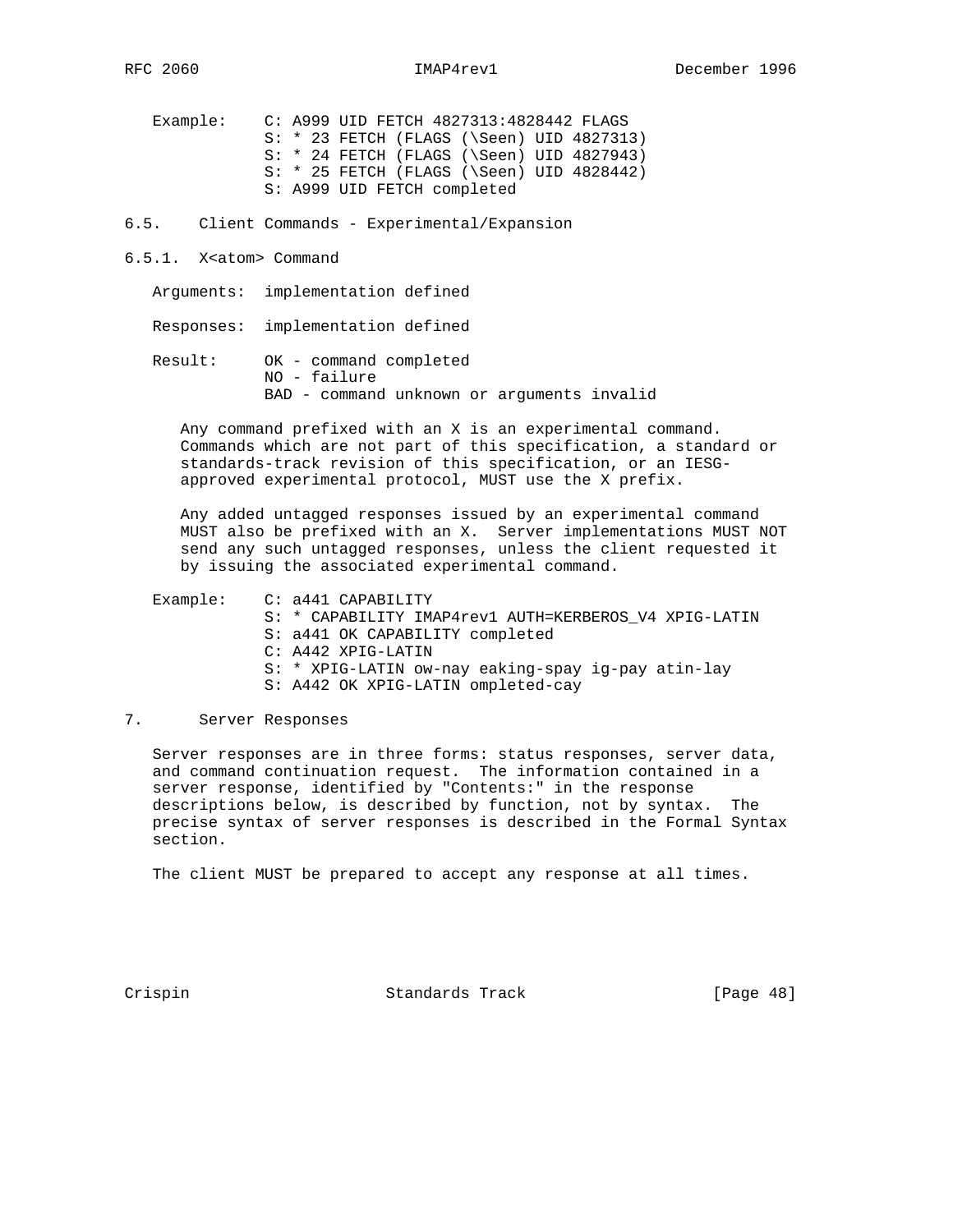Status responses can be tagged or untagged. Tagged status responses indicate the completion result (OK, NO, or BAD status) of a client command, and have a tag matching the command.

 Some status responses, and all server data, are untagged. An untagged response is indicated by the token "\*" instead of a tag. Untagged status responses indicate server greeting, or server status that does not indicate the completion of a command (for example, an impending system shutdown alert). For historical reasons, untagged server data responses are also called "unsolicited data", although strictly speaking only unilateral server data is truly "unsolicited".

 Certain server data MUST be recorded by the client when it is received; this is noted in the description of that data. Such data conveys critical information which affects the interpretation of all subsequent commands and responses (e.g. updates reflecting the creation or destruction of messages).

 Other server data SHOULD be recorded for later reference; if the client does not need to record the data, or if recording the data has no obvious purpose (e.g. a SEARCH response when no SEARCH command is in progress), the data SHOULD be ignored.

 An example of unilateral untagged server data occurs when the IMAP connection is in selected state. In selected state, the server checks the mailbox for new messages as part of command execution. Normally, this is part of the execution of every command; hence, a NOOP command suffices to check for new messages. If new messages are found, the server sends untagged EXISTS and RECENT responses reflecting the new size of the mailbox. Server implementations that offer multiple simultaneous access to the same mailbox SHOULD also send appropriate unilateral untagged FETCH and EXPUNGE responses if another agent changes the state of any message flags or expunges any messages.

 Command continuation request responses use the token "+" instead of a tag. These responses are sent by the server to indicate acceptance of an incomplete client command and readiness for the remainder of the command.

## 7.1. Server Responses - Status Responses

 Status responses are OK, NO, BAD, PREAUTH and BYE. OK, NO, and BAD may be tagged or untagged. PREAUTH and BYE are always untagged.

 Status responses MAY include an OPTIONAL "response code". A response code consists of data inside square brackets in the form of an atom, possibly followed by a space and arguments. The response code

Crispin Standards Track [Page 49]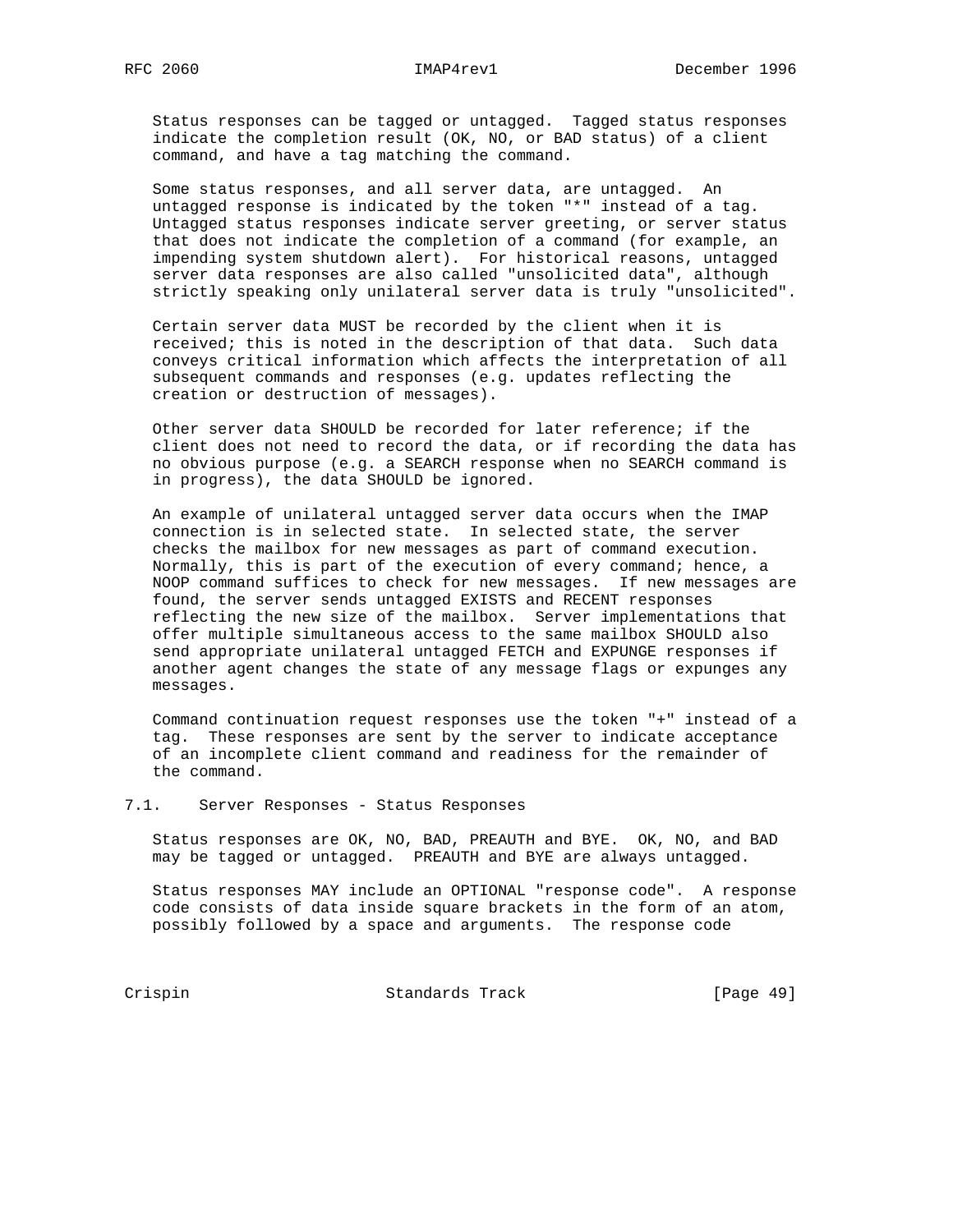contains additional information or status codes for client software beyond the OK/NO/BAD condition, and are defined when there is a specific action that a client can take based upon the additional information.

The currently defined response codes are:

- ALERT The human-readable text contains a special alert that MUST be presented to the user in a fashion that calls the user's attention to the message.
- NEWNAME Followed by a mailbox name and a new mailbox name. A SELECT or EXAMINE is failing because the target mailbox name no longer exists because it was renamed to the new mailbox name. This is a hint to the client that the operation can succeed if the SELECT or EXAMINE is reissued with the new mailbox name.
- PARSE The human-readable text represents an error in parsing the [RFC-822] header or [MIME-IMB] headers of a message in the mailbox.
- PERMANENTFLAGS Followed by a parenthesized list of flags, indicates which of the known flags that the client can change permanently. Any flags that are in the FLAGS untagged response, but not the PERMANENTFLAGS list, can not be set permanently. If the client attempts to STORE a flag that is not in the PERMANENTFLAGS list, the server will either reject it with a NO reply or store the state for the remainder of the current session only. The PERMANENTFLAGS list can also include the special flag  $\setminus^*$ , which indicates that it is possible to create new keywords by attempting to store those flags in the mailbox.
	- READ-ONLY The mailbox is selected read-only, or its access while selected has changed from read-write to read-only.
	- READ-WRITE The mailbox is selected read-write, or its access while selected has changed from read-only to read-write.

Crispin Standards Track [Page 50]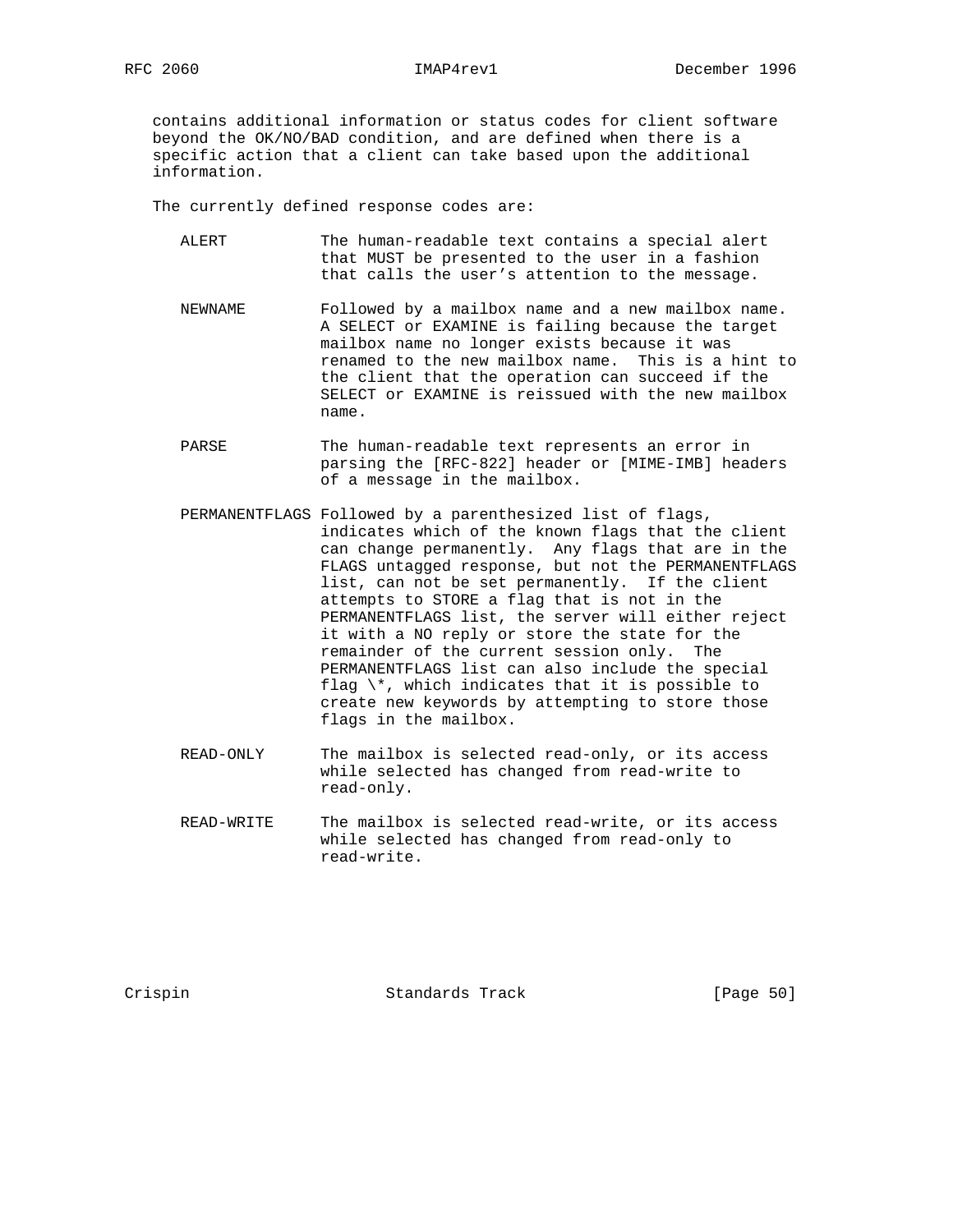- TRYCREATE An APPEND or COPY attempt is failing because the target mailbox does not exist (as opposed to some other reason). This is a hint to the client that the operation can succeed if the mailbox is first created by the CREATE command.
- UIDVALIDITY Followed by a decimal number, indicates the unique identifier validity value.
- UNSEEN Followed by a decimal number, indicates the number of the first message without the \Seen flag set.

 Additional response codes defined by particular client or server implementations SHOULD be prefixed with an "X" until they are added to a revision of this protocol. Client implementations SHOULD ignore response codes that they do not recognize.

# 7.1.1. OK Response

 Contents: OPTIONAL response code human-readable text

 The OK response indicates an information message from the server. When tagged, it indicates successful completion of the associated command. The human-readable text MAY be presented to the user as an information message. The untagged form indicates an information-only message; the nature of the information MAY be indicated by a response code.

 The untagged form is also used as one of three possible greetings at connection startup. It indicates that the connection is not yet authenticated and that a LOGIN command is needed.

Example: S: \* OK IMAP4rev1 server ready C: A001 LOGIN fred blurdybloop S: \* OK [ALERT] System shutdown in 10 minutes S: A001 OK LOGIN Completed

## 7.1.2. NO Response

 Contents: OPTIONAL response code human-readable text

 The NO response indicates an operational error message from the server. When tagged, it indicates unsuccessful completion of the associated command. The untagged form indicates a warning; the command can still complete successfully. The human-readable text describes the condition.

Crispin Crispin Standards Track [Page 51]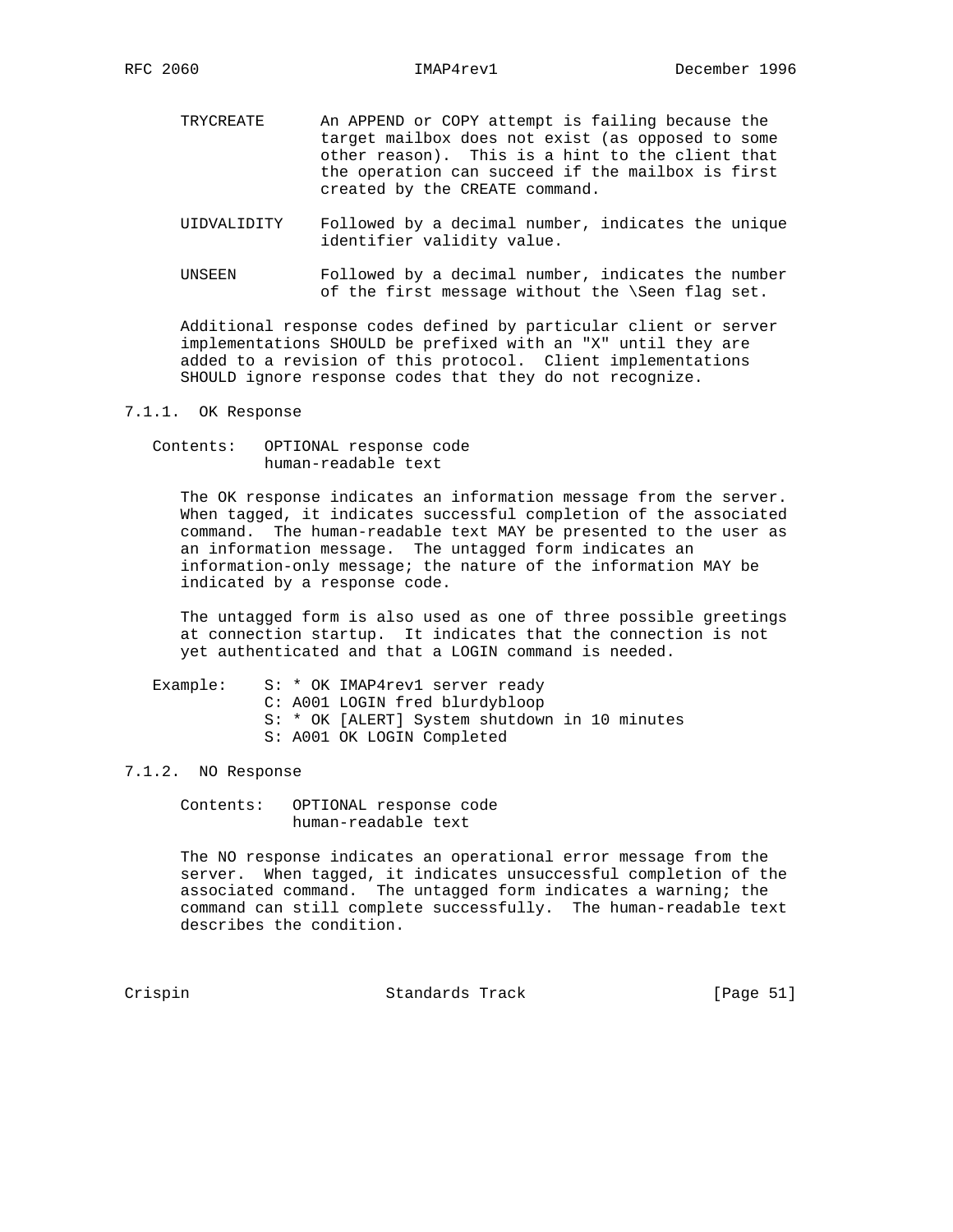Example: C: A222 COPY 1:2 owatagusiam S: \* NO Disk is 98% full, please delete unnecessary data S: A222 OK COPY completed C: A223 COPY 3:200 blurdybloop S: \* NO Disk is 98% full, please delete unnecessary data S: \* NO Disk is 99% full, please delete unnecessary data S: A223 NO COPY failed: disk is full

## 7.1.3. BAD Response

 Contents: OPTIONAL response code human-readable text

 The BAD response indicates an error message from the server. When tagged, it reports a protocol-level error in the client's command; the tag indicates the command that caused the error. The untagged form indicates a protocol-level error for which the associated command can not be determined; it can also indicate an internal server failure. The human-readable text describes the condition.

Example: C: ...very long command line... S: \* BAD Command line too long C: ...empty line... S: \* BAD Empty command line C: A443 EXPUNGE S: \* BAD Disk crash, attempting salvage to a new disk! S: \* OK Salvage successful, no data lost S: A443 OK Expunge completed

7.1.4. PREAUTH Response

 Contents: OPTIONAL response code human-readable text

 The PREAUTH response is always untagged, and is one of three possible greetings at connection startup. It indicates that the connection has already been authenticated by external means and thus no LOGIN command is needed.

Example: S: \* PREAUTH IMAP4rev1 server logged in as Smith

7.1.5. BYE Response

 Contents: OPTIONAL response code human-readable text

Crispin Standards Track [Page 52]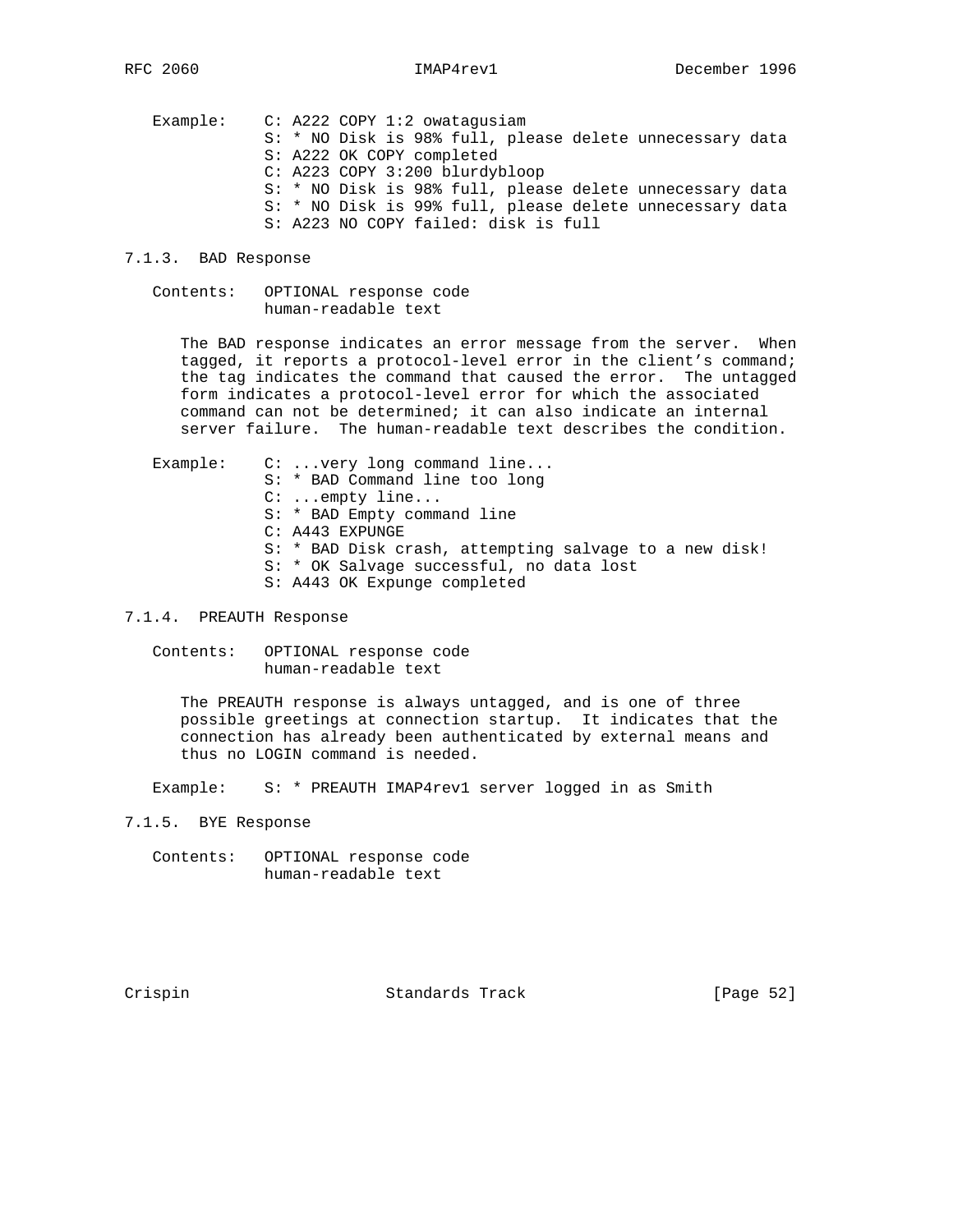The BYE response is always untagged, and indicates that the server is about to close the connection. The human-readable text MAY be displayed to the user in a status report by the client. The BYE response is sent under one of four conditions:

- 1) as part of a normal logout sequence. The server will close the connection after sending the tagged OK response to the LOGOUT command.
- 2) as a panic shutdown announcement. The server closes the connection immediately.
- 3) as an announcement of an inactivity autologout. The server closes the connection immediately.
- 4) as one of three possible greetings at connection startup, indicating that the server is not willing to accept a connection from this client. The server closes the connection immediately.

 The difference between a BYE that occurs as part of a normal LOGOUT sequence (the first case) and a BYE that occurs because of a failure (the other three cases) is that the connection closes immediately in the failure case.

Example: S: \* BYE Autologout; idle for too long

7.2. Server Responses - Server and Mailbox Status

 These responses are always untagged. This is how server and mailbox status data are transmitted from the server to the client. Many of these responses typically result from a command with the same name.

7.2.1. CAPABILITY Response

Contents: capability listing

 The CAPABILITY response occurs as a result of a CAPABILITY command. The capability listing contains a space-separated listing of capability names that the server supports. The capability listing MUST include the atom "IMAP4rev1".

 A capability name which begins with "AUTH=" indicates that the server supports that particular authentication mechanism.

Crispin Standards Track [Page 53]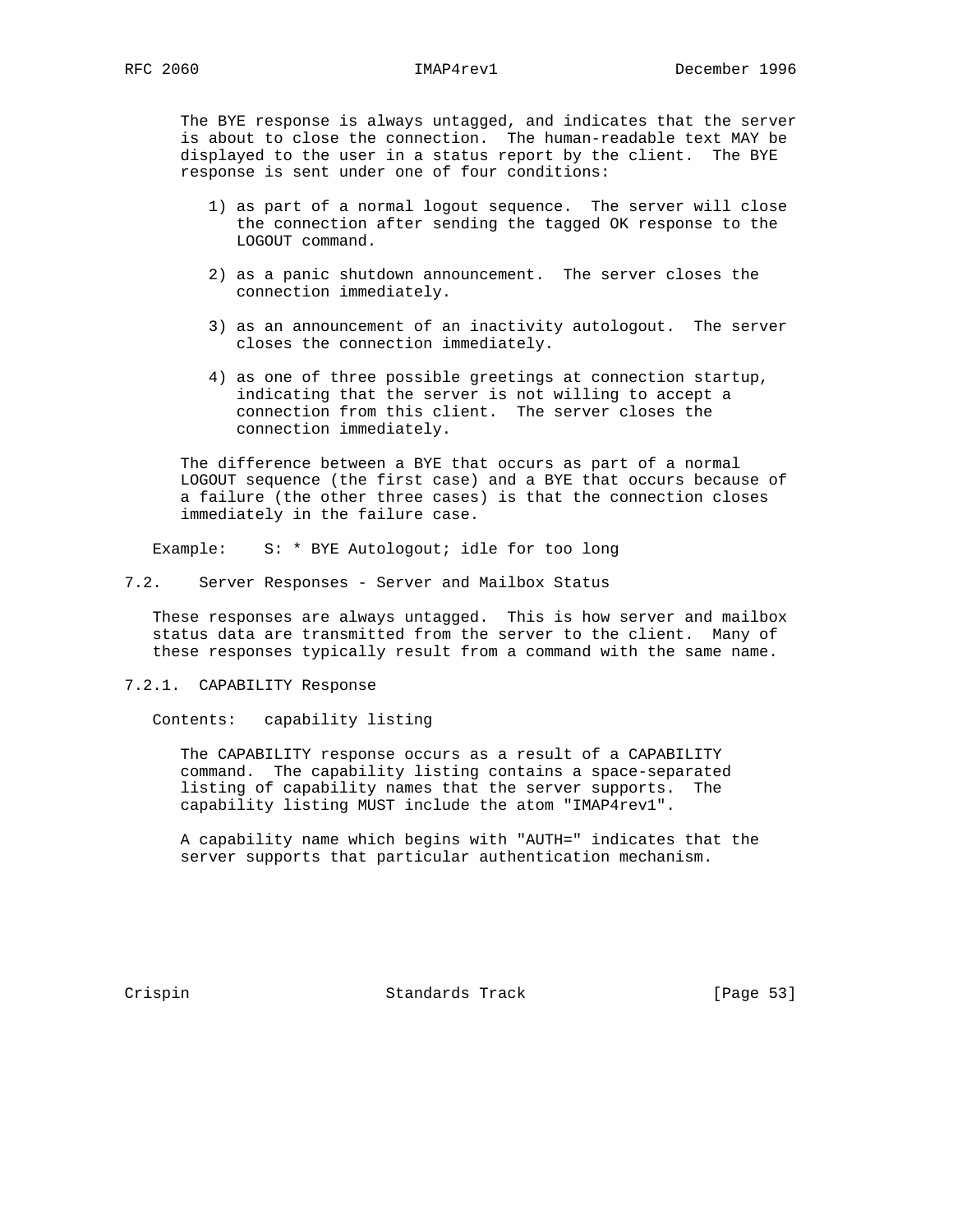Other capability names indicate that the server supports an extension, revision, or amendment to the IMAP4rev1 protocol. Server responses MUST conform to this document until the client issues a command that uses the associated capability.

 Capability names MUST either begin with "X" or be standard or standards-track IMAP4rev1 extensions, revisions, or amendments registered with IANA. A server MUST NOT offer unregistered or non-standard capability names, unless such names are prefixed with an "X".

 Client implementations SHOULD NOT require any capability name other than "IMAP4rev1", and MUST ignore any unknown capability names.

Example: S: \* CAPABILITY IMAP4rev1 AUTH=KERBEROS\_V4 XPIG-LATIN

7.2.2. LIST Response

 Contents: name attributes hierarchy delimiter name

 The LIST response occurs as a result of a LIST command. It returns a single name that matches the LIST specification. There can be multiple LIST responses for a single LIST command.

Four name attributes are defined:

- \Noinferiors It is not possible for any child levels of hierarchy to exist under this name; no child levels exist now and none can be created in the future.
- \Noselect It is not possible to use this name as a selectable mailbox.
- \Marked The mailbox has been marked "interesting" by the server; the mailbox probably contains messages that have been added since the last time the mailbox was selected.
- \Unmarked The mailbox does not contain any additional messages since the last time the mailbox was selected.

 If it is not feasible for the server to determine whether the mailbox is "interesting" or not, or if the name is a \Noselect name, the server SHOULD NOT send either \Marked or \Unmarked.

Crispin Standards Track [Page 54]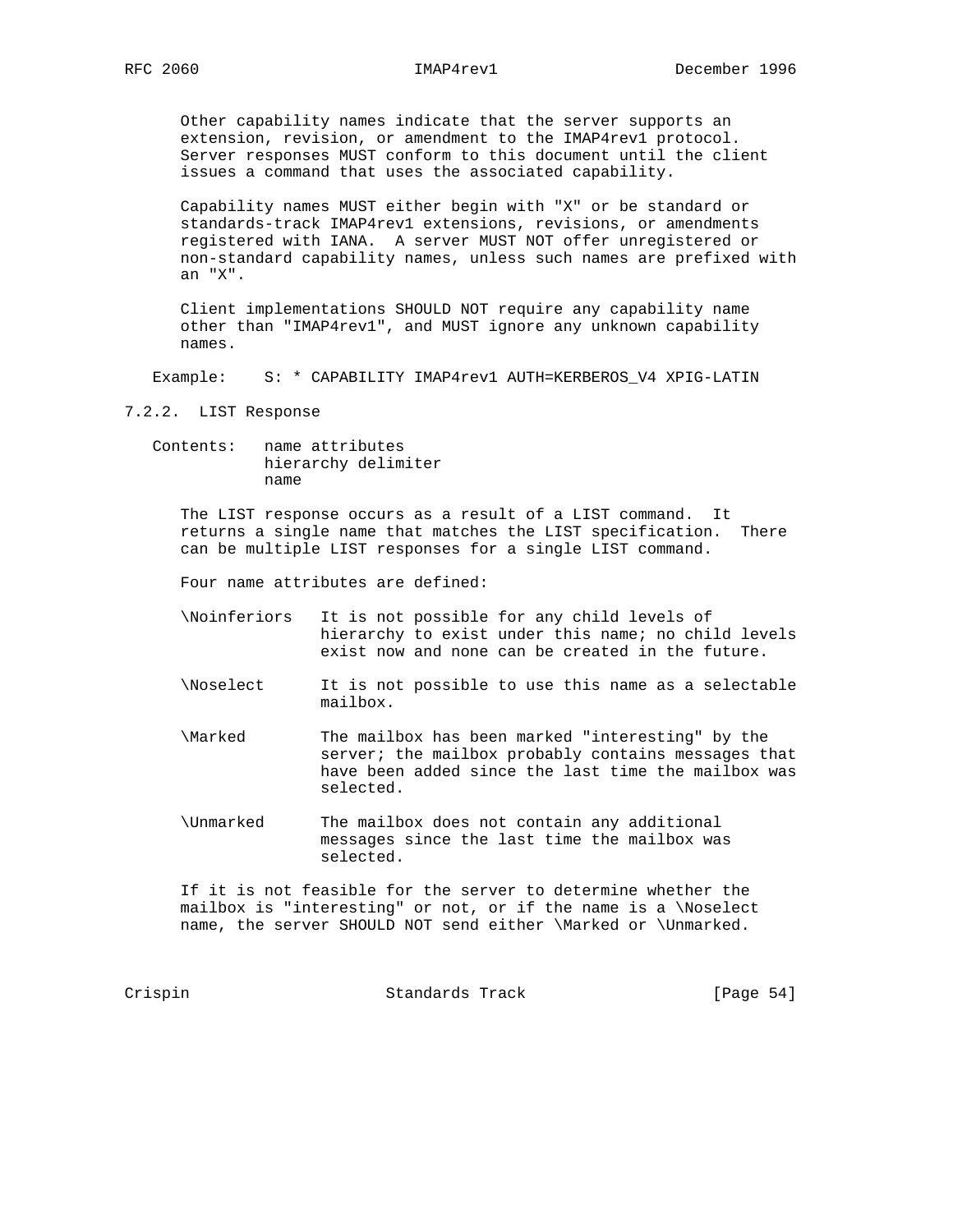The hierarchy delimiter is a character used to delimit levels of hierarchy in a mailbox name. A client can use it to create child mailboxes, and to search higher or lower levels of naming hierarchy. All children of a top-level hierarchy node MUST use the same separator character. A NIL hierarchy delimiter means that no hierarchy exists; the name is a "flat" name.

 The name represents an unambiguous left-to-right hierarchy, and MUST be valid for use as a reference in LIST and LSUB commands. Unless \Noselect is indicated, the name MUST also be valid as an argument for commands, such as SELECT, that accept mailbox names.

Example: S: \* LIST (\Noselect) "/" ˜/Mail/foo

7.2.3. LSUB Response

 Contents: name attributes hierarchy delimiter name

 The LSUB response occurs as a result of an LSUB command. It returns a single name that matches the LSUB specification. There can be multiple LSUB responses for a single LSUB command. The data is identical in format to the LIST response.

Example: S: \* LSUB () "." #news.comp.mail.misc

- 7.2.4 STATUS Response
	- Contents: name status parenthesized list

 The STATUS response occurs as a result of an STATUS command. It returns the mailbox name that matches the STATUS specification and the requested mailbox status information.

Example: S: \* STATUS blurdybloop (MESSAGES 231 UIDNEXT 44292)

7.2.5. SEARCH Response

Contents: zero or more numbers

Crispin Standards Track [Page 55]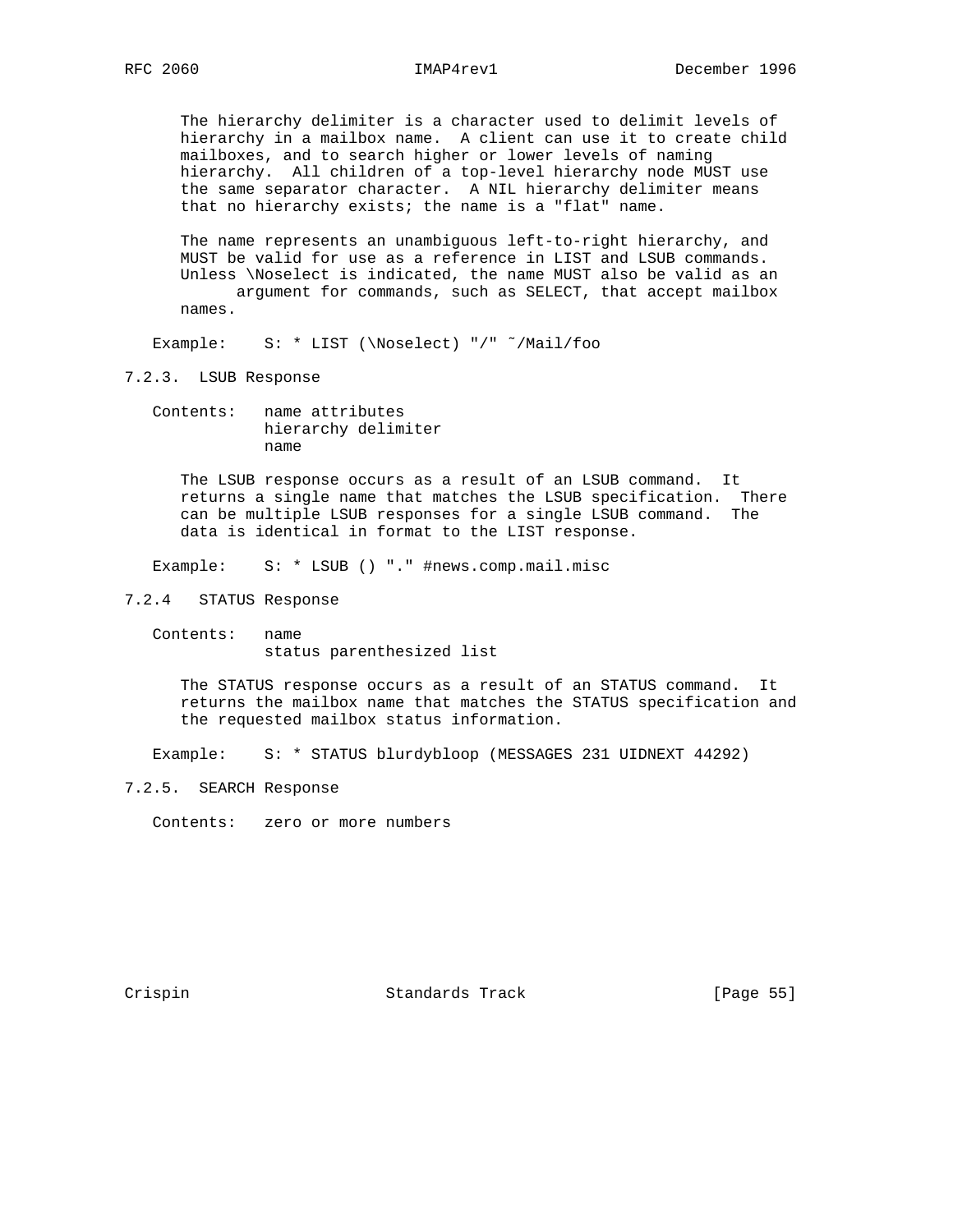The SEARCH response occurs as a result of a SEARCH or UID SEARCH command. The number(s) refer to those messages that match the search criteria. For SEARCH, these are message sequence numbers; for UID SEARCH, these are unique identifiers. Each number is delimited by a space.

Example: S: \* SEARCH 2 3 6

7.2.6. FLAGS Response

Contents: flag parenthesized list

 The FLAGS response occurs as a result of a SELECT or EXAMINE command. The flag parenthesized list identifies the flags (at a minimum, the system-defined flags) that are applicable for this mailbox. Flags other than the system flags can also exist, depending on server implementation.

The update from the FLAGS response MUST be recorded by the client.

Example: S: \* FLAGS (\Answered \Flagged \Deleted \Seen \Draft)

7.3. Server Responses - Mailbox Size

 These responses are always untagged. This is how changes in the size of the mailbox are trasnmitted from the server to the client. Immediately following the "\*" token is a number that represents a message count.

7.3.1. EXISTS Response

Contents: none

 The EXISTS response reports the number of messages in the mailbox. This response occurs as a result of a SELECT or EXAMINE command, and if the size of the mailbox changes (e.g. new mail).

 The update from the EXISTS response MUST be recorded by the client.

Example: S: \* 23 EXISTS

Crispin Crispin Standards Track [Page 56]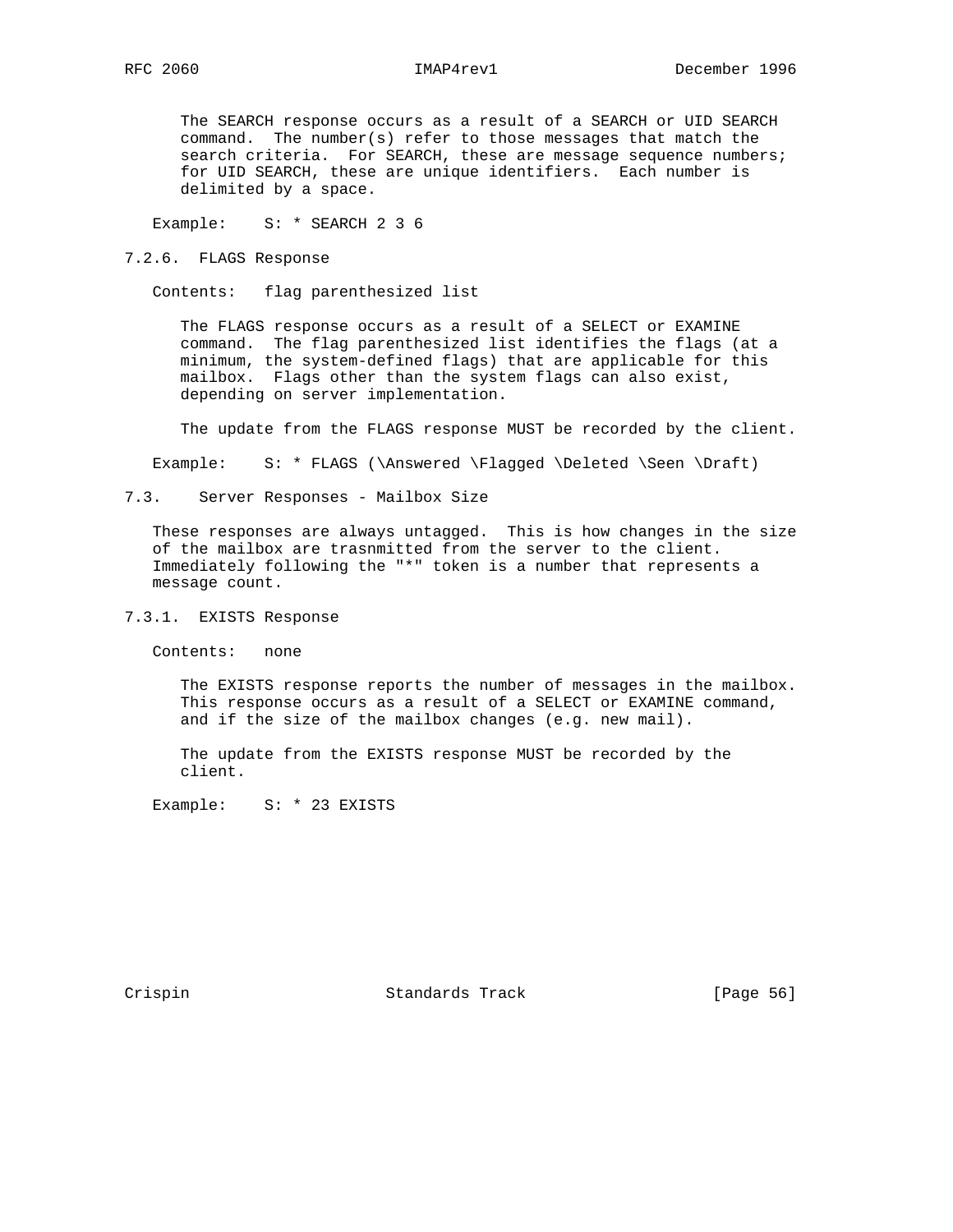### 7.3.2. RECENT Response

Contents: none

 The RECENT response reports the number of messages with the \Recent flag set. This response occurs as a result of a SELECT or EXAMINE command, and if the size of the mailbox changes (e.g. new mail).

 Note: It is not guaranteed that the message sequence numbers of recent messages will be a contiguous range of the highest n messages in the mailbox (where n is the value reported by the RECENT response). Examples of situations in which this is not the case are: multiple clients having the same mailbox open (the first session to be notified will see it as recent, others will probably see it as non-recent), and when the mailbox is re-ordered by a non-IMAP agent.

 The only reliable way to identify recent messages is to look at message flags to see which have the \Recent flag set, or to do a SEARCH RECENT.

 The update from the RECENT response MUST be recorded by the client.

Example: S: \* 5 RECENT

### 7.4. Server Responses - Message Status

 These responses are always untagged. This is how message data are transmitted from the server to the client, often as a result of a command with the same name. Immediately following the "\*" token is a number that represents a message sequence number.

### 7.4.1. EXPUNGE Response

Contents: none

 The EXPUNGE response reports that the specified message sequence number has been permanently removed from the mailbox. The message sequence number for each successive message in the mailbox is immediately decremented by 1, and this decrement is reflected in message sequence numbers in subsequent responses (including other untagged EXPUNGE responses).

 As a result of the immediate decrement rule, message sequence numbers that appear in a set of successive EXPUNGE responses depend upon whether the messages are removed starting from lower

Crispin Crispin Standards Track [Page 57]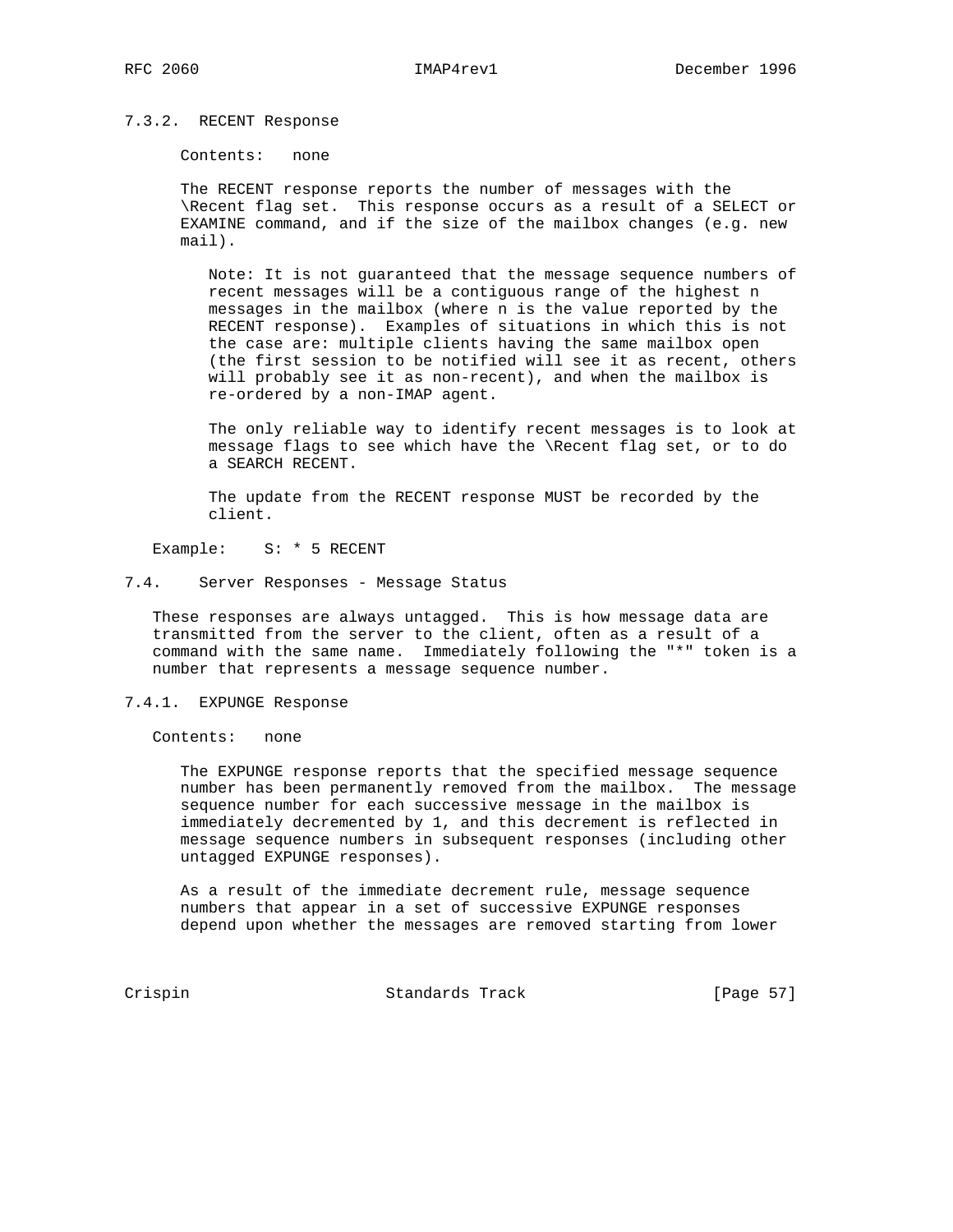numbers to higher numbers, or from higher numbers to lower numbers. For example, if the last 5 messages in a 9-message

 mailbox are expunged; a "lower to higher" server will send five untagged EXPUNGE responses for message sequence number 5, whereas a "higher to lower server" will send successive untagged EXPUNGE responses for message sequence numbers 9, 8, 7, 6, and 5.

 An EXPUNGE response MUST NOT be sent when no command is in progress; nor while responding to a FETCH, STORE, or SEARCH command. This rule is necessary to prevent a loss of synchronization of message sequence numbers between client and server.

 The update from the EXPUNGE response MUST be recorded by the client.

Example: S: \* 44 EXPUNGE

7.4.2. FETCH Response

Contents: message data

 The FETCH response returns data about a message to the client. The data are pairs of data item names and their values in parentheses. This response occurs as the result of a FETCH or STORE command, as well as by unilateral server decision (e.g. flag updates).

The current data items are:

BODY A form of BODYSTRUCTURE without extension data.

BODY[<section>]<<origin\_octet>>

 A string expressing the body contents of the specified section. The string SHOULD be interpreted by the client according to the content transfer encoding, body type, and subtype.

 If the origin octet is specified, this string is a substring of the entire body contents, starting at that origin octet. This means that BODY[]<0> MAY be truncated, but BODY[] is NEVER truncated.

 8-bit textual data is permitted if a [CHARSET] identifier is part of the body parameter parenthesized list for this section. Note that headers (part specifiers HEADER or MIME, or the header portion of a MESSAGE/RFC822 part), MUST be

Crispin Crispin Standards Track [Page 58]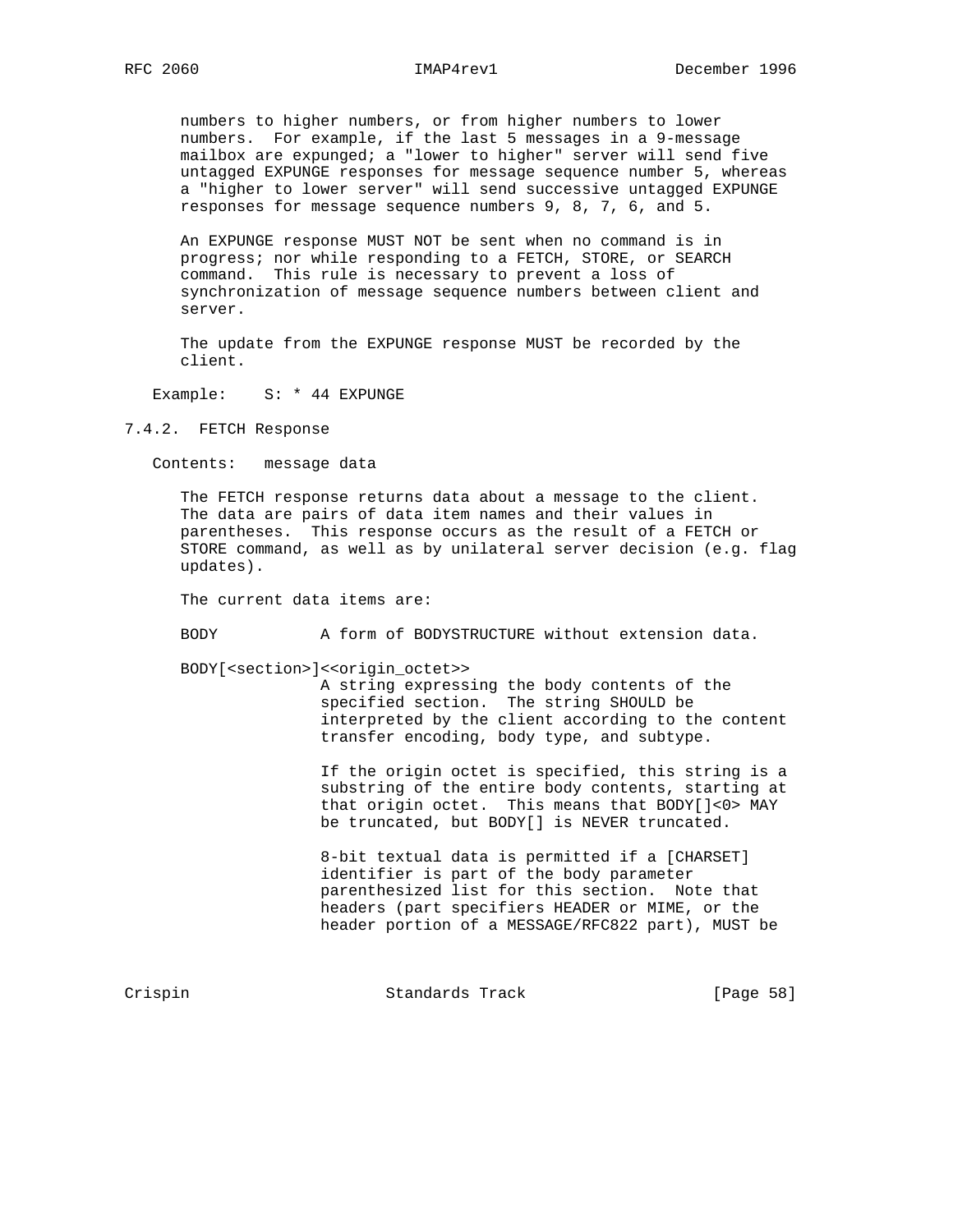7-bit; 8-bit characters are not permitted in headers. Note also that the blank line at the end of the header is always included in header data.

 Non-textual data such as binary data MUST be transfer encoded into a textual form such as BASE64 prior to being sent to the client. To derive the original binary data, the client MUST decode the transfer encoded string.

 BODYSTRUCTURE A parenthesized list that describes the [MIME-IMB] body structure of a message. This is computed by the server by parsing the [MIME-IMB] header fields, defaulting various fields as necessary.

> For example, a simple text message of 48 lines and 2279 octets can have a body structure of: ("TEXT" "PLAIN" ("CHARSET" "US-ASCII") NIL NIL "7BIT" 2279 48)

 Multiple parts are indicated by parenthesis nesting. Instead of a body type as the first element of the parenthesized list there is a nested body. The second element of the parenthesized list is the multipart subtype (mixed, digest, parallel, alternative, etc.).

 For example, a two part message consisting of a text and a BASE645-encoded text attachment can have a body structure of: (("TEXT" "PLAIN" ("CHARSET" "US-ASCII") NIL NIL "7BIT" 1152 23)("TEXT" "PLAIN" ("CHARSET" "US-ASCII" "NAME" "cc.diff") "<960723163407.20117h@cac.washington.edu>" "Compiler diff" "BASE64" 4554 73) "MIXED"))

 Extension data follows the multipart subtype. Extension data is never returned with the BODY fetch, but can be returned with a BODYSTRUCTURE fetch. Extension data, if present, MUST be in the defined order.

 The extension data of a multipart body part are in the following order:

 body parameter parenthesized list A parenthesized list of attribute/value pairs [e.g. ("foo" "bar" "baz" "rag") where "bar" is the value of "foo" and "rag" is the value of

Crispin Crispin Standards Track [Page 59]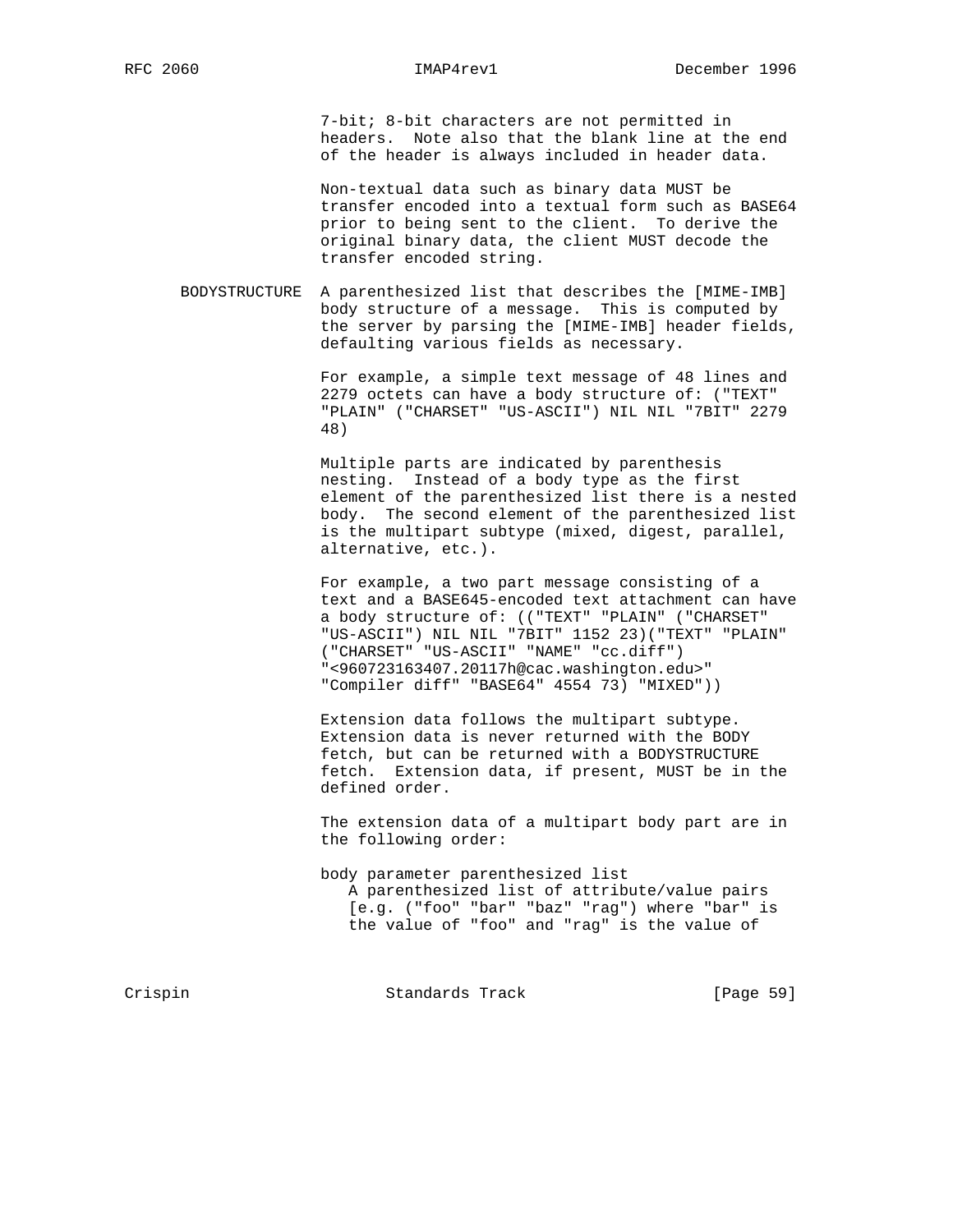"baz"] as defined in [MIME-IMB].

body disposition

 A parenthesized list, consisting of a disposition type string followed by a parenthesized list of disposition attribute/value pairs. The disposition type and attribute names will be defined in a future standards-track revision to [DISPOSITION].

body language

 A string or parenthesized list giving the body language value as defined in [LANGUAGE-TAGS].

 Any following extension data are not yet defined in this version of the protocol. Such extension data can consist of zero or more NILs, strings, numbers, or potentially nested parenthesized lists of such data. Client implementations that do a BODYSTRUCTURE fetch MUST be prepared to accept such extension data. Server implementations MUST NOT send such extension data until it has been defined by a revision of this protocol.

 The basic fields of a non-multipart body part are in the following order:

```
 body type
```
 A string giving the content media type name as defined in [MIME-IMB].

 body subtype A string giving the content subtype name as defined in [MIME-IMB].

body parameter parenthesized list

 A parenthesized list of attribute/value pairs [e.g. ("foo" "bar" "baz" "rag") where "bar" is the value of "foo" and "rag" is the value of "baz"] as defined in [MIME-IMB].

 body id A string giving the content id as defined in [MIME-IMB].

 body description A string giving the content description as defined in [MIME-IMB].

Crispin Standards Track [Page 60]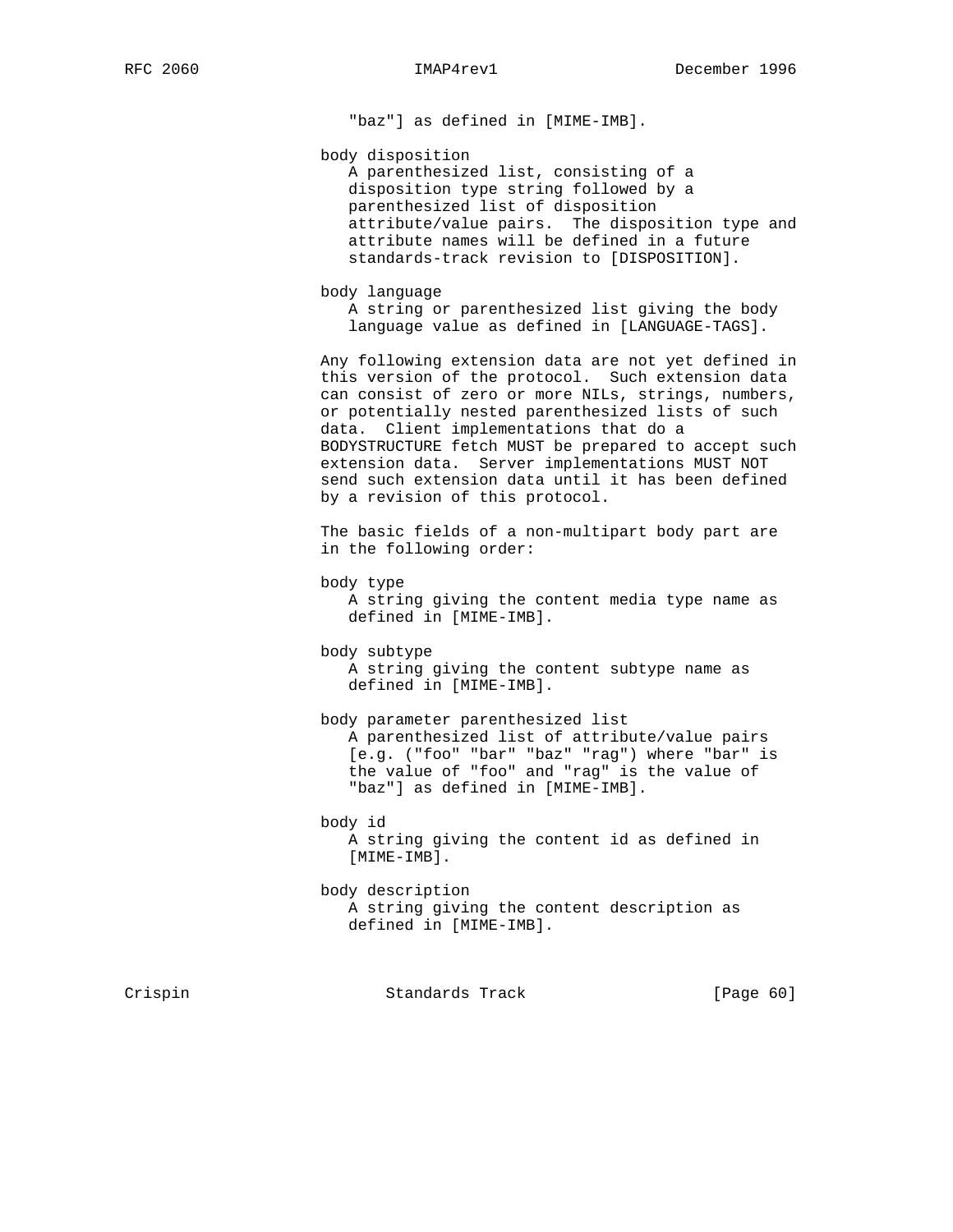body encoding

 A string giving the content transfer encoding as defined in [MIME-IMB].

body size

 A number giving the size of the body in octets. Note that this size is the size in its transfer encoding and not the resulting size after any decoding.

 A body type of type MESSAGE and subtype RFC822 contains, immediately after the basic fields, the envelope structure, body structure, and size in text lines of the encapsulated message.

 A body type of type TEXT contains, immediately after the basic fields, the size of the body in text lines. Note that this size is the size in its content transfer encoding and not the resulting size after any decoding.

 Extension data follows the basic fields and the type-specific fields listed above. Extension data is never returned with the BODY fetch, but can be returned with a BODYSTRUCTURE fetch. Extension data, if present, MUST be in the defined order.

 The extension data of a non-multipart body part are in the following order:

body MD5

 A string giving the body MD5 value as defined in [MD5].

 body disposition A parenthesized list with the same content and function as the body disposition for a multipart body part.

body language

 A string or parenthesized list giving the body language value as defined in [LANGUAGE-TAGS].

 Any following extension data are not yet defined in this version of the protocol, and would be as described above under multipart extension data.

Crispin Crispin Standards Track [Page 61]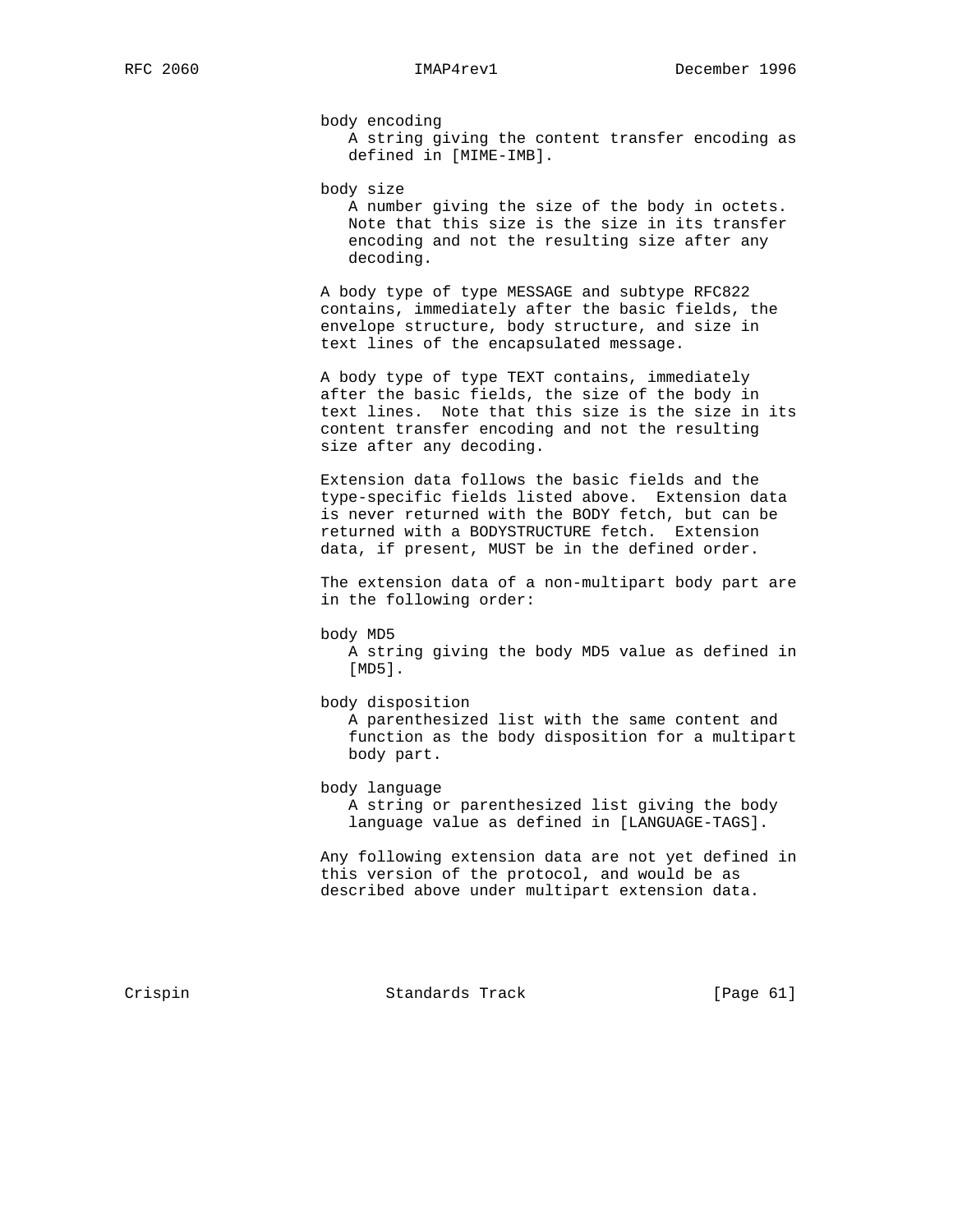ENVELOPE A parenthesized list that describes the envelope structure of a message. This is computed by the server by parsing the [RFC-822] header into the component parts, defaulting various fields as necessary.

> The fields of the envelope structure are in the following order: date, subject, from, sender, reply-to, to, cc, bcc, in-reply-to, and message-id. The date, subject, in-reply-to, and message-id fields are strings. The from, sender, reply-to, to, cc, and bcc fields are parenthesized lists of address structures.

> An address structure is a parenthesized list that describes an electronic mail address. The fields of an address structure are in the following order: personal name, [SMTP] at-domain-list (source route), mailbox name, and host name.

 [RFC-822] group syntax is indicated by a special form of address structure in which the host name field is NIL. If the mailbox name field is also NIL, this is an end of group marker (semi-colon in RFC 822 syntax). If the mailbox name field is non-NIL, this is a start of group marker, and the mailbox name field holds the group name phrase.

 Any field of an envelope or address structure that is not applicable is presented as NIL. Note that the server MUST default the reply-to and sender fields from the from field; a client is not expected to know to do this.

- FLAGS A parenthesized list of flags that are set for this message.
- INTERNALDATE A string representing the internal date of the message.
- RFC822 Equivalent to BODY[].
- RFC822.HEADER Equivalent to BODY.PEEK[HEADER].
- RFC822.SIZE A number expressing the [RFC-822] size of the message.
- RFC822.TEXT Equivalent to BODY[TEXT].

| Crispin | [Page 62]<br>Standards Track |  |
|---------|------------------------------|--|
|---------|------------------------------|--|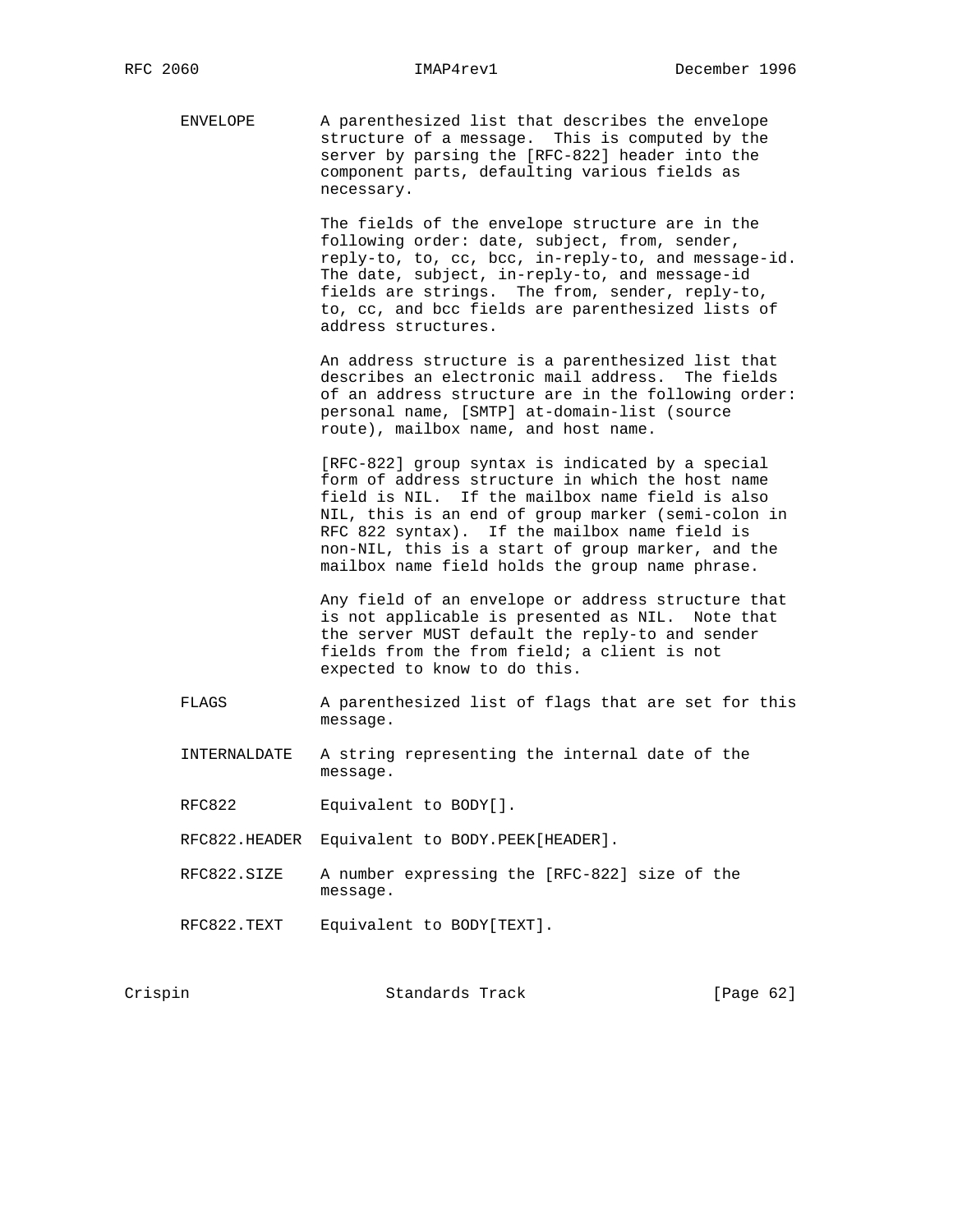UID A number expressing the unique identifier of the message.

Example: S: \* 23 FETCH (FLAGS (\Seen) RFC822.SIZE 44827)

7.5. Server Responses - Command Continuation Request

 The command continuation request response is indicated by a "+" token instead of a tag. This form of response indicates that the server is ready to accept the continuation of a command from the client. The remainder of this response is a line of text.

 This response is used in the AUTHORIZATION command to transmit server data to the client, and request additional client data. This response is also used if an argument to any command is a literal.

 The client is not permitted to send the octets of the literal unless the server indicates that it expects it. This permits the server to process commands and reject errors on a line-by-line basis. The remainder of the command, including the CRLF that terminates a command, follows the octets of the literal. If there are any additional command arguments the literal octets are followed by a space and those arguments.

| Example: $C: A001 LOGIN \{11\}$              |
|----------------------------------------------|
| S: + Ready for additional command text       |
| C: FRED FOOBAR {7}                           |
| S: + Ready for additional command text       |
| $C:$ fat man                                 |
| S: A001 OK LOGIN completed                   |
| $C: A044 BLURDYBLOOP {102856}$               |
| S: A044 BAD No such command as "BLURDYBLOOP" |

### 8. Sample IMAP4rev1 connection

 The following is a transcript of an IMAP4rev1 connection. A long line in this sample is broken for editorial clarity.

S: \* OK IMAP4rev1 Service Ready

- C: a001 login mrc secret
- S: a001 OK LOGIN completed
- C: a002 select inbox
- S: \* 18 EXISTS
- S: \* FLAGS (\Answered \Flagged \Deleted \Seen \Draft)
- S: \* 2 RECENT
- S: \* OK [UNSEEN 17] Message 17 is the first unseen message
- S: \* OK [UIDVALIDITY 3857529045] UIDs valid

Crispin Crispin Standards Track [Page 63]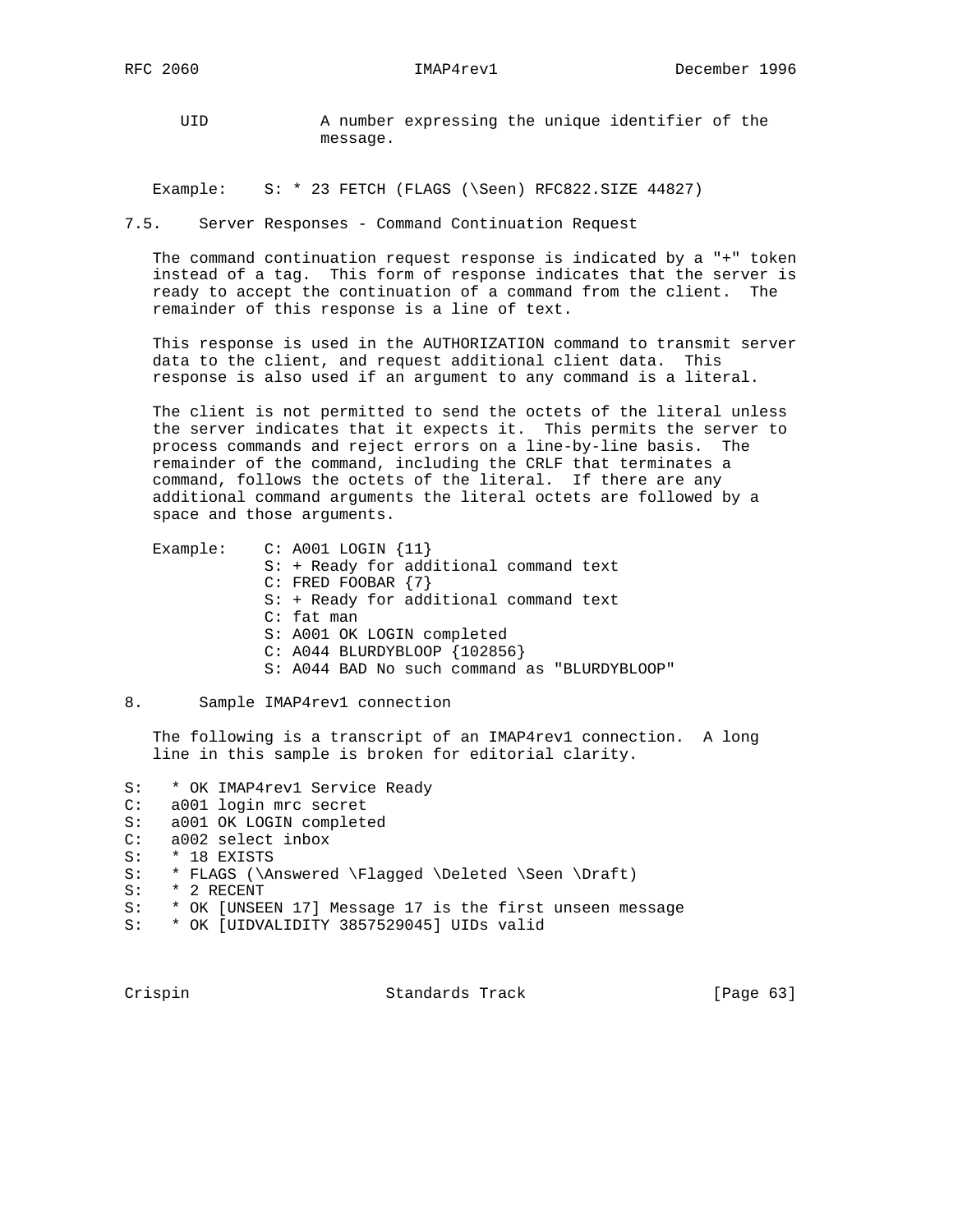```
S: a002 OK [READ-WRITE] SELECT completed
C: a003 fetch 12 full
S: * 12 FETCH (FLAGS (\Seen) INTERNALDATE "17-Jul-1996 02:44:25 -0700"
      RFC822.SIZE 4286 ENVELOPE ("Wed, 17 Jul 1996 02:23:25 -0700 (PDT)"
       "IMAP4rev1 WG mtg summary and minutes"
      (("Terry Gray" NIL "gray" "cac.washington.edu"))
       (("Terry Gray" NIL "gray" "cac.washington.edu"))
       (("Terry Gray" NIL "gray" "cac.washington.edu"))
       ((NIL NIL "imap" "cac.washington.edu"))
       ((NIL NIL "minutes" "CNRI.Reston.VA.US")
       ("John Klensin" NIL "KLENSIN" "INFOODS.MIT.EDU")) NIL NIL
       "<B27397-0100000@cac.washington.edu>")
       BODY ("TEXT" "PLAIN" ("CHARSET" "US-ASCII") NIL NIL "7BIT" 3028 92))
S: a003 OK FETCH completed
C: a004 fetch 12 body[header]
S: * 12 FETCH (BODY[HEADER] {350}
S: Date: Wed, 17 Jul 1996 02:23:25 -0700 (PDT)
S: From: Terry Gray <gray@cac.washington.edu>
S: Subject: IMAP4rev1 WG mtg summary and minutes
S: To: imap@cac.washington.edu
S: cc: minutes@CNRI.Reston.VA.US, John Klensin <KLENSIN@INFOODS.MIT.EDU>
S: Message-Id: <B27397-0100000@cac.washington.edu>
S: MIME-Version: 1.0
S: Content-Type: TEXT/PLAIN; CHARSET=US-ASCII
S:S: )
S: a004 OK FETCH completed
C: a005 store 12 +flags \deleted
S: * 12 FETCH (FLAGS (\Seen \Deleted))
S: a005 OK +FLAGS completed<br>C: a006 logout
    a006 logout
S: * BYE IMAP4rev1 server terminating connection
S: a006 OK LOGOUT completed
```
### 9. Formal Syntax

 The following syntax specification uses the augmented Backus-Naur Form (BNF) notation as specified in [RFC-822] with one exception; the delimiter used with the "#" construct is a single space (SPACE) and not one or more commas.

 In the case of alternative or optional rules in which a later rule overlaps an earlier rule, the rule which is listed earlier MUST take priority. For example, "\Seen" when parsed as a flag is the \Seen flag name and not a flag\_extension, even though "\Seen" could be parsed as a flag\_extension. Some, but not all, instances of this rule are noted below.

Crispin Standards Track [Page 64]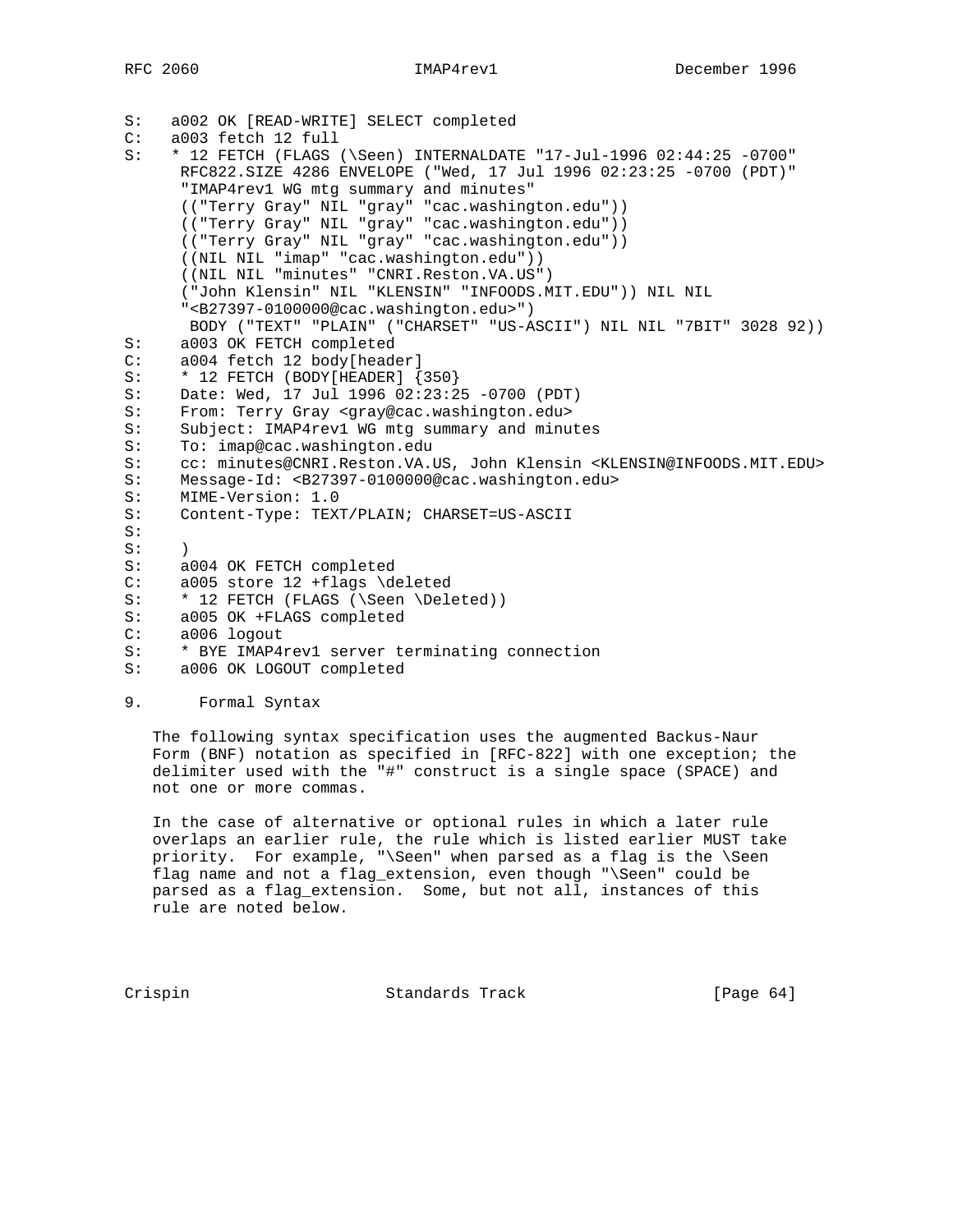Except as noted otherwise, all alphabetic characters are case insensitive. The use of upper or lower case characters to define token strings is for editorial clarity only. Implementations MUST accept these strings in a case-insensitive fashion. address ::= "(" addr\_name SPACE addr\_adl SPACE addr\_mailbox SPACE addr\_host ")" addr\_adl ::= nstring ;; Holds route from [RFC-822] route-addr if ;; non-NIL addr\_host ::= nstring ;; NIL indicates [RFC-822] group syntax. ;; Otherwise, holds [RFC-822] domain name addr\_mailbox ::= nstring ;; NIL indicates end of [RFC-822] group; if ;; non-NIL and addr\_host is NIL, holds ;; [RFC-822] group name. ;; Otherwise, holds [RFC-822] local-part addr\_name ::= nstring ;; Holds phrase from [RFC-822] mailbox if ;; non-NIL alpha  $\qquad :: = "A" / "B" / "C" / "D" / "E" / "F" / "G" / "H" /$  "I" / "J" / "K" / "L" / "M" / "N" / "O" / "P" / "Q" / "R" / "S" / "T" / "U" / "V" / "W" / "X" / "Y" / "Z" / "a" / "b" / "c" / "d" / "e" / "f" / "g" / "h" / "i" / "j" / "k" / "l" / "m" / "n" / "o" / "p" / "q" / "r" / "s" / "t" / "u" / "v" / "w" / "x" / "y" / "z" ;; Case-sensitive append ::= "APPEND" SPACE mailbox [SPACE flag\_list] [SPACE date\_time] SPACE literal astring ::= atom / string atom  $::= 1*ATOM\_CHAR$ ATOM\_CHAR ::= <any CHAR except atom\_specials> atom\_specials ::= " $(" / ")" / "{" / SPACE / CTL / list_wildcards /$ quoted\_specials

Crispin Standards Track [Page 65]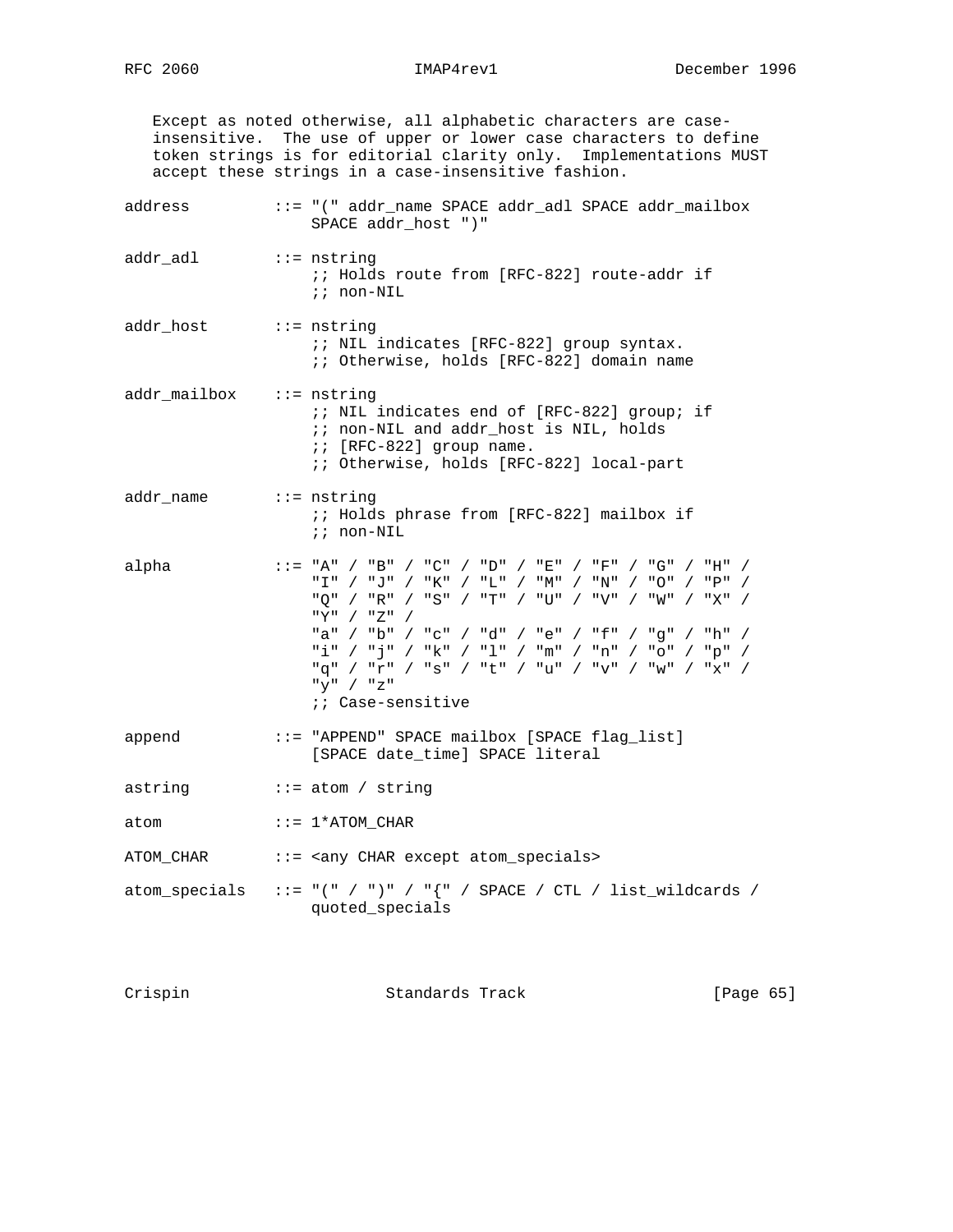authenticate ::= "AUTHENTICATE" SPACE auth\_type \*(CRLF base64) auth\_type ::= atom ;; Defined by [IMAP-AUTH] base64 ::= \*(4base64\_char) [base64\_terminal] base64\_char ::= alpha / digit / "+" / "/" base $64$ \_terminal ::= (2base $64$ \_char "==") / (3base $64$ \_char "=") body ::= "(" body\_type\_1part / body\_type\_mpart ")" body\_extension ::= nstring / number / "(" 1#body\_extension ")" i; Future expansion. Client implementations ;; MUST accept body\_extension fields. Server ;; implementations MUST NOT generate ;; body\_extension fields except as defined by ;; future standard or standards-track  $i$ ; revisions of this specification. body\_ext\_1part ::= body\_fld\_md5 [SPACE body\_fld\_dsp [SPACE body\_fld\_lang [SPACE 1#body\_extension]]] ;; MUST NOT be returned on non-extensible ;; "BODY" fetch body ext mpart  $::=$  body fld param [SPACE body\_fld\_dsp SPACE body\_fld\_lang [SPACE 1#body\_extension]] ;; MUST NOT be returned on non-extensible ;; "BODY" fetch body\_fields ::= body\_fld\_param SPACE body\_fld\_id SPACE body\_fld\_desc SPACE body\_fld\_enc SPACE body\_fld\_octets body\_fld\_desc ::= nstring body\_fld\_dsp ::= "(" string SPACE body\_fld\_param ")" / nil body\_fld\_enc ::= (<"> ("7BIT" / "8BIT" / "BINARY" / "BASE64"/ "QUOTED-PRINTABLE") <">) / string body\_fld\_id ::= nstring body\_fld\_lang ::= nstring / "(" 1#string ")"

Crispin Crispin Standards Track [Page 66]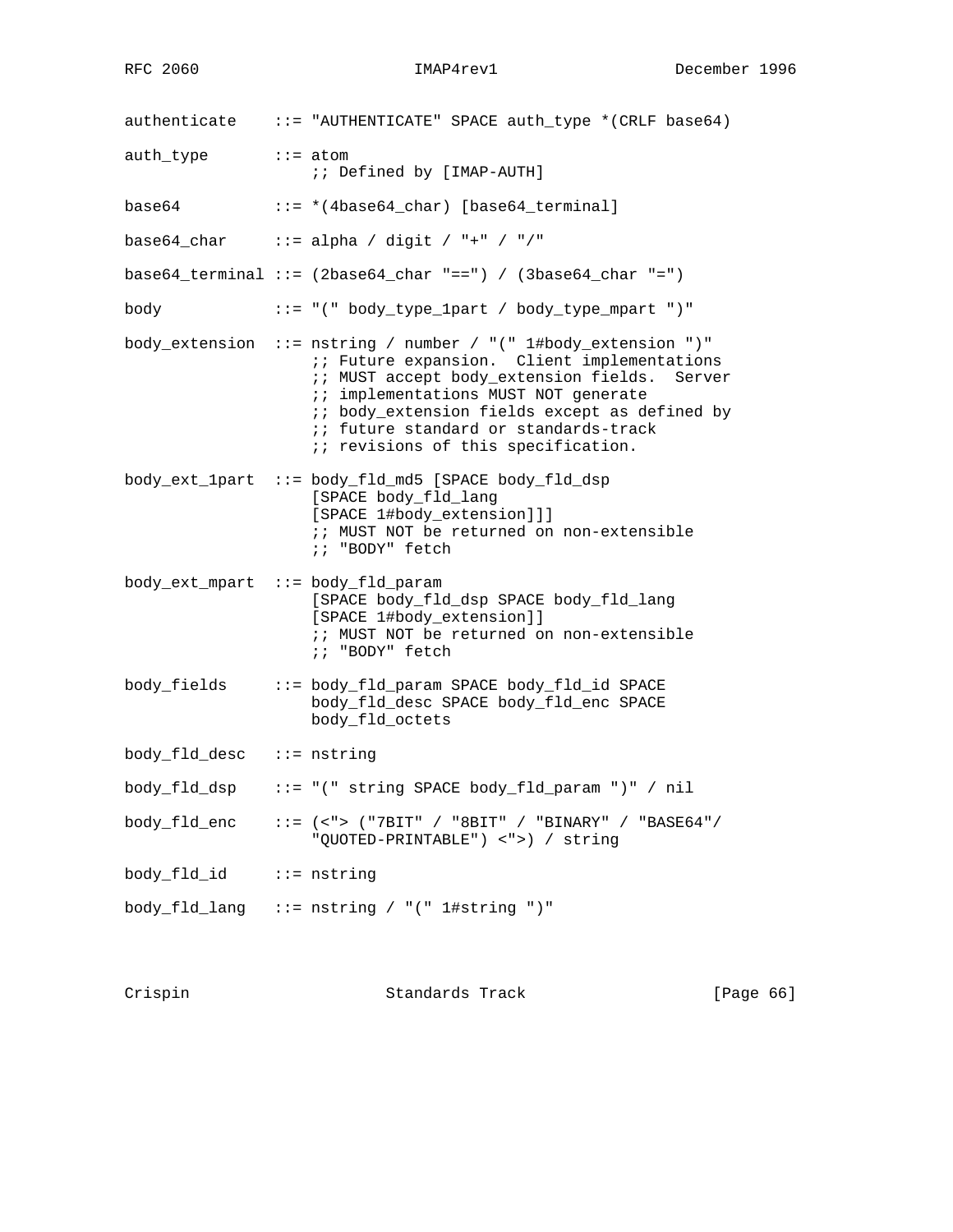body\_fld\_lines ::= number body\_fld\_md5 ::= nstring body\_fld\_octets ::= number body\_fld\_param ::= "(" 1#(string SPACE string) ")" / nil body\_type\_1part ::= (body\_type\_basic / body\_type\_msg / body\_type\_text) [SPACE body\_ext\_1part] body\_type\_basic ::= media\_basic SPACE body\_fields ;; MESSAGE subtype MUST NOT be "RFC822" body\_type\_mpart ::= 1\*body SPACE media\_subtype [SPACE body\_ext\_mpart] body\_type\_msg ::= media\_message SPACE body\_fields SPACE envelope SPACE body SPACE body\_fld\_lines body\_type\_text ::= media\_text SPACE body\_fields SPACE body\_fld\_lines capability ::= "AUTH=" auth\_type / atom ;; New capabilities MUST begin with "X" or be  $i$ ; registered with IANA as standard or ;; standards-track capability\_data ::= "CAPABILITY" SPACE [1#capability SPACE] "IMAP4rev1" [SPACE 1#capability] ;; IMAP4rev1 servers which offer RFC 1730 ;; compatibility MUST list "IMAP4" as the first : capability. CHAR ::= <any 7-bit US-ASCII character except NUL, 0x01 - 0x7f> CHAR8 ::= <any 8-bit octet except NUL, 0x01 - 0xff> command ::= tag SPACE (command\_any / command\_auth / command\_nonauth / command\_select) CRLF  $i$ ; Modal based on state command\_any ::= "CAPABILITY" / "LOGOUT" / "NOOP" / x\_command ;; Valid in all states command\_auth ::= append / create / delete / examine / list / lsub / rename / select / status / subscribe / unsubscribe ;; Valid only in Authenticated or Selected state

Crispin Standards Track [Page 67]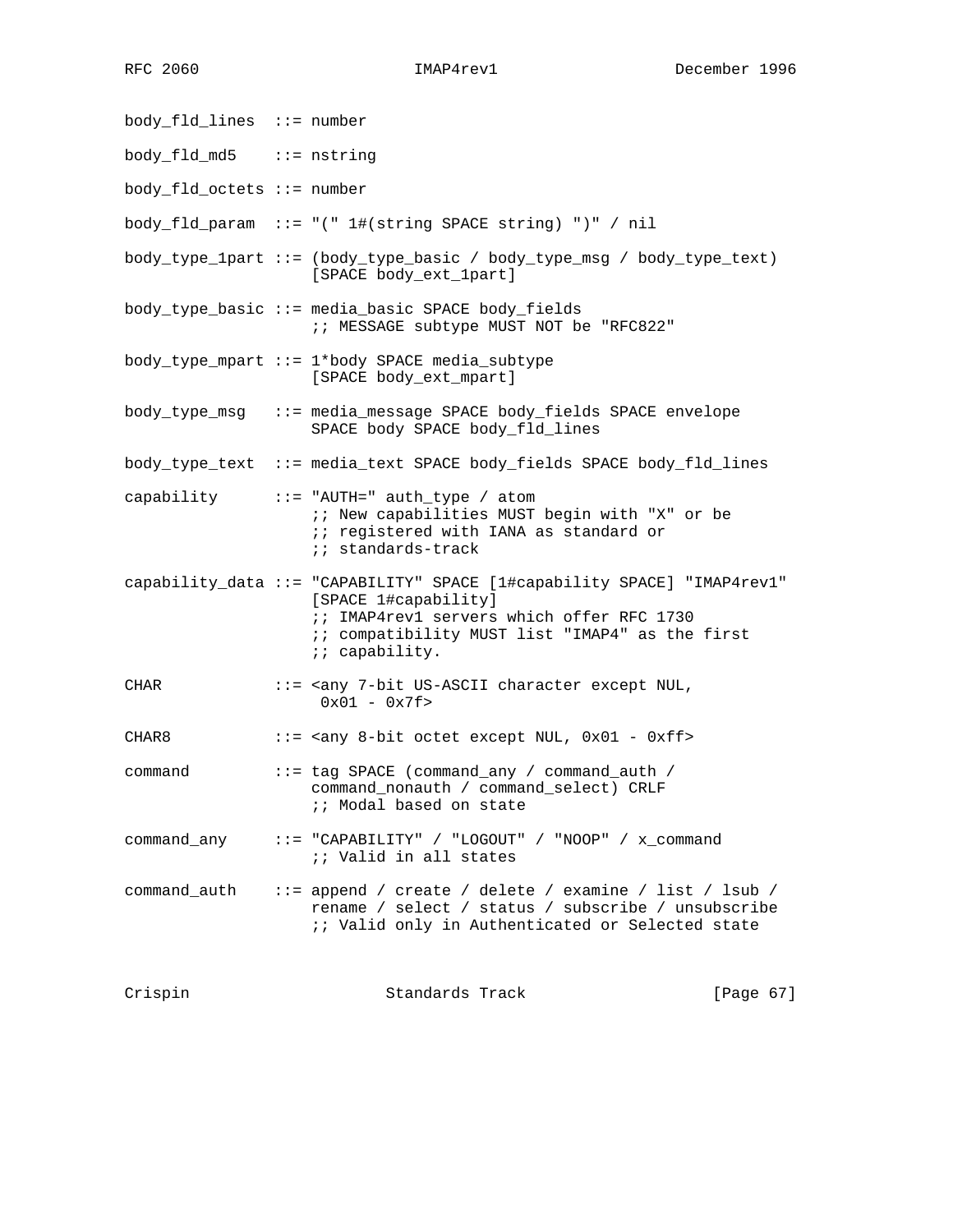command\_nonauth ::= login / authenticate ;; Valid only when in Non-Authenticated state command\_select ::= "CHECK" / "CLOSE" / "EXPUNGE" / copy / fetch / store / uid / search *i*; Valid only when in Selected state  $continue_req :: = "+" SPACE (resp\_text / base64)$ copy ::= "COPY" SPACE set SPACE mailbox CR ::= <ASCII CR, carriage return, 0x0D> create ::= "CREATE" SPACE mailbox ;; Use of INBOX gives a NO error CRLF ::= CR LF CTL ::= <any ASCII control character and DEL, 0x00 - 0x1f, 0x7f> date ::= date\_text / <"> date\_text <"> date\_day ::= 1\*2digit ;; Day of month date\_day\_fixed ::= (SPACE digit) / 2digit :: Fixed-format version of date\_day date\_month  $\qquad :: = "Jan" / "Feb" / "Mar" / "Apr" / "May" / "Jun" /$  "Jul" / "Aug" / "Sep" / "Oct" / "Nov" / "Dec" date\_text ::= date\_day "-" date\_month "-" date\_year date\_year ::= 4digit date\_time ::= <"> date\_day\_fixed "-" date\_month "-" date\_year SPACE time SPACE zone <"> delete ::= "DELETE" SPACE mailbox ;; Use of INBOX gives a NO error digit ::= "0" / digit\_nz digit\_nz ::= "1" / "2" / "3" / "4" / "5" / "6" / "7" / "8" / "9"

Crispin Crispin Standards Track [Page 68]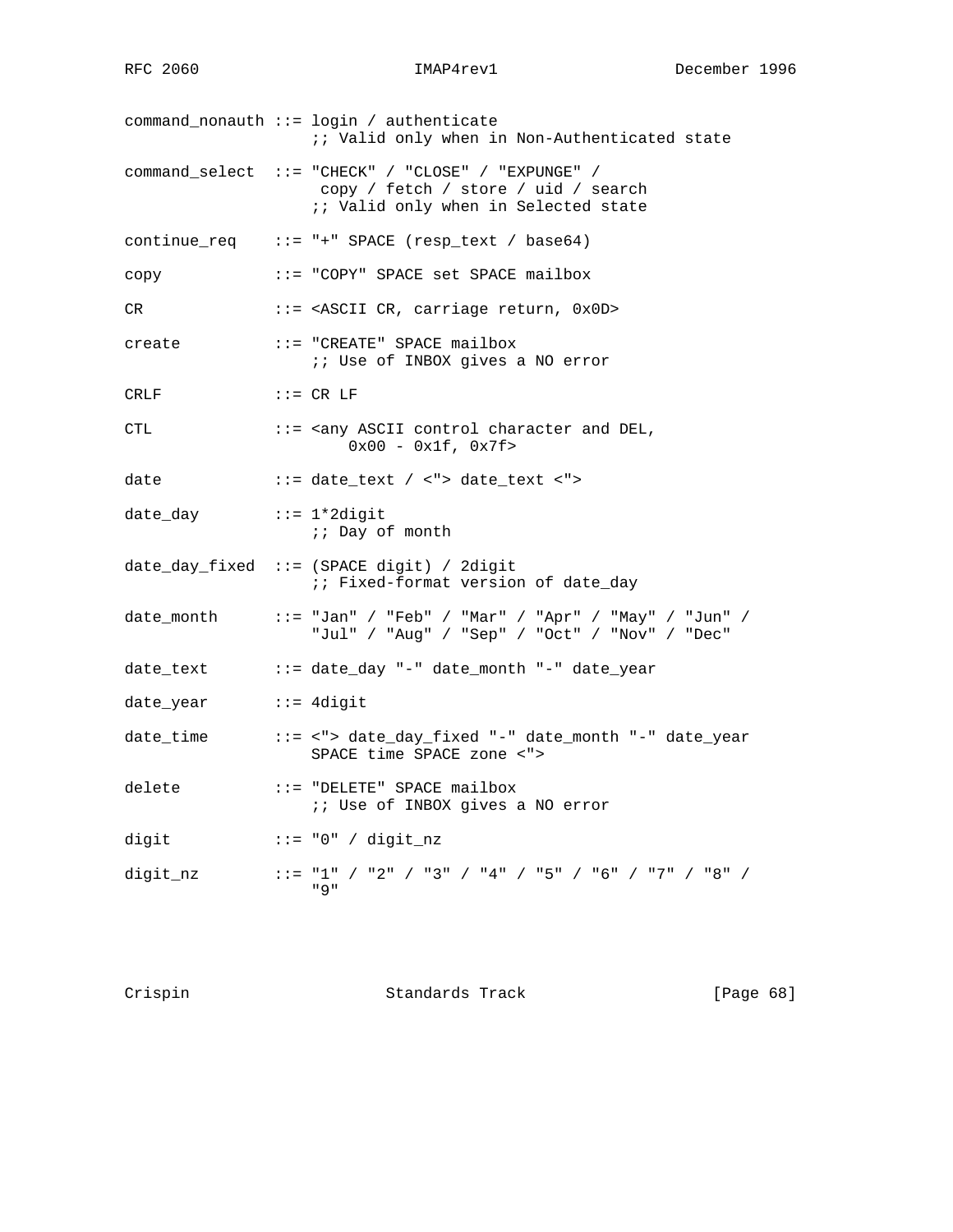envelope ::= "(" env\_date SPACE env\_subject SPACE env\_from SPACE env\_sender SPACE env\_reply\_to SPACE env\_to SPACE env\_cc SPACE env\_bcc SPACE env\_in\_reply\_to SPACE env\_message\_id ")" env\_bcc  $::= "(" 1*address ")" / nil$ env\_cc  $::= "(" 1*address ")" / nil$ env\_date ::= nstring env\_from ::= "(" 1\*address ")" / nil env\_in\_reply\_to ::= nstring env\_message\_id ::= nstring env\_reply\_to ::= "(" 1\*address ")" / nil env\_sender ::= "(" 1\*address ")" / nil env\_subject ::= nstring env\_to  $::= "(" 1*address ")" / nil$ examine ::= "EXAMINE" SPACE mailbox fetch ::= "FETCH" SPACE set SPACE ("ALL" / "FULL" / "FAST" / fetch\_att / "(" 1#fetch\_att ")") fetch\_att ::= "ENVELOPE" / "FLAGS" / "INTERNALDATE" / "RFC822" [".HEADER" / ".SIZE" / ".TEXT"] / "BODY" ["STRUCTURE"] / "UID" / "BODY" [".PEEK"] section ["<" number "." nz\_number ">"] flag ::= "\Answered" / "\Flagged" / "\Deleted" / "\Seen" / "\Draft" / flag\_keyword / flag\_extension flag\_extension ::= "\" atom ;; Future expansion. Client implementations ;; MUST accept flag\_extension flags. Server ;; implementations MUST NOT generate ;; flag\_extension flags except as defined by ;; future standard or standards-track  $\ldots$  i; revisions of this specification. flag\_keyword ::= atom

Crispin Standards Track [Page 69]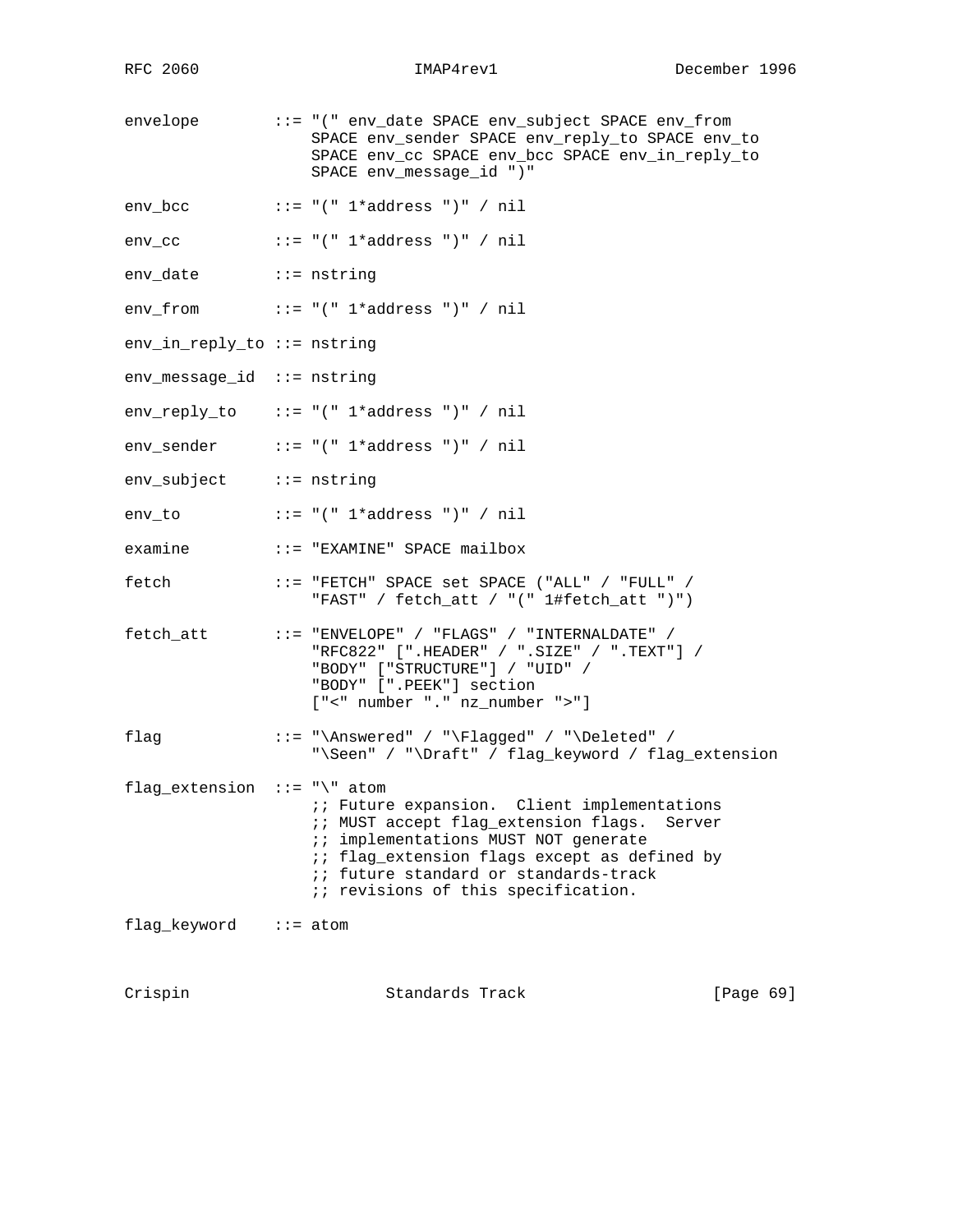flag\_list ::= "(" #flag ")" greeting ::= "\*" SPACE (resp\_cond\_auth / resp\_cond\_bye) CRLF header\_fld\_name ::= astring header\_list ::= "(" 1#header\_fld\_name ")" LF ::= <ASCII LF, line feed, 0x0A> list ::= "LIST" SPACE mailbox SPACE list\_mailbox list\_mailbox ::= 1\*(ATOM\_CHAR / list\_wildcards) / string list\_wildcards ::= "%" / "\*"  $\begin{array}{ccc} \text{literal} & \cdots & \cdots & \cdots \\ \end{array}$  ::= "{" number "}" CRLF \*CHAR8 ;; Number represents the number of CHAR8 octets login ::= "LOGIN" SPACE userid SPACE password lsub ::= "LSUB" SPACE mailbox SPACE list\_mailbox mailbox ::= "INBOX" / astring ;; INBOX is case-insensitive. All case variants of ;; INBOX (e.g. "iNbOx") MUST be interpreted as INBOX ;; not as an astring. Refer to section 5.1 for ;; further semantic details of mailbox names. mailbox\_data ::= "FLAGS" SPACE flag\_list / "LIST" SPACE mailbox\_list / "LSUB" SPACE mailbox\_list / "MAILBOX" SPACE text / "SEARCH" [SPACE 1#nz\_number] / "STATUS" SPACE mailbox SPACE "(" #<status\_att number ")" / number SPACE "EXISTS" / number SPACE "RECENT"  $mailbox_list$  ::= "("  $\#$ ("\Marked" / "\Noinferiors" / "\Noselect" / "\Unmarked" / flag\_extension) ")" SPACE (<"> QUOTED\_CHAR <"> / nil) SPACE mailbox media\_basic ::= (<"> ("APPLICATION" / "AUDIO" / "IMAGE" / "MESSAGE" / "VIDEO") <">) / string) SPACE media\_subtype ;; Defined in [MIME-IMT] media\_message ::= <"> "MESSAGE" <"> SPACE <"> "RFC822" <"> Crispin Standards Track [Page 70]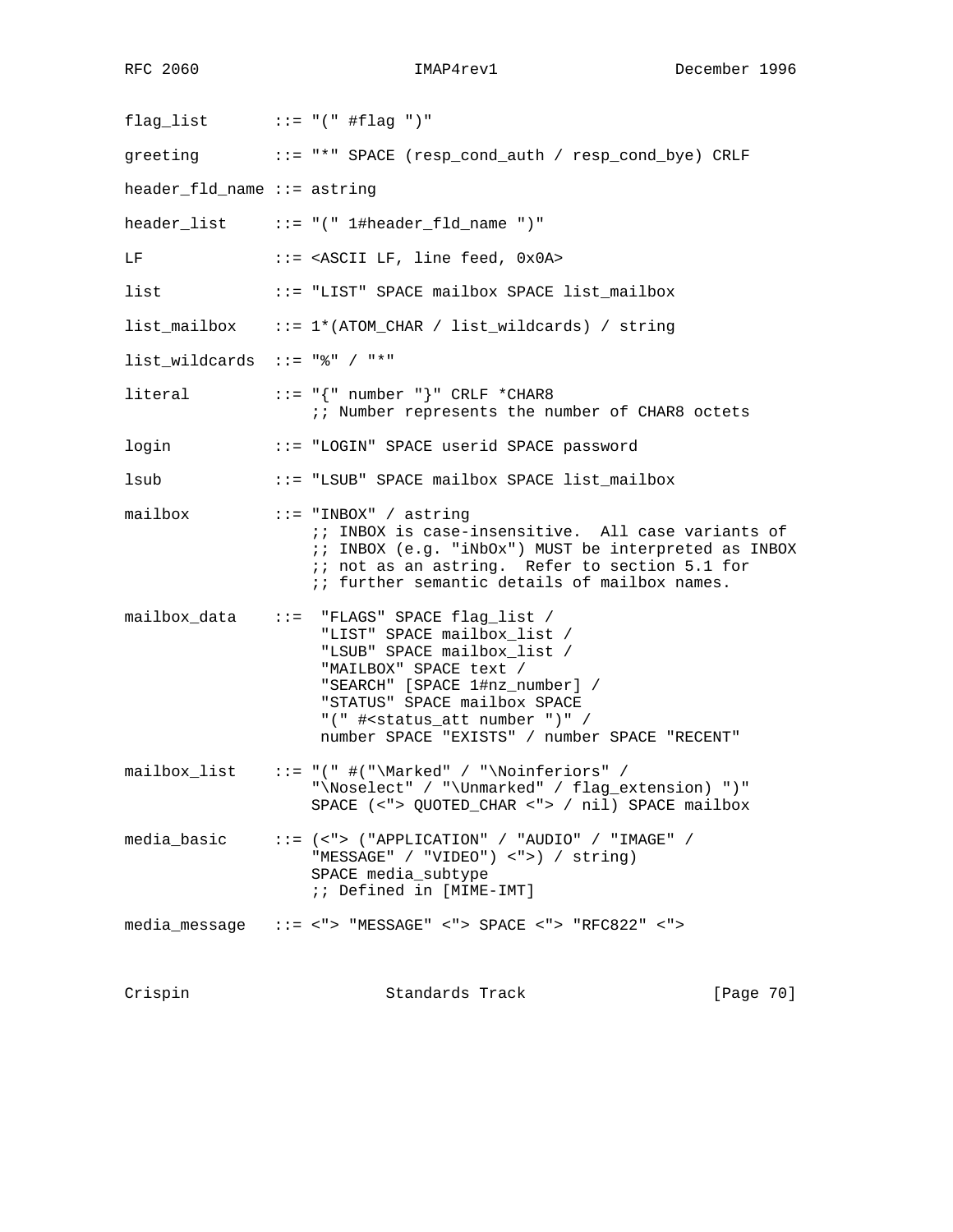|                                     | :: Defined in [MIME-IMT]                                                                                                                                                                                                                                                               |
|-------------------------------------|----------------------------------------------------------------------------------------------------------------------------------------------------------------------------------------------------------------------------------------------------------------------------------------|
| media_subtype ::= string            | ;; Defined in [MIME-IMT]                                                                                                                                                                                                                                                               |
|                                     | media_text ::= <"> "TEXT" <"> SPACE media_subtype<br>;; Defined in [MIME-IMT]                                                                                                                                                                                                          |
|                                     | message_data ::= nz_number SPACE ("EXPUNGE" /<br>("FETCH" SPACE msg_att))                                                                                                                                                                                                              |
|                                     | "FLAGS" SPACE "(" #(flag / "\Recent") ")" /<br>"INTERNALDATE" SPACE date_time /<br>"RFC822" [".HEADER" / ".TEXT"] SPACE nstring /<br>"RFC822.SIZE" SPACE number /<br>"BODY" ["STRUCTURE"] SPACE body /<br>"BODY" section ["<" number ">"] SPACE nstring /<br>"UID" SPACE uniqueid) ")" |
| nil                                 | $:: = "NIL"$                                                                                                                                                                                                                                                                           |
| nstring ::= string / nil            |                                                                                                                                                                                                                                                                                        |
| $\mathbf{f} := 1^*$ digit<br>number | :: Unsigned 32-bit integer<br>$i: (0 \le n \le 4, 294, 967, 296)$                                                                                                                                                                                                                      |
| nz_number ::= digit_nz *digit       | <i>i</i> ; Non-zero unsigned 32-bit integer<br>i: (0 < n < 4, 294, 967, 296)                                                                                                                                                                                                           |
| password ::= astring                |                                                                                                                                                                                                                                                                                        |
|                                     | quoted ::= <"> *QUOTED_CHAR <">                                                                                                                                                                                                                                                        |
|                                     | QUOTED_CHAR ::= < any TEXT_CHAR except quoted_specials> /<br>"\" quoted_specials                                                                                                                                                                                                       |
| quoted_specials ::= <"> / "\"       |                                                                                                                                                                                                                                                                                        |
| rename                              | ::= "RENAME" SPACE mailbox SPACE mailbox<br><i>i</i> ; Use of INBOX as a destination gives a NO error                                                                                                                                                                                  |
| response                            | ::= *(continue_req / response_data) response_done                                                                                                                                                                                                                                      |
| response_data                       | ::= "*" SPACE (resp_cond_state / resp_cond_bye /<br>mailbox_data / message_data / capability_data)                                                                                                                                                                                     |
|                                     |                                                                                                                                                                                                                                                                                        |

Crispin Standards Track [Page 71]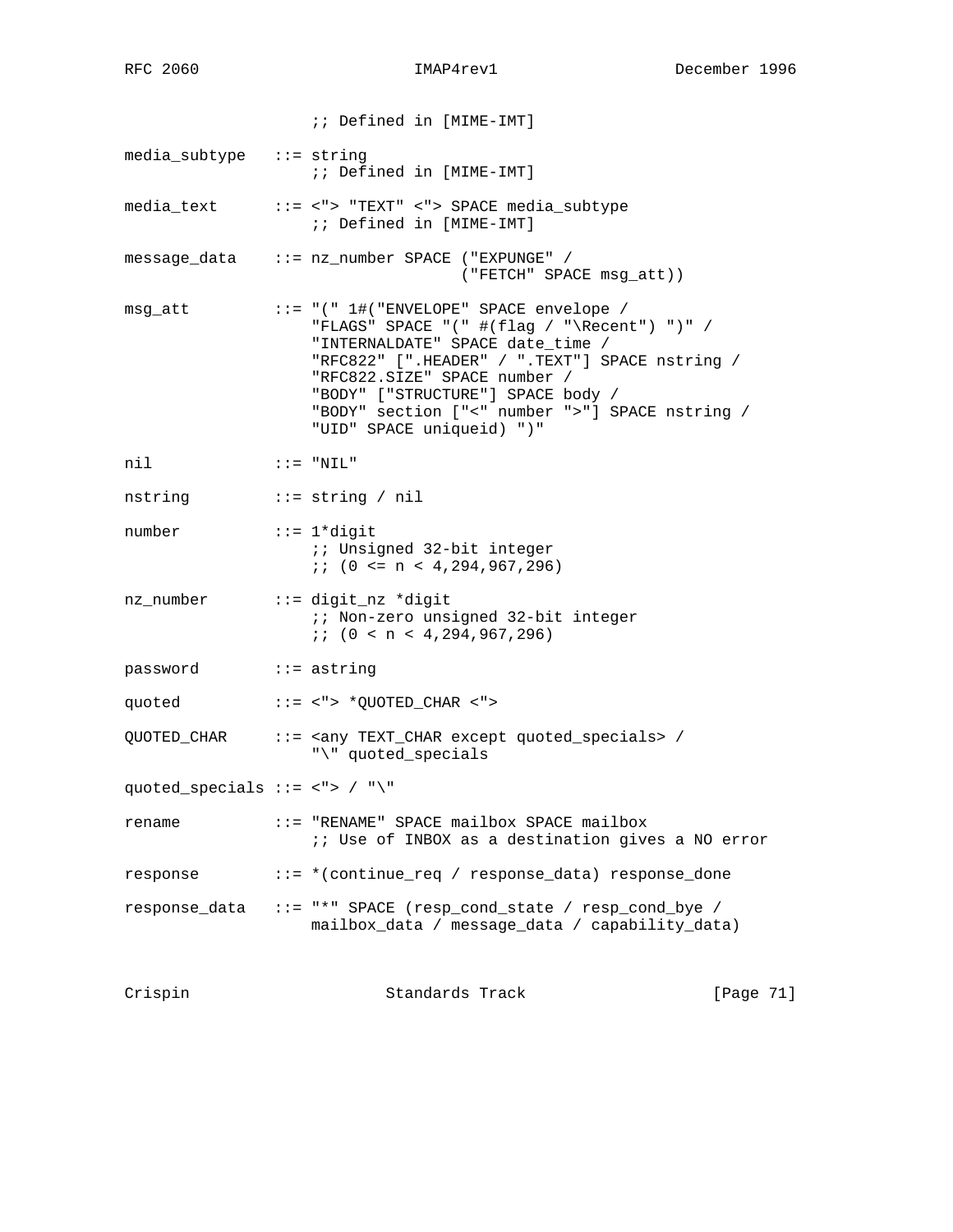CRLF response\_done ::= response\_tagged / response\_fatal response\_fatal ::= "\*" SPACE resp\_cond\_bye CRLF  $i$ ; Server closes connection immediately response\_tagged ::= tag SPACE resp\_cond\_state CRLF resp\_cond\_auth ::= ("OK" / "PREAUTH") SPACE resp\_text ;; Authentication condition resp\_cond\_bye ::= "BYE" SPACE resp\_text resp\_cond\_state ::= ("OK" / "NO" / "BAD") SPACE resp\_text ;; Status condition resp\_text ::= ["[" resp\_text\_code "]" SPACE] (text\_mime2 / text) ;; text SHOULD NOT begin with "[" or "=" resp\_text\_code ::= "ALERT" / "PARSE" / "PERMANENTFLAGS" SPACE "(" #(flag / "\\*") ")" / "READ-ONLY" / "READ-WRITE" / "TRYCREATE" / "UIDVALIDITY" SPACE nz\_number / "UNSEEN" SPACE nz\_number / atom [SPACE 1\*<any TEXT\_CHAR except "]">] search ::= "SEARCH" SPACE ["CHARSET" SPACE astring SPACE] 1#search\_key ;; [CHARSET] MUST be registered with IANA search\_key ::= "ALL" / "ANSWERED" / "BCC" SPACE astring / "BEFORE" SPACE date / "BODY" SPACE astring / "CC" SPACE astring / "DELETED" / "FLAGGED" / "FROM" SPACE astring / "KEYWORD" SPACE flag\_keyword / "NEW" / "OLD" / "ON" SPACE date / "RECENT" / "SEEN" / "SINCE" SPACE date / "SUBJECT" SPACE astring / "TEXT" SPACE astring / "TO" SPACE astring / "UNANSWERED" / "UNDELETED" / "UNFLAGGED" / "UNKEYWORD" SPACE flag\_keyword / "UNSEEN" / ;; Above this line were in [IMAP2] "DRAFT" / "HEADER" SPACE header\_fld\_name SPACE astring / "LARGER" SPACE number / "NOT" SPACE search\_key / "OR" SPACE search key SPACE search key / "SENTBEFORE" SPACE date / "SENTON" SPACE date / "SENTSINCE" SPACE date / "SMALLER" SPACE number /

Crispin Standards Track [Page 72]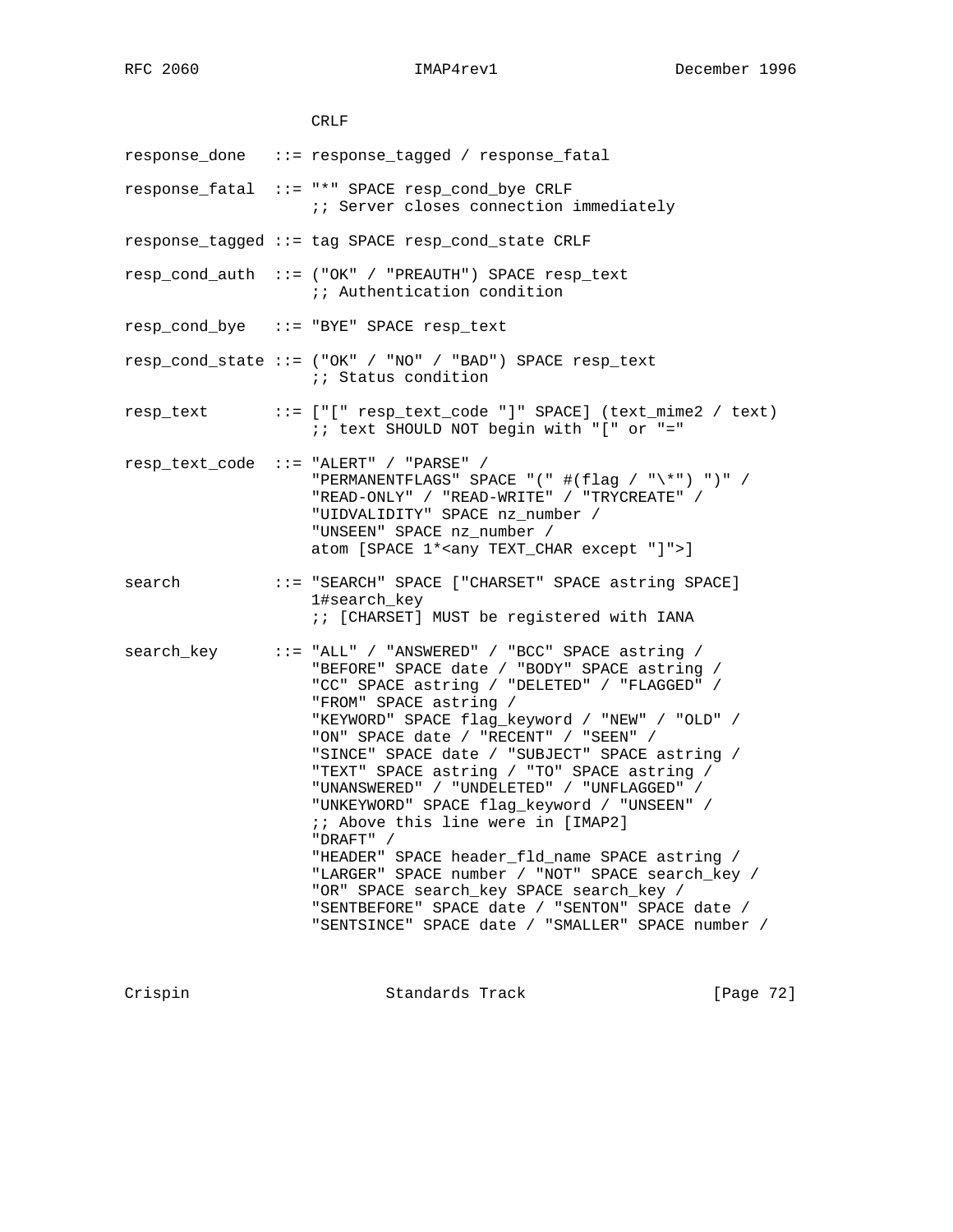"UID" SPACE set / "UNDRAFT" / set / "(" 1#search\_key ")" section ::= "[" [section\_text / (nz\_number \*["." nz\_number] ["." (section\_text / "MIME")])] "]" section\_text ::= "HEADER" / "HEADER.FIELDS" [".NOT"] SPACE header\_list / "TEXT" select ::= "SELECT" SPACE mailbox sequence\_num ::= nz\_number / "\*" ;; \* is the largest number in use. For message  $i$  sequence numbers, it is the number of messages ;; in the mailbox. For unique identifiers, it is  $i$ ; the unique identifier of the last message in ;; the mailbox. set ::= sequence\_num / (sequence\_num ":" sequence\_num) / (set "," set) *i*; Identifies a set of messages. For message  $i$  sequence numbers, these are consecutive ;; numbers from 1 to the number of messages in ;; the mailbox ;; Comma delimits individual numbers, colon  $\ldots$  ; delimits between two numbers inclusive. ;; Example: 2,4:7,9,12:\* is 2,4,5,6,7,9,12,13, ;; 14,15 for a mailbox with 15 messages. SPACE ::= <ASCII SP, space, 0x20> status ::= "STATUS" SPACE mailbox SPACE "(" 1#status\_att ")" status\_att ::= "MESSAGES" / "RECENT" / "UIDNEXT" / "UIDVALIDITY" / "UNSEEN" store ::= "STORE" SPACE set SPACE store\_att\_flags store\_att\_flags ::= (["+" / "-"] "FLAGS" [".SILENT"]) SPACE (flag\_list / #flag) string  $\cdots$  = quoted / literal subscribe ::= "SUBSCRIBE" SPACE mailbox tag  $::= 1**any* ATOM_CHAR except "+">$ text ::= 1\*TEXT\_CHAR

Crispin Standards Track [Page 73]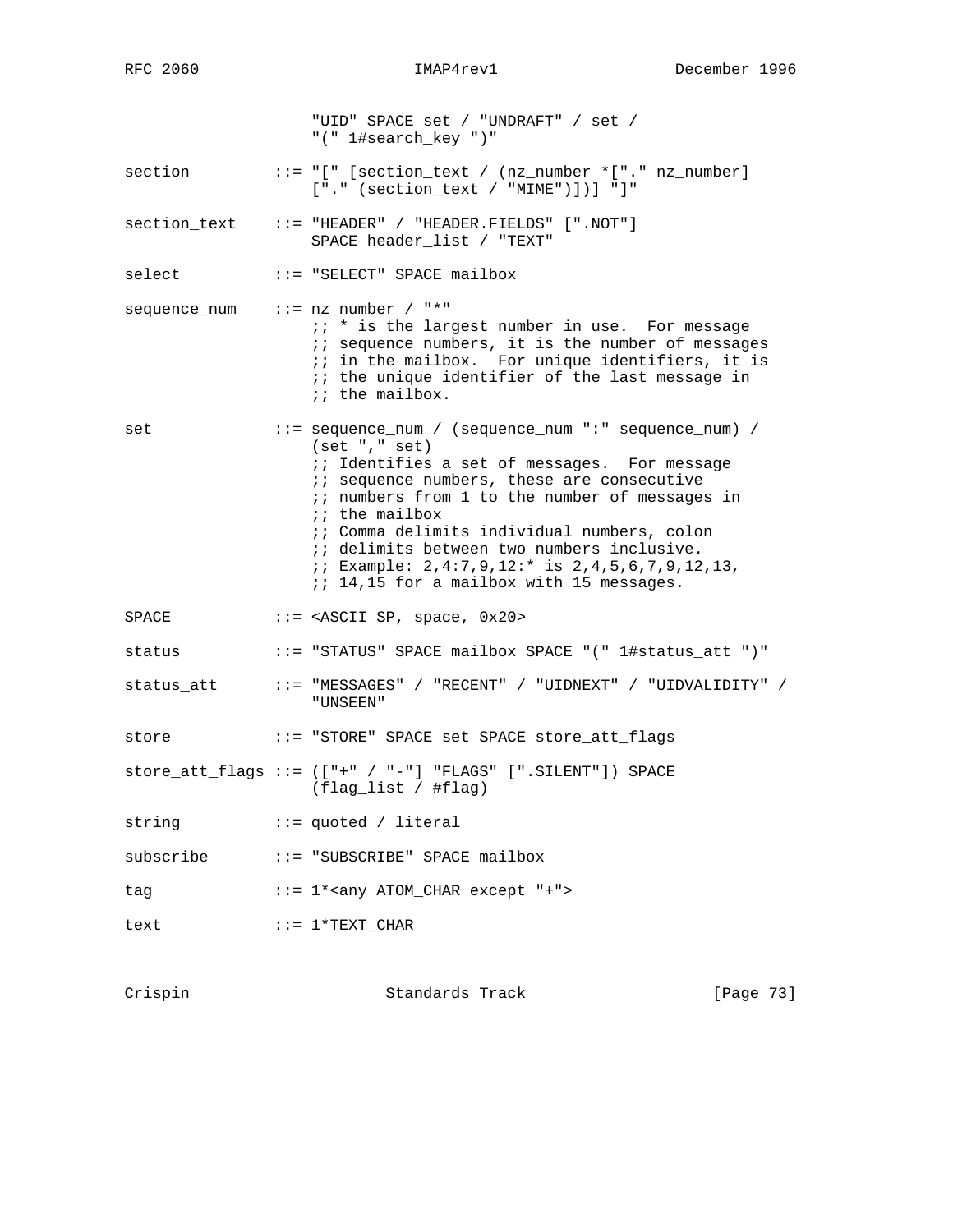| text mime2 | $::= "=?" <$ charset> "?" <encoding> "?"</encoding> |  |
|------------|-----------------------------------------------------|--|
|            | <encoded-text> "?="</encoded-text>                  |  |
|            | <i>i:</i> Syntax defined in [MIME-HDRS]             |  |
|            |                                                     |  |

TEXT\_CHAR ::= <any CHAR except CR and LF>

time ::= 2digit ":" 2digit ":" 2digit *i*; Hours minutes seconds

uid ::= "UID" SPACE (copy / fetch / search / store) ;; Unique identifiers used instead of message *i* i sequence numbers

uniqueid ::= nz\_number ;; Strictly ascending

unsubscribe ::= "UNSUBSCRIBE" SPACE mailbox

userid ::= astring

x\_command ::= "X" atom <experimental command arguments>

| zone | $::=$ ("+" / "-") 4digit                         |
|------|--------------------------------------------------|
|      | :: Signed four-digit value of hhmm representing  |
|      | :; hours and minutes west of Greenwich (that is, |
|      | :: (the amount that the given time differs from  |
|      | :; Universal Time). Subtracting the timezone     |
|      | :; from the given time will give the UT form.    |
|      | :: The Universal Time zone is "+0000".           |

# 10. Author's Note

 This document is a revision or rewrite of earlier documents, and supercedes the protocol specification in those documents: RFC 1730, unpublished IMAP2bis.TXT document, RFC 1176, and RFC 1064.

## 11. Security Considerations

 IMAP4rev1 protocol transactions, including electronic mail data, are sent in the clear over the network unless privacy protection is negotiated in the AUTHENTICATE command.

 A server error message for an AUTHENTICATE command which fails due to invalid credentials SHOULD NOT detail why the credentials are invalid.

 Use of the LOGIN command sends passwords in the clear. This can be avoided by using the AUTHENTICATE command instead.

Crispin Standards Track [Page 74]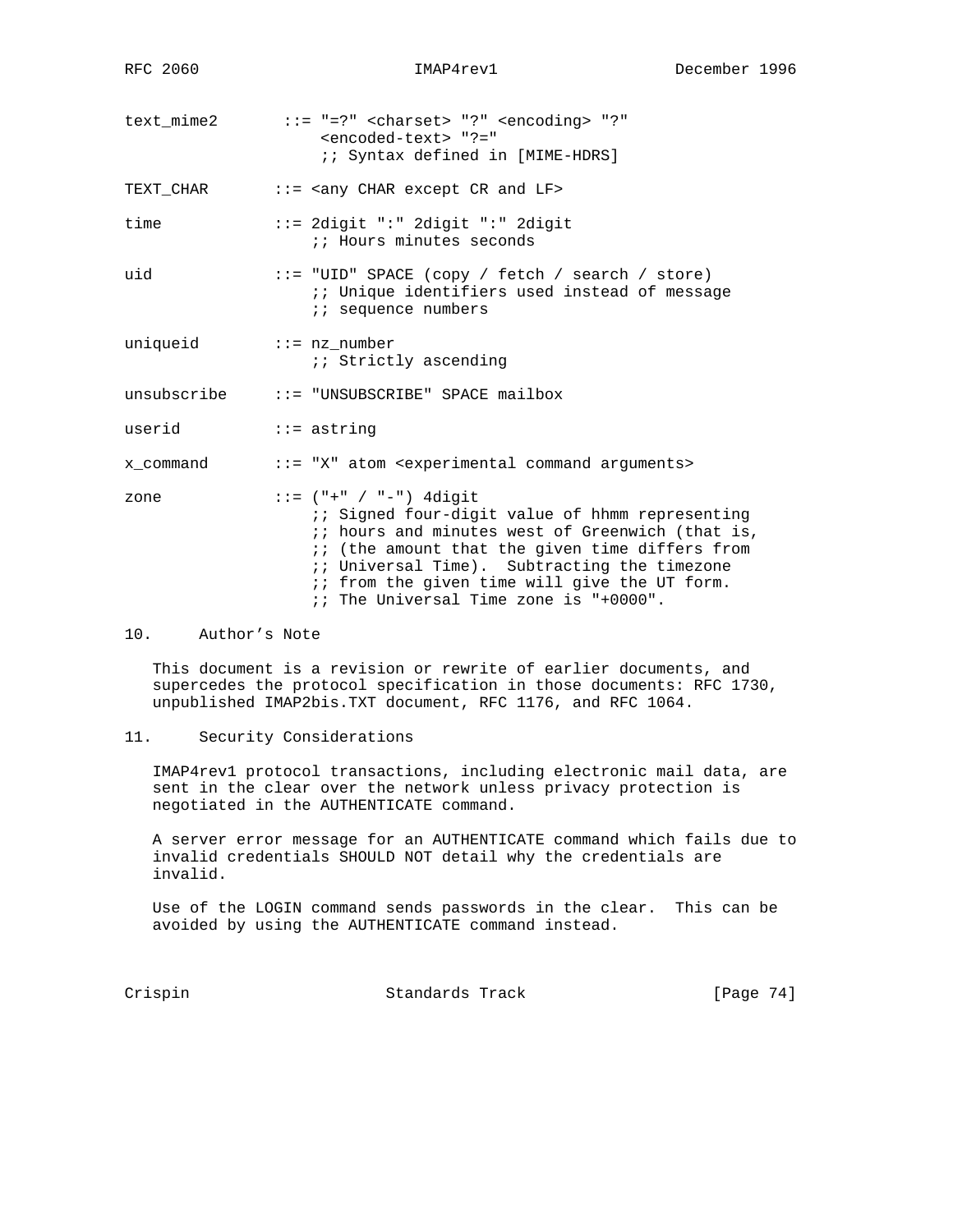A server error message for a failing LOGIN command SHOULD NOT specify that the user name, as opposed to the password, is invalid.

 Additional security considerations are discussed in the section discussing the AUTHENTICATE and LOGIN commands.

12. Author's Address

 Mark R. Crispin Networks and Distributed Computing University of Washington 4545 15th Aveneue NE Seattle, WA 98105-4527

Phone: (206) 543-5762

EMail: MRC@CAC.Washington.EDU

Crispin Standards Track [Page 75]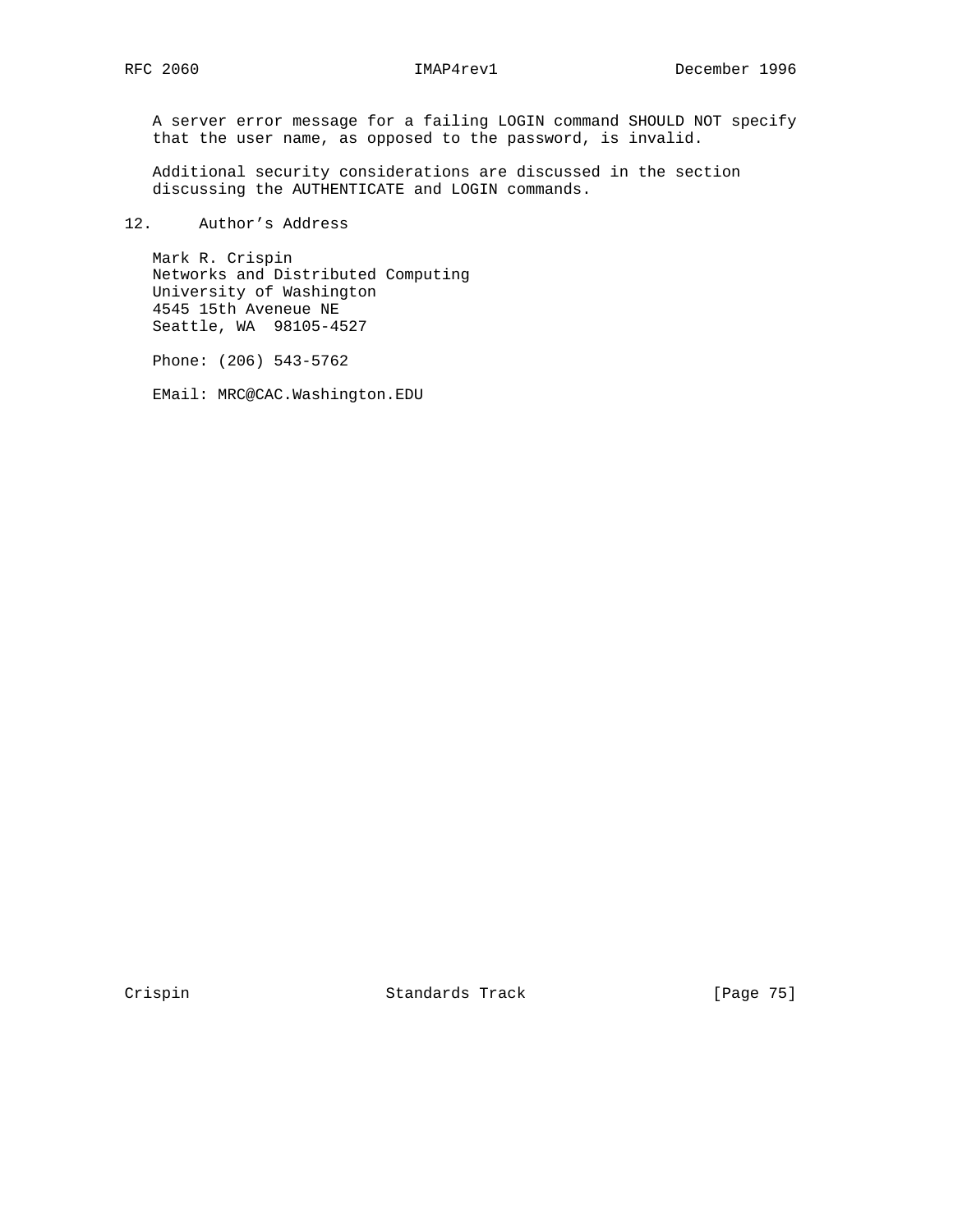Appendices

A. References

[ACAP] Myers, J. "ACAP -- Application Configuration Access Protocol", Work in Progress.

[CHARSET] Reynolds, J., and J. Postel, "Assigned Numbers", STD 2, RFC 1700, USC/Information Sciences Institute, October 1994.

[DISPOSITION] Troost, R., and Dorner, S., "Communicating Presentation Information in Internet Messages: The Content-Disposition Header", RFC 1806, June 1995.

[IMAP-AUTH] Myers, J., "IMAP4 Authentication Mechanism", RFC 1731. Carnegie-Mellon University, December 1994.

[IMAP-COMPAT] Crispin, M., "IMAP4 Compatibility with IMAP2bis", RFC 2061, University of Washington, November 1996.

[IMAP-DISC] Austein, R., "Synchronization Operations for Disconnected IMAP4 Clients", Work in Progress.

[IMAP-HISTORICAL] Crispin, M. "IMAP4 Compatibility with IMAP2 and IMAP2bis", RFC 1732, University of Washington, December 1994.

[IMAP-MODEL] Crispin, M., "Distributed Electronic Mail Models in IMAP4", RFC 1733, University of Washington, December 1994.

[IMAP-OBSOLETE] Crispin, M., "Internet Message Access Protocol - Obsolete Syntax", RFC 2062, University of Washington, November 1996.

[IMAP2] Crispin, M., "Interactive Mail Access Protocol - Version 2", RFC 1176, University of Washington, August 1990.

[LANGUAGE-TAGS] Alvestrand, H., "Tags for the Identification of Languages", RFC 1766, March 1995.

[MD5] Myers, J., and M. Rose, "The Content-MD5 Header Field", RFC 1864, October 1995.

[MIME-IMB] Freed, N., and N. Borenstein, "MIME (Multipurpose Internet Mail Extensions) Part One: Format of Internet Message Bodies", RFC 2045, November 1996.

[MIME-IMT] Freed, N., and N. Borenstein, "MIME (Multipurpose Internet Mail Extensions) Part Two: Media Types", RFC 2046, November 1996.

Crispin Crispin Standards Track [Page 76]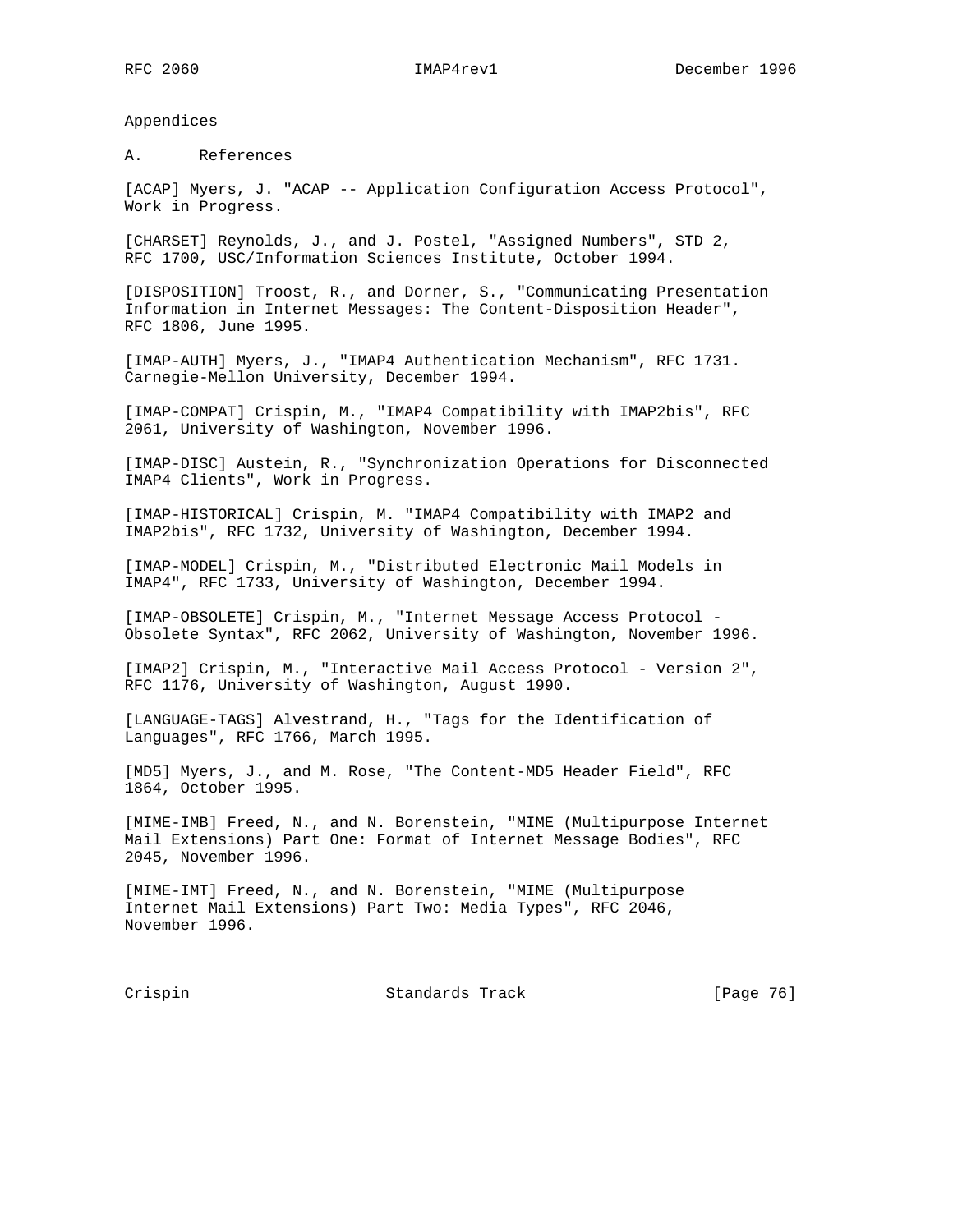[MIME-HDRS] Moore, K., "MIME (Multipurpose Internet Mail Extensions) Part Three: Message Header Extensions for Non-ASCII Text", RFC 2047, November 1996.

[RFC-822] Crocker, D., "Standard for the Format of ARPA Internet Text Messages", STD 11, RFC 822, University of Delaware, August 1982.

[SMTP] Postel, J., "Simple Mail Transfer Protocol", STD 10, RFC 821, USC/Information Sciences Institute, August 1982.

[UTF-7] Goldsmith, D., and Davis, M., "UTF-7: A Mail-Safe Transformation Format of Unicode", RFC 1642, July 1994.

B. Changes from RFC 1730

1) The STATUS command has been added.

2) Clarify in the formal syntax that the "#" construct can never refer to multiple spaces.

3) Obsolete syntax has been moved to a separate document.

4) The PARTIAL command has been obsoleted.

5) The RFC822.HEADER.LINES, RFC822.HEADER.LINES.NOT, RFC822.PEEK, and RFC822.TEXT.PEEK fetch attributes have been obsoleted.

6) The "<" origin "." size ">" suffix for BODY text attributes has been added.

7) The HEADER, HEADER.FIELDS, HEADER.FIELDS.NOT, MIME, and TEXT part specifiers have been added.

8) Support for Content-Disposition and Content-Language has been added.

9) The restriction on fetching nested MULTIPART parts has been removed.

10) Body part number 0 has been obsoleted.

11) Server-supported authenticators are now identified by capabilities.

Crispin Standards Track [Page 77]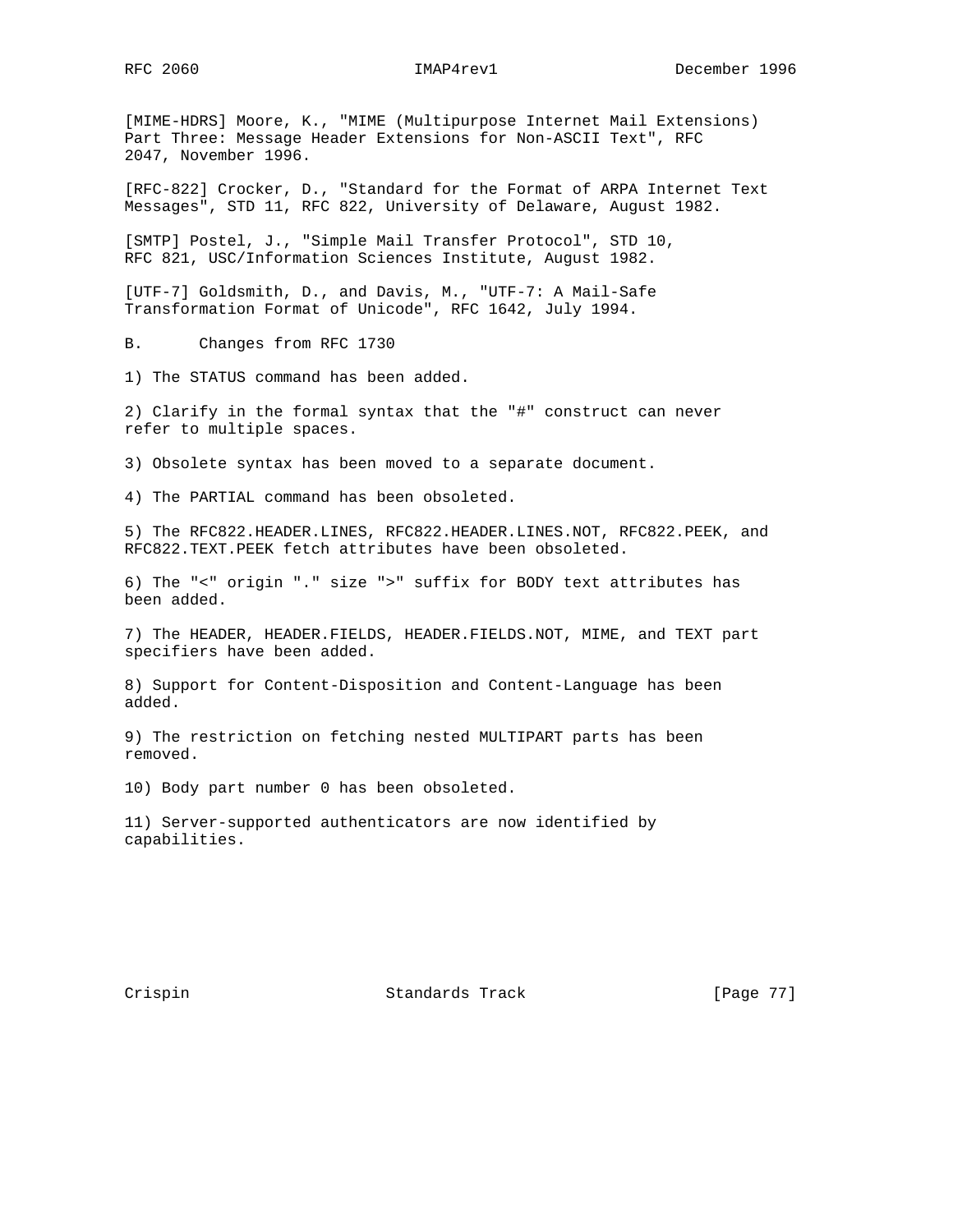12) The capability that identifies this protocol is now called "IMAP4rev1". A server that provides backwards support for RFC 1730 SHOULD emit the "IMAP4" capability in addition to "IMAP4rev1" in its CAPABILITY response. Because RFC-1730 required "IMAP4" to appear as the first capability, it MUST listed first in the response.

13) A description of the mailbox name namespace convention has been added.

14) A description of the international mailbox name convention has been added.

15) The UID-NEXT and UID-VALIDITY status items are now called UIDNEXT and UIDVALIDITY. This is a change from the IMAP STATUS Work in Progress and not from RFC-1730

16) Add a clarification that a null mailbox name argument to the LIST command returns an untagged LIST response with the hierarchy delimiter and root of the reference argument.

17) Define terms such as "MUST", "SHOULD", and "MUST NOT".

18) Add a section which defines message attributes and more thoroughly details the semantics of message sequence numbers, UIDs, and flags.

19) Add a clarification detailing the circumstances when a client may send multiple commands without waiting for a response, and the circumstances in which ambiguities may result.

20) Add a recommendation on server behavior for DELETE and RENAME when inferior hierarchical names of the given name exist.

21) Add a clarification that a mailbox name may not be unilaterally unsubscribed by the server, even if that mailbox name no longer exists.

22) Add a clarification that LIST should return its results quickly without undue delay.

23) Add a clarification that the date\_time argument to APPEND sets the internal date of the message.

24) Add a clarification on APPEND behavior when the target mailbox is the currently selected mailbox.

Crispin Standards Track [Page 78]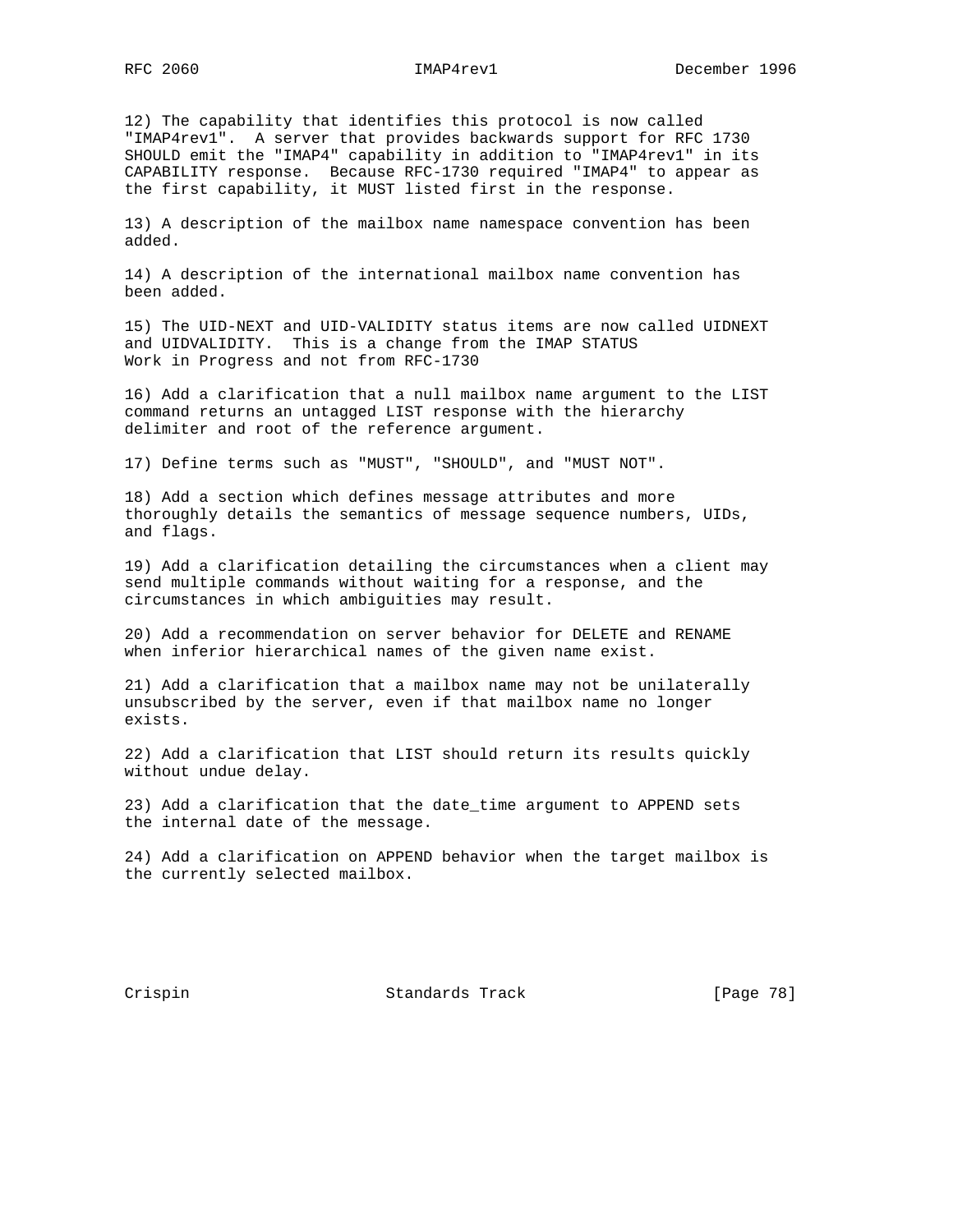25) Add a clarification that external changes to flags should be always announced via an untagged FETCH even if the current command is a STORE with the ".SILENT" suffix.

26) Add a clarification that COPY appends to the target mailbox.

27) Add the NEWNAME response code.

28) Rewrite the description of the untagged BYE response to clarify its semantics.

29) Change the reference for the body MD5 to refer to the proper RFC.

30) Clarify that the formal syntax contains rules which may overlap, and that in the event of such an overlap the rule which occurs first takes precedence.

31) Correct the definition of body\_fld\_param.

32) More formal syntax for capability\_data.

33) Clarify that any case variant of "INBOX" must be interpreted as INBOX.

34) Clarify that the human-readable text in resp\_text should not begin with "[" or "=".

- 35) Change MIME references to Draft Standard documents.
- 36) Clarify \Recent semantics.
- 37) Additional examples.
- C. Key Word Index

| +FLAGS <flag list=""> (store command data item) <br/>+FLAGS. SILENT <flag list=""> (store command data item) </flag></flag> | 45<br>46 |
|-----------------------------------------------------------------------------------------------------------------------------|----------|
| -FLAGS <flag list=""> (store command data item) </flag>                                                                     | 46       |
| -FLAGS. SILENT <flag list=""> (store command data item) </flag>                                                             | 46       |
|                                                                                                                             | 50       |
|                                                                                                                             | 41       |
|                                                                                                                             | 38       |
|                                                                                                                             | 38       |
| $APPEND (command)                  $                                                                                        | 34       |
|                                                                                                                             | 20       |
|                                                                                                                             | 52       |
|                                                                                                                             | 38       |
| BEFORE <date> (search key) </date>                                                                                          | 39       |

Crispin Crispin Standards Track [Page 79]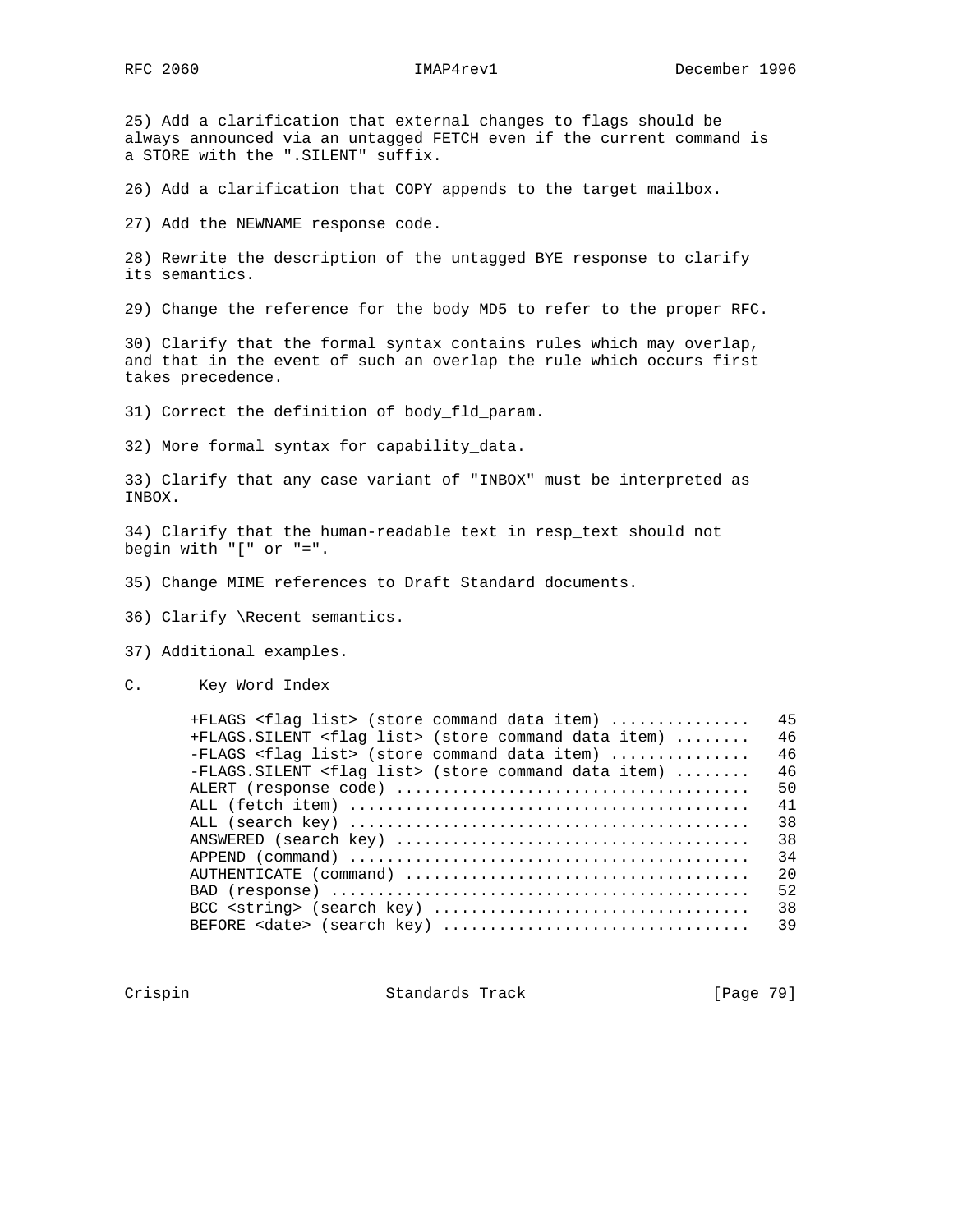|                                                                                 | 41 |
|---------------------------------------------------------------------------------|----|
|                                                                                 | 58 |
| BODY <string> (search key) </string>                                            | 39 |
| BODY.PEEK[ <section>]&lt;<partial>&gt; (fetch item) </partial></section>        | 44 |
| BODYSTRUCTURE (fetch item)                                                      | 44 |
| BODYSTRUCTURE (fetch result)                                                    | 59 |
| BODY[ <section>]&lt;<origin_octet>&gt; (fetch result) </origin_octet></section> | 58 |
| BODY[ <section>]&lt;<partial>&gt; (fetch item) </partial></section>             | 41 |
|                                                                                 | 52 |
| Body Structure (message attribute)                                              | 11 |
|                                                                                 | 18 |
|                                                                                 | 53 |
|                                                                                 | 39 |
|                                                                                 | 36 |
|                                                                                 | 36 |
|                                                                                 | 46 |
|                                                                                 | 25 |
|                                                                                 | 26 |
|                                                                                 | 39 |
|                                                                                 | 39 |
|                                                                                 | 44 |
|                                                                                 | 62 |
|                                                                                 | 24 |
|                                                                                 | 56 |
|                                                                                 | 37 |
|                                                                                 | 57 |
|                                                                                 | 11 |
| Envelope Structure (message attribute)                                          | 44 |
|                                                                                 | 41 |
|                                                                                 |    |
|                                                                                 | 58 |
|                                                                                 | 39 |
|                                                                                 | 44 |
|                                                                                 | 62 |
|                                                                                 | 56 |
| FLAGS <flag list=""> (store command data item) </flag>                          | 45 |
| FLAGS. SILENT <flag list=""> (store command data item) </flag>                  | 45 |
| FROM <string> (search key) </string>                                            | 39 |
|                                                                                 | 44 |
|                                                                                 | 9  |
|                                                                                 | 41 |
| HEADER <field-name> <string> (search key) </string></field-name>                | 39 |
| HEADER.FIELDS <header_list> (part specifier) </header_list>                     | 41 |
| HEADER. FIELDS. NOT <header_list> (part specifier) </header_list>               | 41 |
| INTERNALDATE (fetch item)                                                       | 44 |
| INTERNALDATE (fetch result)                                                     | 62 |
| Internal Date (message attribute)                                               | 10 |
| KEYWORD <flag> (search key) </flag>                                             | 39 |
|                                                                                 | 10 |

Crispin Standards Track [Page 80]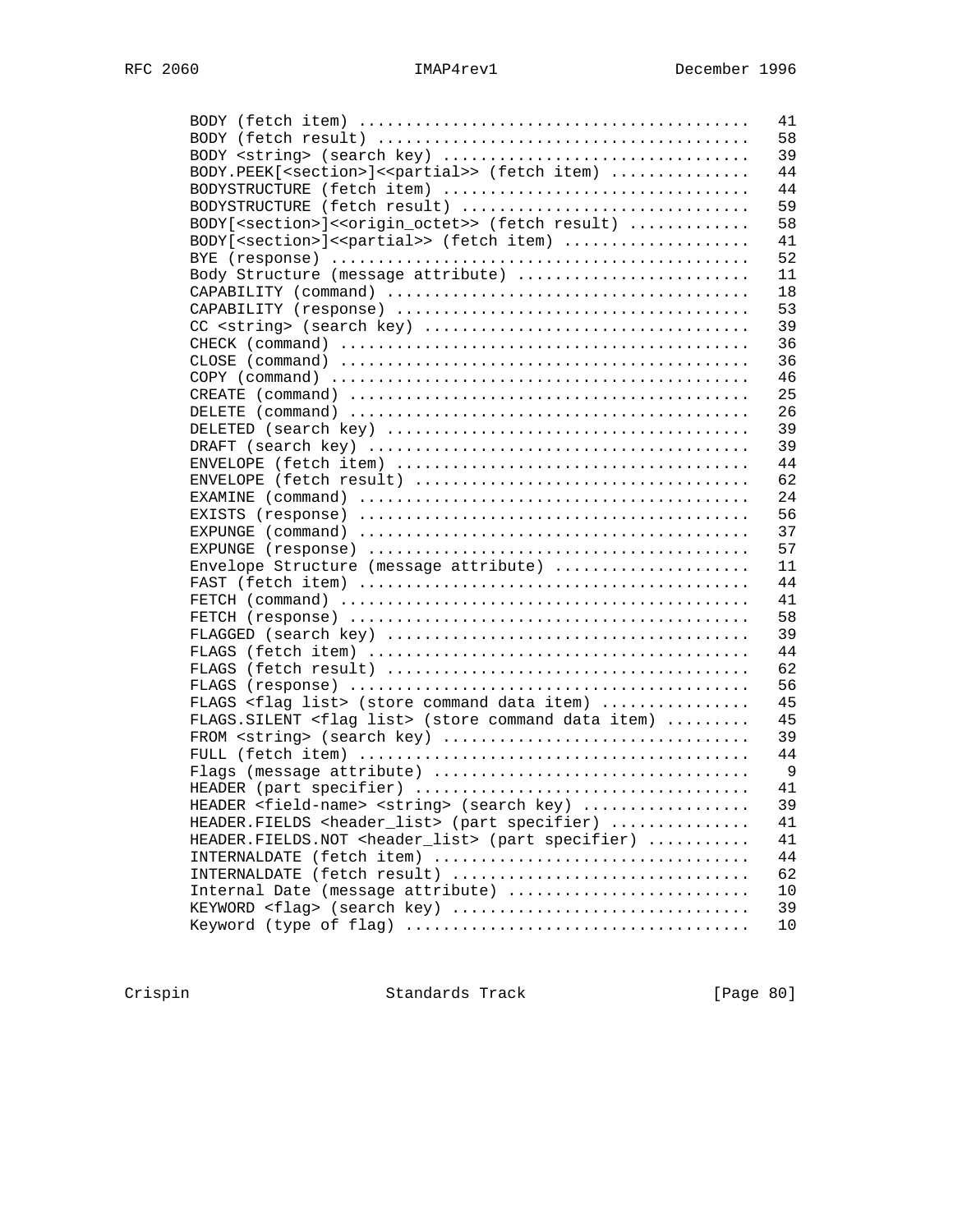|                                                                          | 39             |
|--------------------------------------------------------------------------|----------------|
|                                                                          | 30             |
|                                                                          | 54             |
|                                                                          | 22             |
|                                                                          | 20             |
|                                                                          | 32             |
|                                                                          | 55             |
| MAY (specification requirement term)                                     | 5              |
|                                                                          | 33             |
|                                                                          | 42             |
| MUST (specification requirement term)                                    | 4              |
| MUST NOT (specification requirement term)                                | 4              |
| Message Sequence Number (message attribute)                              | 9              |
|                                                                          | 39             |
|                                                                          | 50             |
|                                                                          | 51             |
|                                                                          | 19             |
| NOT <search-key> (search key) </search-key>                              | 39             |
|                                                                          | 51             |
|                                                                          | 39             |
|                                                                          | 39             |
| OPTIONAL (specification requirement term)                                | 5              |
| OR <search-key1> <search-key2> (search key) </search-key2></search-key1> | 39             |
|                                                                          | 50             |
| PERMANENTFLAGS (response code)                                           | 50             |
|                                                                          | 52             |
|                                                                          |                |
| Permanent Flag (class of flag)                                           | 10             |
| READ-ONLY (response code)                                                | 50             |
| READ-WRITE (response code)                                               | 50             |
|                                                                          | 57             |
|                                                                          | 39             |
|                                                                          | 33             |
|                                                                          | 27             |
| REQUIRED (specification requirement term)                                | $\overline{4}$ |
|                                                                          | 44             |
|                                                                          | 63             |
| RFC822.HEADER (fetch item)                                               | 44             |
| RFC822.HEADER (fetch result)                                             | 62             |
|                                                                          | 44             |
| RFC822.SIZE (fetch result)                                               | 62             |
|                                                                          | 44             |
| RFC822.TEXT (fetch result)                                               | 62             |
|                                                                          | 37             |
|                                                                          | 55             |
|                                                                          | 40             |
|                                                                          | 23             |
| SENTBEFORE <date> (search key) </date>                                   | 40             |
|                                                                          | 40             |

Crispin Standards Track [Page 81]